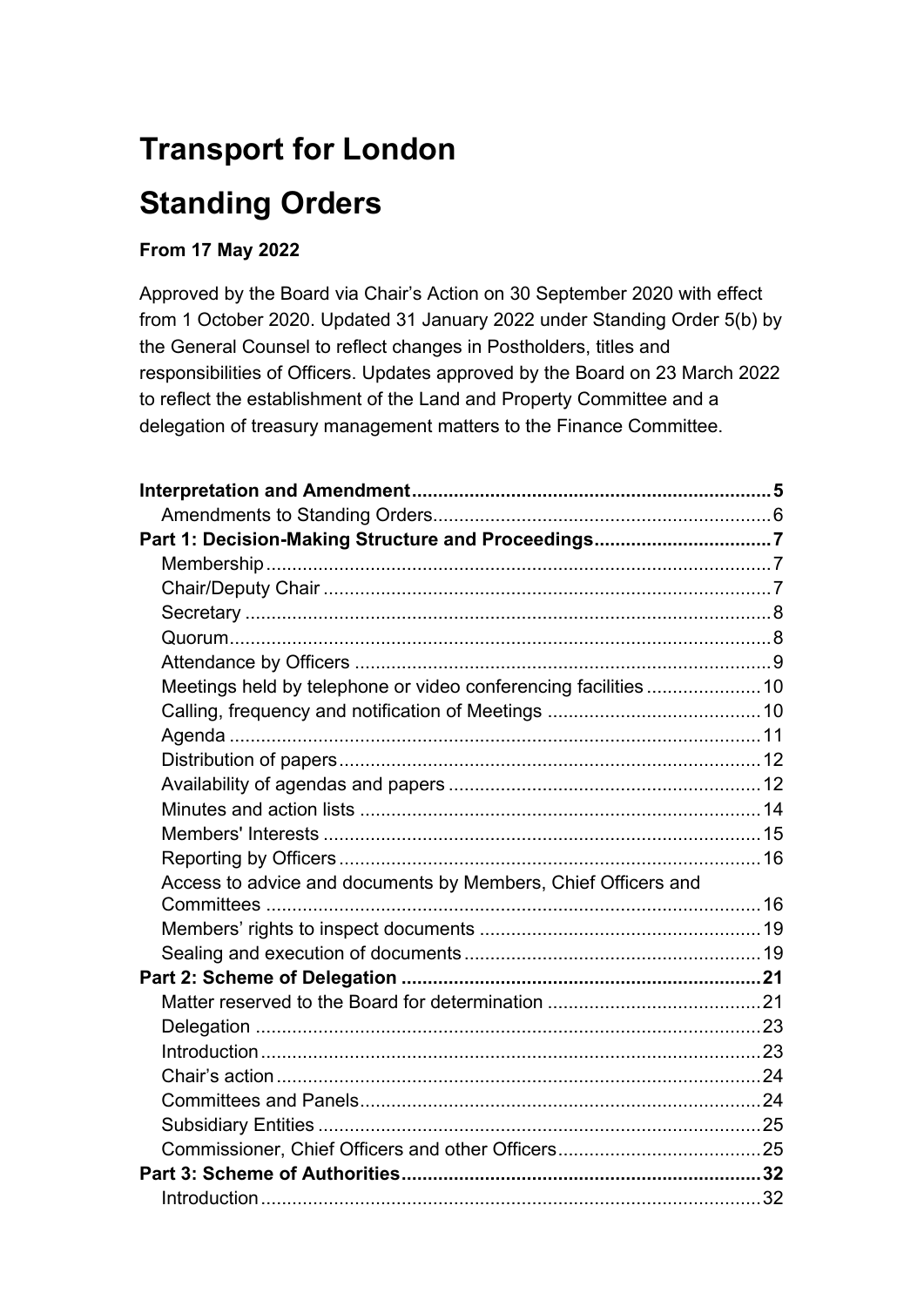# **Summary and explanation**

This summary is a guide to the basic principles of how Transport for London (TfL) works and what decisions can be made and by whom.

# **Establishment and relationship with the Greater London Authority**

TfL is the integrated transport authority for London. Its purpose is to keep London moving, working and growing, and to make life in London better.

TfL was created in July 2000 by the Greater London Authority (GLA) Act 1999, which covers the appointment of the Members of the TfL Board and sets out many of TfL's statutory powers and duties.

The GLA is the strategic regional authority for London, with powers over transport, policing, economic development and fire and emergency planning. The GLA consists of an executive Mayor of London and the London Assembly (which has scrutiny powers) and it has functional bodies. TfL is a functional body of the GLA.

The Mayor:

- appoints the TfL Board;
- determines TfL's budget for each financial year, having consulted with the London Assembly; and
- has the power to direct TfL to do certain things.

The London Assembly:

- holds the Mayor to account by publicly examining policies and programmes through committee meetings, plenary sessions, site visits, investigations and at Mayor's Question Time; and
- is consulted by the Mayor before producing statutory strategies and the budget for the GLA Group (including TfL).

# **Introduction to and structure of Standing Orders**

Standing Orders are the primary internal governance document for TfL. They set out the role and responsibilities of the Board, the decision-making structure and proceedings of the Board and the delegation of authorities to groups and individuals within TfL.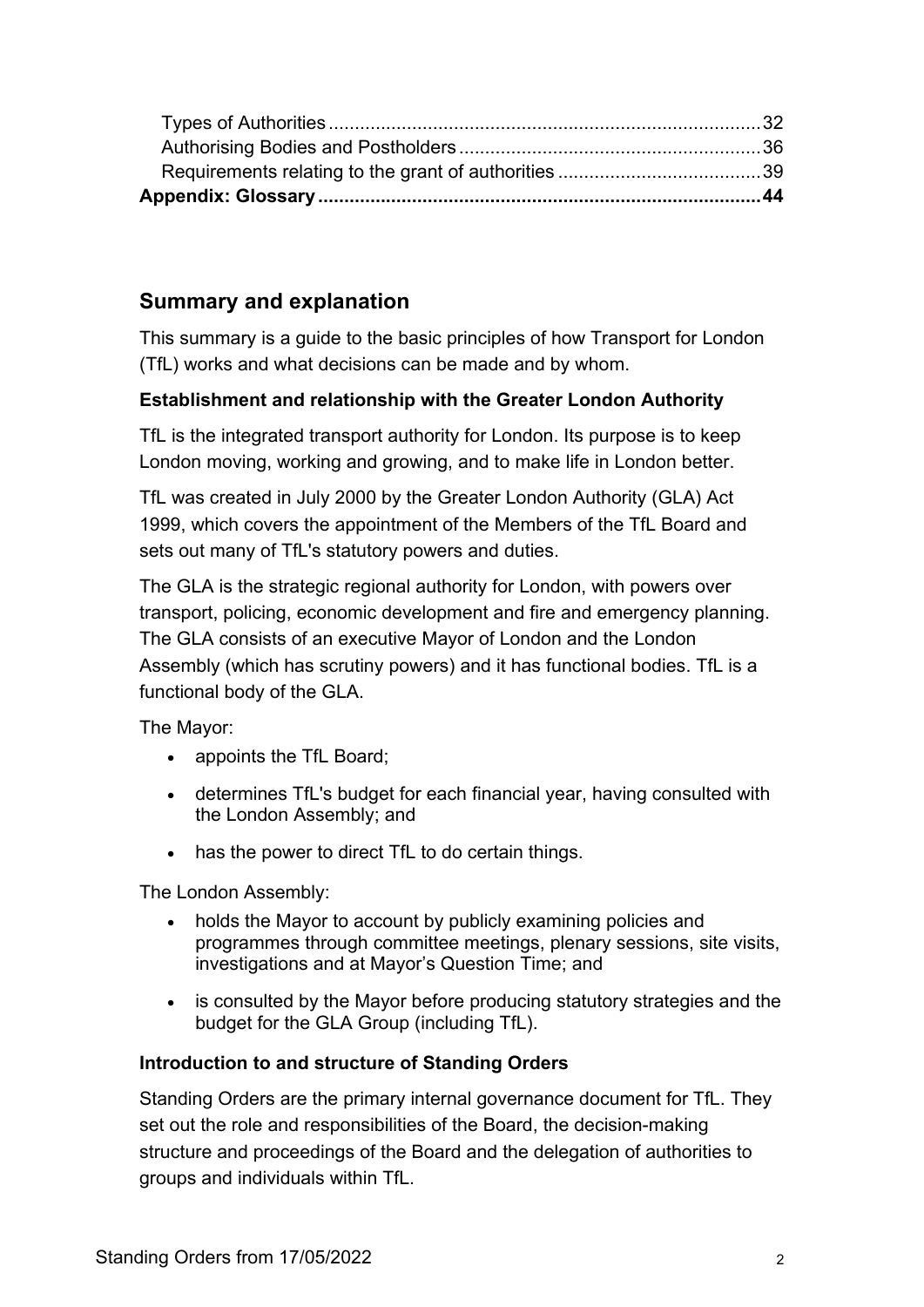Standing Orders are organised into three parts and a glossary. A separate document sets out the membership and terms of reference of the Board's Committees and Panels.

#### **Part 1: Decision-Making Structure and Proceedings**

Part 1 explains how the Members of TfL are appointed and the range of knowledge, skills and experience that form the criteria for their selection. Together, the Members constitute the Board.

This part defines how the meetings of the Board and its Committees and Panels operate. This includes how meetings are called, how agendas and papers are issued, who attends the meetings, how Members' interests are dealt with, how Officers report to Members and how documents are sealed and executed.

This part also sets out the rights of Members and the public to access information and attend meetings. TfL is committed to transparency in its decision-making and seeks to keep to a minimum the amount of information that is exempt from publication and the exclusion from the meeting of the public and press for the consideration of exempt information.

## **Part 2: Scheme of delegation**

Part 2 sets out the matters that are reserved to the Board and those that are delegated to its Chair, Committees, Subsidiary Entities and to Officers.

The Board reserves to itself approval of the most important matters affecting the organisation, including:

- the provision of strategic guidance;
- approval of key decisions, such as TfL's Business Plan, the detailed TfL Group Budget, the Annual Report and Statement of Accounts and strategic issues; and
- the appointment and removal of the Members of Committees and Panels, directors of some of its Subsidiary Entities and associate or joint venture entities, advisers and the Commissioner for Transport and specified other senior staff.

The Board delegates authority to the following:

- **The Chair of TfL** in situations of urgency, the Board delegates to the Chair the exercise of any of its functions;
- **Committees**  the Board delegates specific significant matters to its Committees as set out in their terms of reference;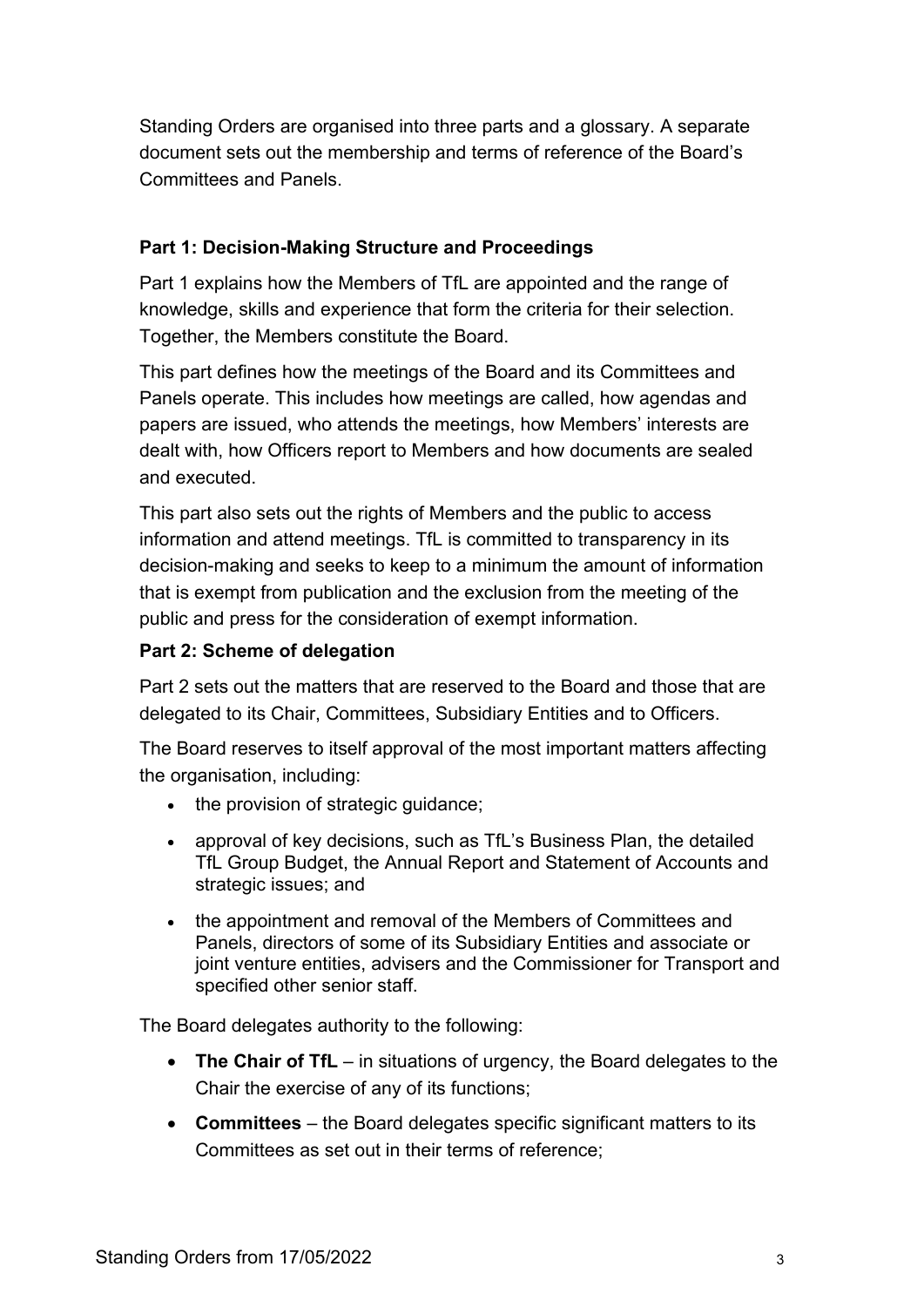- **Subsidiary Entities** the Board delegates to its Subsidiary Entities the discharge of functions relevant to each Entity's role and responsibilities, unless reserved to the Board.
- **Officers**  subject to financial limits, the Board delegates the day-today management of TfL to the Commissioner, Chief Officers and other Officers. They are responsible for the delivery of the Business Plan, as well as operational and budgetary performance. Standing Orders specifies the general delegations to these Officers and in relation to specific activities or parts of the business.

# **Part 3: Scheme of authorities**

Before any Project is embarked upon or any Transaction is entered into on behalf of any member of the TfL Group, the necessary Authorities must have been obtained in accordance with the Scheme of Authorities. This part explains the types of Authority required, sets out a Table of Authorities that relate to authorising bodies and post holders and other requirements relating to the grant of Authorities.

#### **Glossary**

The Glossary defines terms used throughout Standing Orders and in the constitution of TfL's Committees and Panels.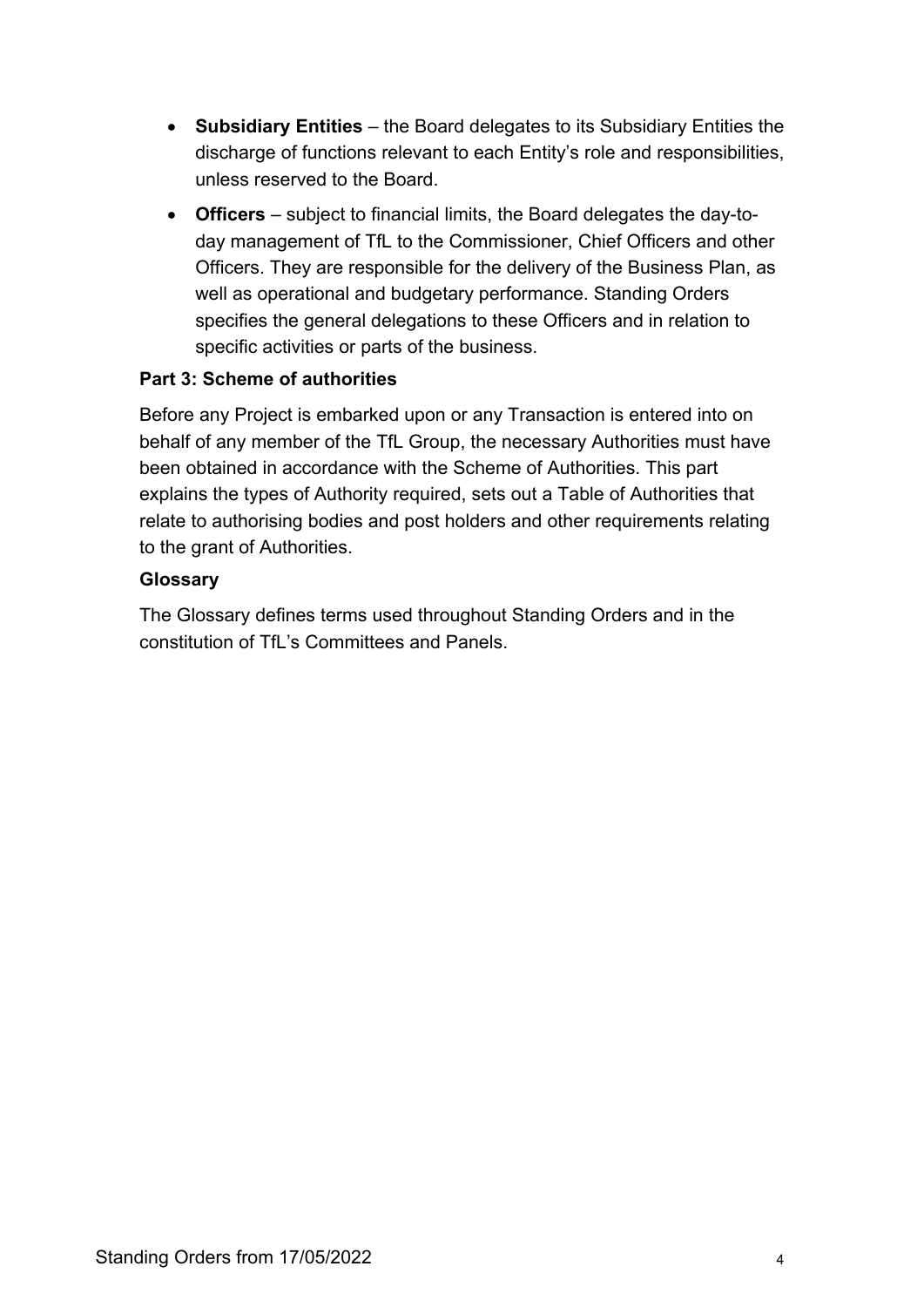# **Interpretation and Amendment**

#### **Interpretation**

- 1. Standing Orders apply to the TfL Group.
- 2. The Commissioner, acting on advice from the General Counsel, will determine the final interpretation of any of the provisions of Standing Orders. Advice from the General Counsel on the interpretation of Standing Orders may also take the form of guidance to TfL as a whole.
- <span id="page-4-0"></span>3. In Standing Orders, the following applies:
	- (a) Words and phrases shall have the meanings set out in the Glossary.
	- (b) References to signatures or signing include the use of electronic signatures provided they are produced in accordance with procedures issued by the General Counsel.
	- (c) Where authority, responsibility or a specific right is given to a named position, the same authority, responsibility or right applies to any person acting in place of that named position.
	- (d) Where any Programme and Project Authority, Land Authority or Procurement Authority is given by the Board or any of its Committees, that Authority includes authority for any of the Delegated Officers or any relevant Subsidiary Entity of TfL to:
		- (i) finalise the terms of any agreement or other documentation related to the matter for which Authority is given;
		- (ii) authorise the execution (whether by deed or otherwise) of any documentation to be entered into in connection with the completion and implementation of the matter for which Authority is given including (without limitation) all agreements, deeds, guarantees, indemnities, announcements, notices, contracts, certificates, letters or other documents; and
		- (iii) do all such things as they consider necessary or desirable to facilitate the execution and implementation of the documentation relating to the matter for which Authority has been given and any matter referred to in it.
	- (e) In order for any authority, responsibility or a specific right to be validly given, or any constraint to be validly imposed, using the authority of Standing Orders, it must be in writing and in accordance with any applicable financial procedures issued by the Chief Finance Officer.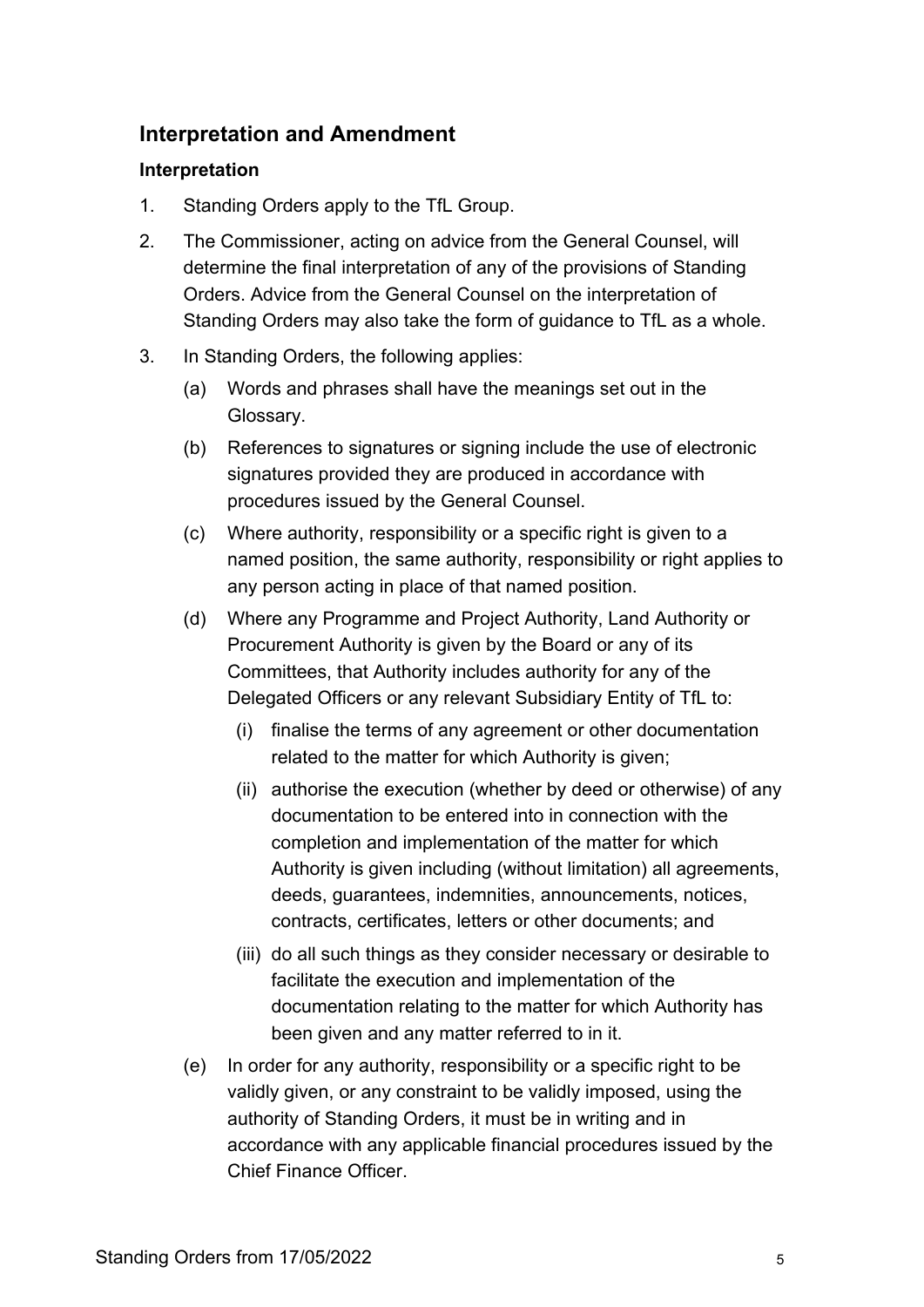- (f) Where Standing Orders require or permit the Chief Finance Officer to issue guidance, that guidance may be general or specific to a particular matter.
- (g) Any amount stated includes all amounts up to and including that stated amount.
- (h) All amounts stated are exclusive of Value Added Tax.
- (i) A document required to be open for inspection in Standing Orders shall be so open at all reasonable hours and:
	- i. in the case of a document open to inspection under standing order [58,](#page-13-0) upon payment of such reasonable fee as may be required for the facility; and
	- ii. in any other case, without payment.
- (j) Where a document is open to inspection by a person under Standing Orders, the person may:
	- i. make copies of all or part of the document; or
	- ii. require the person having custody of the document to supply to him a photographic copy of or extracts from the document,

upon payment of such reasonable fee as may be required for the facility.

(k) References to Committees in Standing Orders will apply to any Sub-Committees established by the Board or a Committee from time to time as if that Sub-Committee was a Committee.

#### **Amendments to Standing Orders**

- 4. With the exception of those matters listed in standing order [5](#page-5-0) below, amendments to Standing Orders is a matter reserved to the Board.
- <span id="page-5-0"></span>5. The General Counsel, or any other Officer nominated by the General Counsel, is authorised to make any amendment to Standing Orders necessary to reflect:
	- (a) any change in membership of the Board, Committees or Panels;
	- (b) any change in Postholders or titles or responsibilities of Officers; or
	- (c) any decisions of the Board.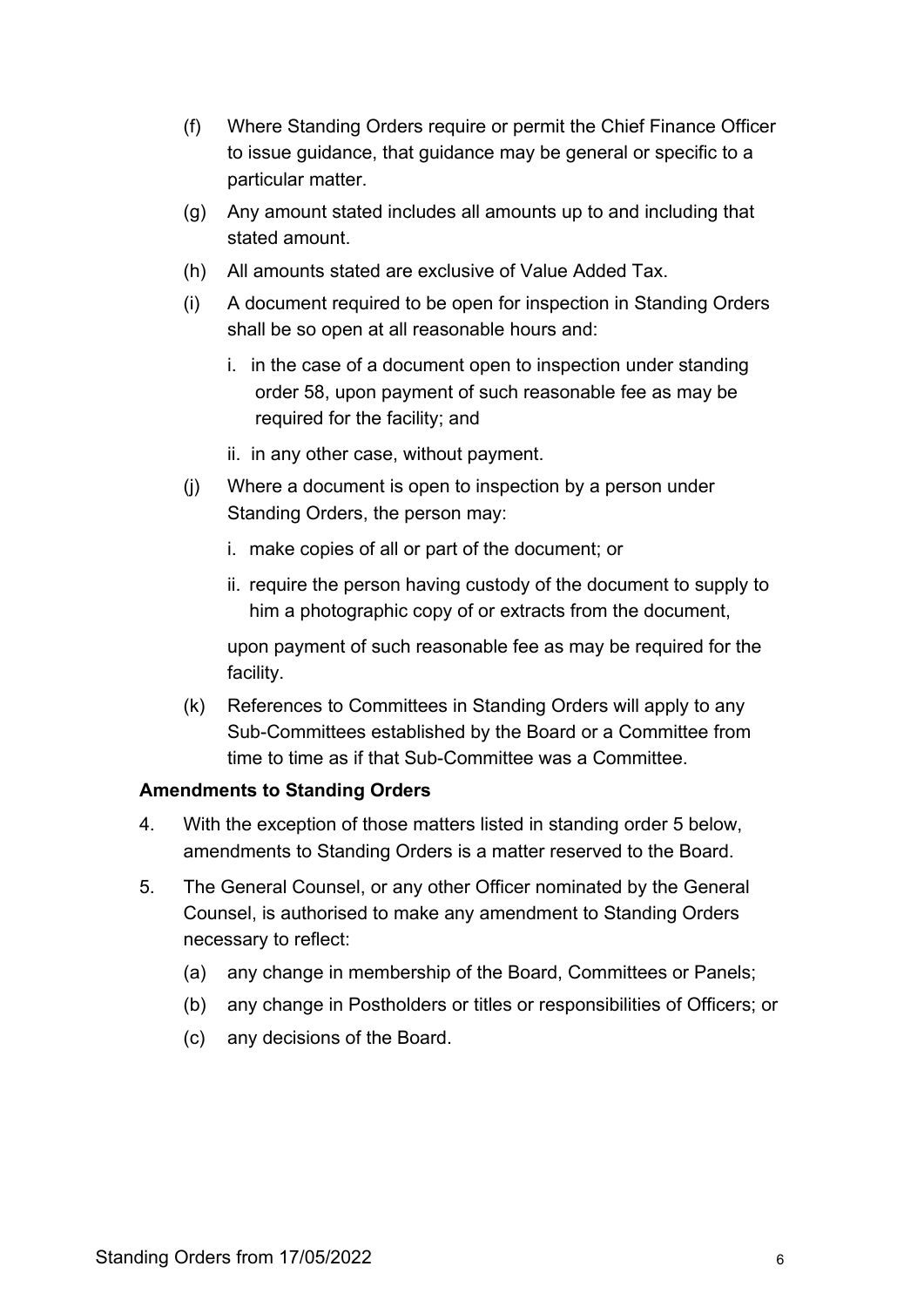# **Part 1: Decision-Making Structure and Proceedings**

# **Membership**

- 6. TfL shall consist of not less than eight nor more than 17 Members all of whom shall be appointed by the Mayor. If the Mayor chooses to be a Member of TfL he or she shall appoint not less than seven nor more than 16 other Members.
- 7. In appointing Members, the Mayor shall have regard to the desirability of ensuring that the Members have between them experience in the following:
	- (a) transport (including in particular the impact of transport on business and the environment);
	- (b) finance and commerce;
	- (c) national and local government;
	- (d) the management of organisations; and
	- (e) the organisation of trade unions or matters relating to workers generally.
- 8. In addition, the Mayor must ensure that at least two Members are able to represent the interests of the persons living, working and studying in areas outside Greater London that are served by railway passenger services in respect of which TfL carries out functions or is likely to do so.
- <span id="page-6-0"></span>9. A list of Members will be kept by the General Counsel and will be publicly available.
- 10. Membership will cease when a Member:
	- (a) has reached the end of his or her appointed term;
	- (b) is removed from office by a written notice from the Mayor; or
	- (c) resigns by written notice given to the General Counsel.
- 11. As soon as reasonably practicable the Board will be notified of a Member's:
	- (a) appointment or re-appointment;
	- (b) removal from office; or
	- (c) resignation.

# **Chair/Deputy Chair**

12. When the Mayor is a Member the Mayor is the Chair. When the Mayor is not a Member the Mayor is required to designate a Member to be the Chair. In either case the Mayor must designate a Member to be the Deputy Chair.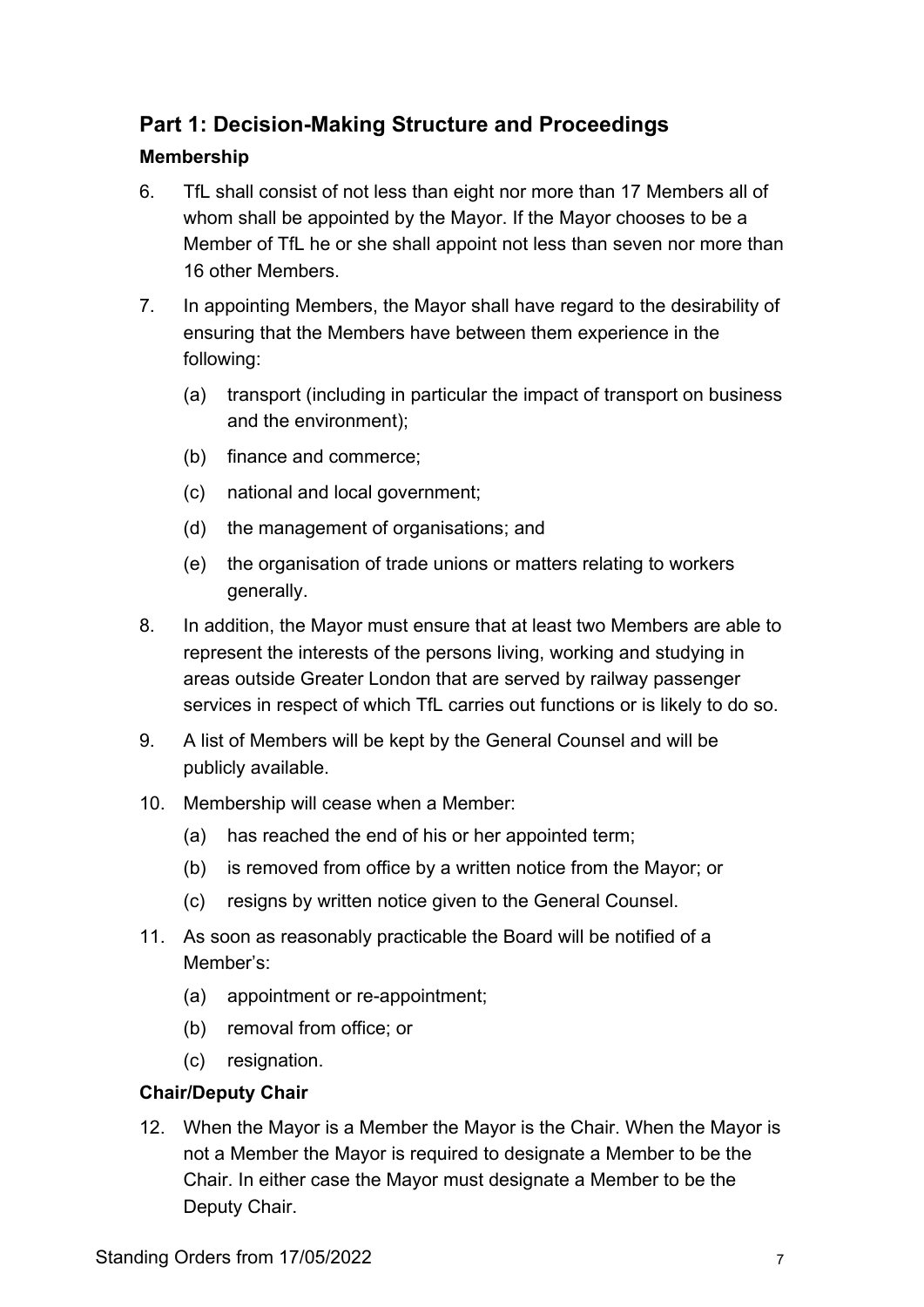13. In the absence of the Chair, the Deputy Chair will chair Meetings and otherwise act on behalf of the Chair in respect of all requirements of Standing Orders. When neither the Chair nor the Deputy Chair is present at a Meeting, those Members present will elect a person to chair the Meeting from amongst themselves.

#### **Secretary**

- 14. The Secretary will be the General Counsel. The General Counsel may appoint one or more assistant secretaries to carry out or facilitate the tasks of the Secretary.
- 15. The General Counsel is the nominated Officer for receipt of the Mayor's guidance, directions or delegations and will notify such guidance, directions or delegations:
	- (a) to Members at a Meeting as soon as reasonably practicable or individually to Members sooner, if appropriate; and
	- (b) to the Commissioner and such other Officers as the General Counsel considers appropriate.
- <span id="page-7-0"></span>16. The General Counsel shall ensure that there will be kept at TfL's Head Office a written summary of the rights:
	- (a) to attend Meetings of TfL and of Committees of TfL; and
	- (b) to inspect and copy documents and to be furnished with documents,

which are for the time being conferred by Part 5A of the Local Government Act 1972 and such other relevant legislation.

17. The list maintained under standing order [9,](#page-6-0) the list maintained under standing order [112](#page-23-0) and the summary kept under standing order [16](#page-7-0) shall be open for inspection by the public at TfL's Head Office.

#### **Quorum**

- 18. No business may be transacted at a Meeting unless a Quorum is present.
- 19. The Quorum in relation to any resolution is four Members who are entitled to vote and who are physically present in the meeting room.
- 20. Members may participate in a Meeting by way of telephone or video conferencing facilities but do not count towards the Quorum nor are they entitled to vote.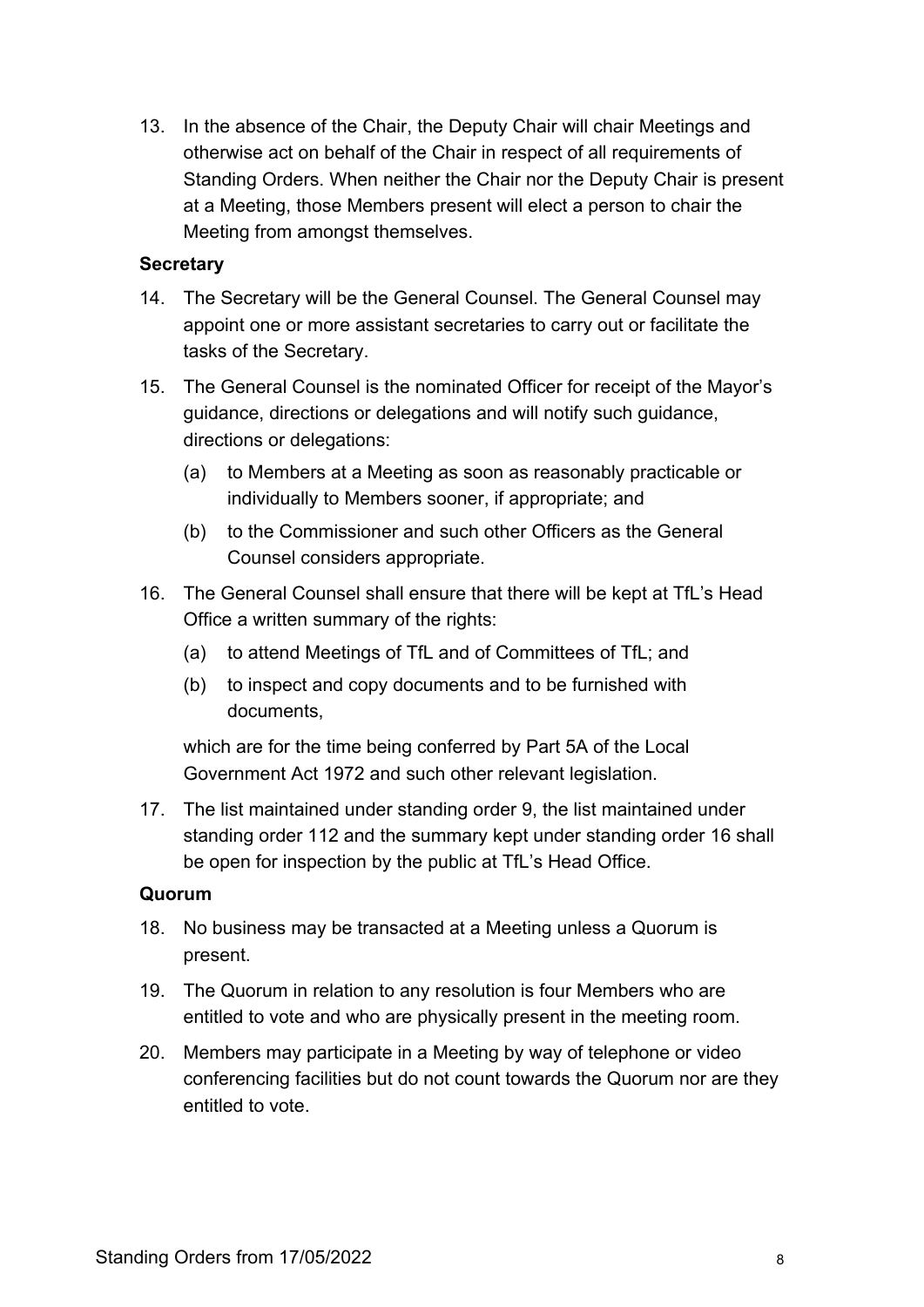## **Attendance by Officers**

- 21. Unless the Board decides otherwise the following persons, or their designated representatives, will be present at Meetings, in person, or by way of telephone or video conferencing facilities, to provide advice:
	- (a) the Commissioner;
	- (b) the General Counsel; and
	- (c) the Chief Finance Officer.
- 22. With the Commissioner's agreement other Officers may attend all or any part of a Meeting to provide advice.

#### **Attendance by the public**

- 23. A Meeting shall be open to the public except to the extent that they are excluded under standing order [24](#page-8-0) or by resolution under standing order [25.](#page-8-1)
- <span id="page-8-0"></span>24. The public shall be excluded from a Meeting during an item of business whenever it is likely in the opinion of the Chair, that in view of the nature of the business to be transacted or the nature of the proceedings, if members of the public were present during that item, confidential information would be disclosed to them in breach of the obligations of confidence.
- <span id="page-8-1"></span>25. TfL may by resolution exclude the public from a Meeting during an item of business whenever it is likely, in the opinion of the Chair, that in view of the nature of the business to be transacted or the nature of the proceedings, that if members of the public were present during that item there would be disclosure to them of Exempt Information.
- 26. A resolution under standing order [25](#page-8-1) shall:
	- (a) identify the proceedings, or the part of the proceedings, to which it applies; and
	- (b) state the description, in terms of the definition of the Exempt Information giving rise to the exclusion of the public,

and where such a resolution is passed, the Meeting is not required to be open to the public during proceedings to which the resolution applies.

- 27. When a Meeting is open to the public:
	- (a) TfL does not have the power to exclude members of the public from the Meeting except to suppress or prevent disorderly conduct or other misbehaviour at the Meeting;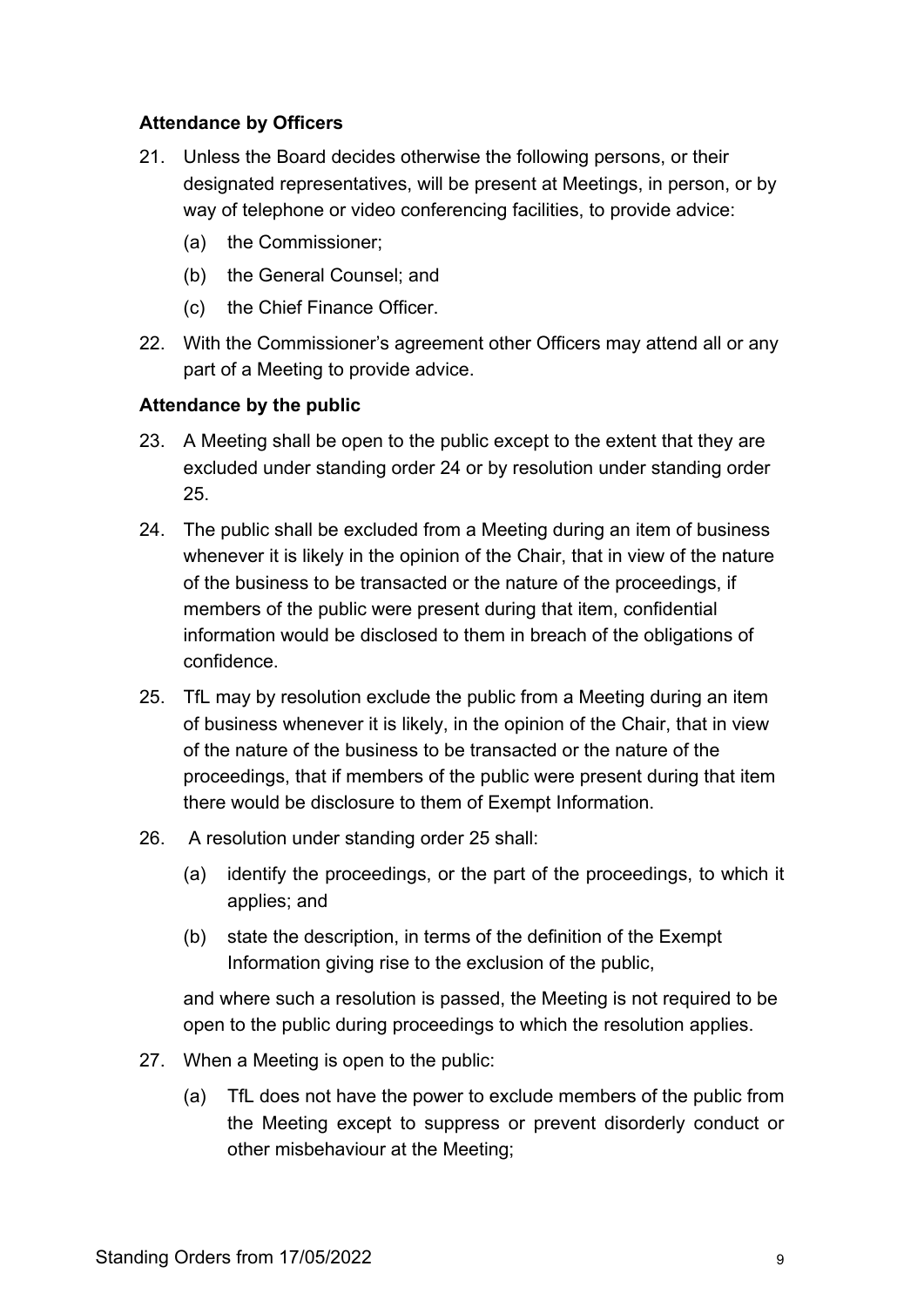- (b) TfL shall allow any person to attend the Meeting for the purposes of reporting and allow any persons with the aim of reporting to use any communication methods, including the internet, to publish, post or otherwise share the results of their reporting activities, during or after the meeting; and
- (c) duly accredited representatives of newspapers attending the Meeting for the purpose of reporting the proceedings for those newspapers shall, so far as practicable, be afforded reasonable facilities for taking their report and, unless the Meeting is held in premises not belonging to TfL or not on the telephone, for telephoning the report at their own expense.

#### **Meetings held by telephone or video conferencing facilities**

- 28. With the agreement of the Commissioner before the Meeting, or the Chair at the Meeting, Members may participate in a Meeting by telephone or by the use of video conferencing facilities provided that:
	- (a) all Members present at the Meeting can hear each other and, in relation to public Meetings, can be heard by the public; and
	- (b) all Members can effectively participate in the proceedings or alternative arrangements can be made where a Member cannot participate in this way by reason of a disability.

#### **Calling, frequency and notification of Meetings**

- 29. Public notice of the time and place of the Meeting shall be given by posting it at TfL's Head Office and, if the Meeting is to be held at premises other than those offices, at those premises, at least five clear working days before the Meeting or, if the Meeting is convened at shorter notice, then at the time it is convened.
- 30. All ordinary Meetings will:
	- (a) be called by the General Counsel;
	- (b) have at least 10 working days' notice given before the Meeting date; and
	- (c) be held at least six times a year or at such greater frequency as determined by the General Counsel in consultation with the Commissioner.
- 31. A special Meeting may be called at any time by:
	- (a) the Chair;
	- (b) the Chair of any Committee;
	- (c) the General Counsel, in consultation with the Commissioner; or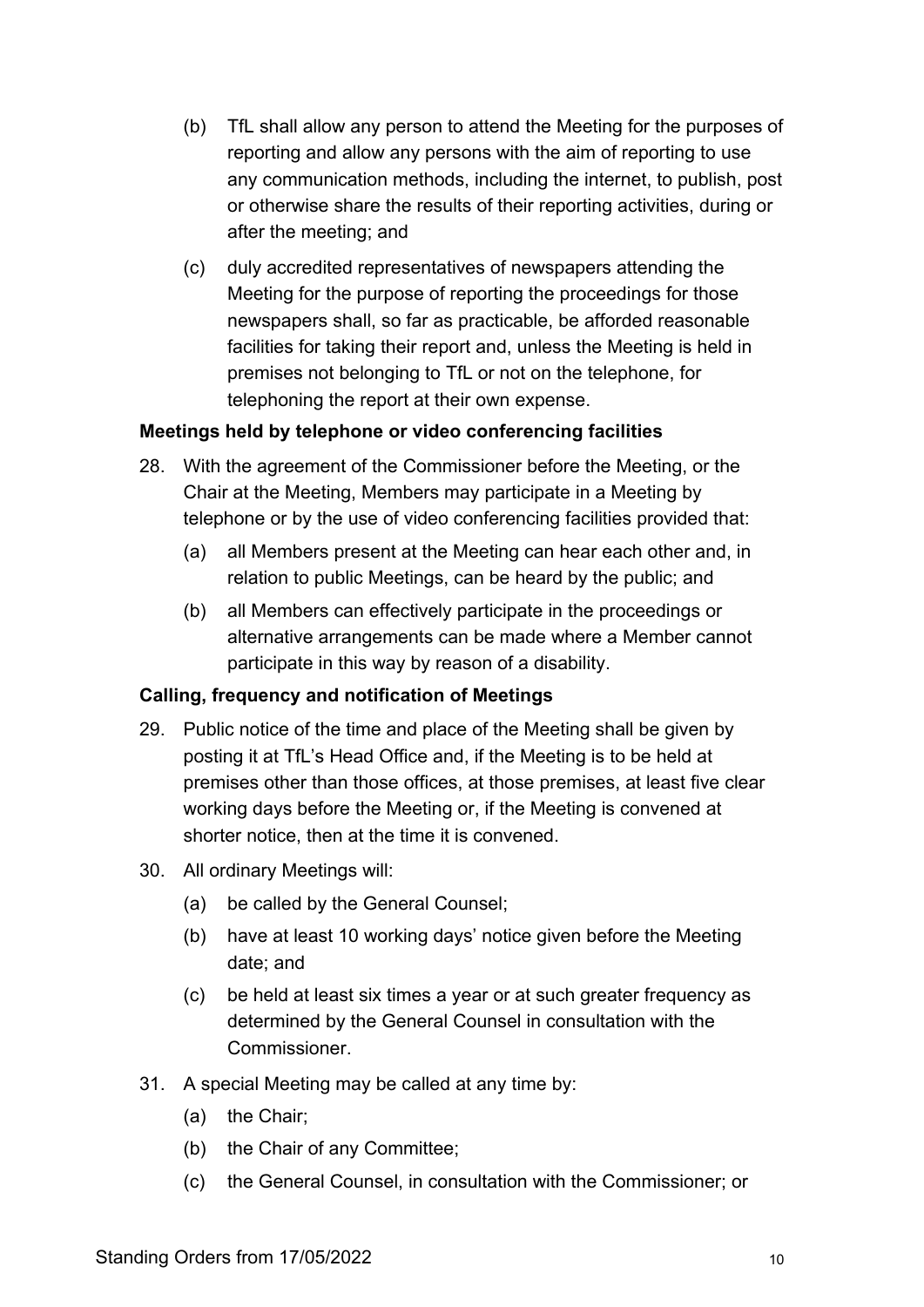- (d) written requisition in accordance with standing order [32.](#page-10-0)
- <span id="page-10-0"></span>32. A special Meeting must be called by the General Counsel after receipt of a written requisition that specifies the item(s) to be considered, submitted to the General Counsel by at least four Members. A written requisition can consist of one or more documents. In the latter case the receipt of a document that brings the total number of Members requisitioning a special Meeting to at least four will trigger the requirement for the General Counsel to call a special Meeting.
- 33. Subject to standing order [34,](#page-10-1) the notice period for a special Meeting will be determined by the General Counsel, in consultation with the Commissioner, and must be as long a period as is practicable.
- <span id="page-10-1"></span>34. A special Meeting requested by a written requisition to the General Counsel under standing order [32](#page-10-0) must be held within 10 working days of receipt of the requisition by the General Counsel.
- 35. Where practicable the General Counsel must notify all Members of the time and place of any Meeting and provide the agenda and any papers for the Meeting to all Members.

#### **Agenda**

- 36. With the agreement of the Commissioner, in consultation with the Chair, any Member may place items on the agenda of an ordinary Meeting by submitting written notice of such items to the General Counsel at least 10 working days before the Meeting.
- 37. With the agreement of the Commissioner, in consultation with the Chair, any Member may place items on the agenda of a special Meeting by submitting written notice of such items to the General Counsel as soon as practicable after notification of the Meeting. However the Commissioner's agreement is not required for items to be placed on the agenda of a special Meeting called under standing order [32](#page-10-0) provided they were specified in the requisition to the General Counsel.
- 38. An item of business may not be considered at a Meeting unless either:
	- (a) a copy of the agenda including the item (or a copy of the item) is open to inspection by members of the public in accordance with standing order [43](#page-11-0) below; or
	- (b) by reason of special circumstances, which shall be specified in the minutes, the Chair is of the opinion that the item should be considered at the Meeting as a matter of urgency.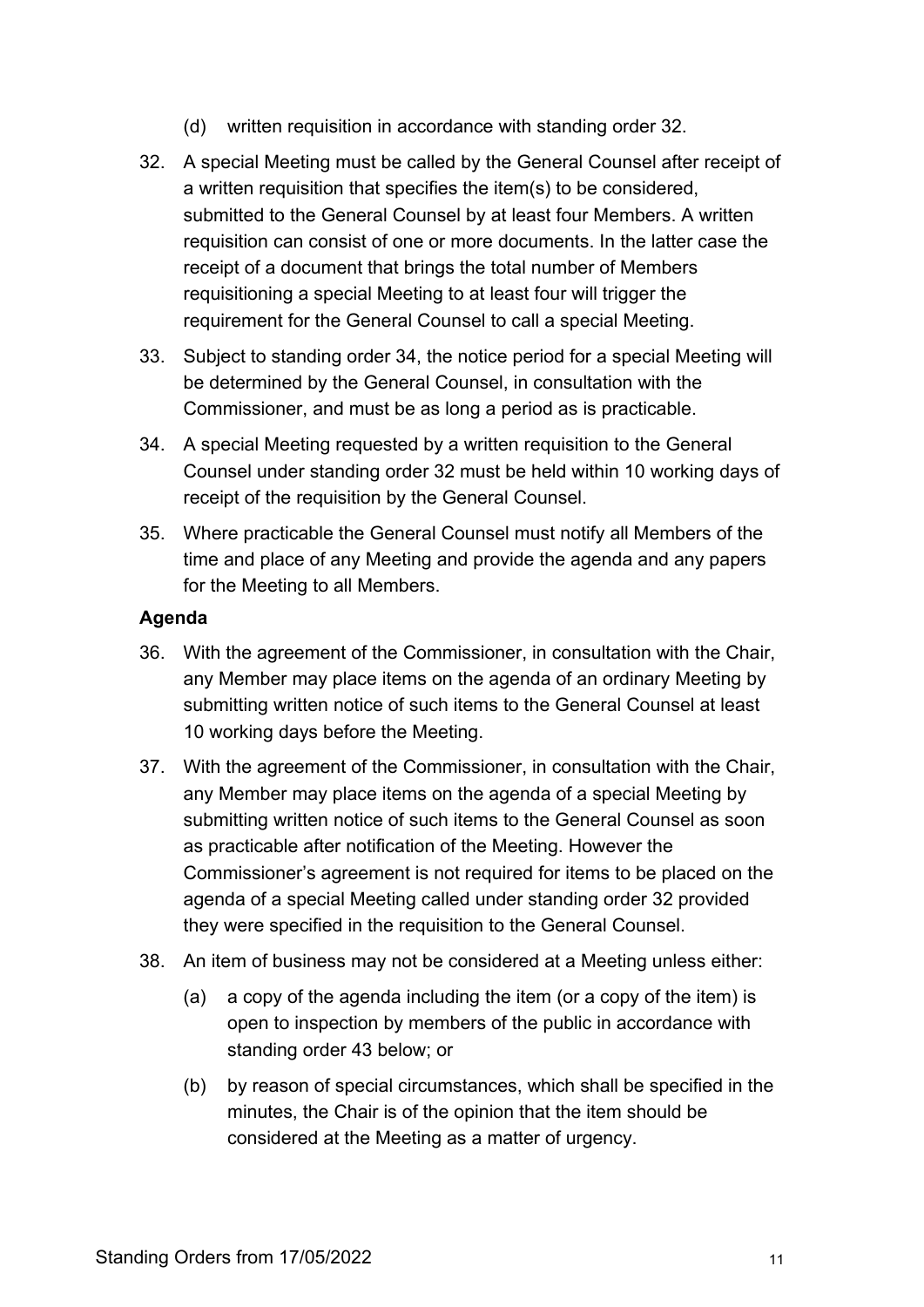39. Agenda items which are not considered at a Meeting will be carried forward for consideration at the next ordinary Meeting, unless considered at a special Meeting.

#### **Distribution of papers**

- 40. Agendas and papers may be distributed by electronic means where appropriate.
- 41. The agenda and papers for a Meeting, including those provided by electronic means, will be deemed to have been received on the day after they were sent.
- 42. Provided that the agenda and/or papers for a Meeting have been dispatched in accordance with Standing Orders, or by an alternative method specified by the General Counsel, their non-receipt by any Member shall not invalidate the business transacted at that Meeting.

## **Availability of agendas and papers**

- <span id="page-11-0"></span>43. Copies of the agenda or any report for a Meeting (subject to standing order [49\)](#page-12-0) shall be open to inspection by members of the public at TfL's Head Office in accordance with standing order [44.](#page-11-1)
- <span id="page-11-1"></span>44. Any document which is required by standing order [43](#page-11-0) to be open to inspection shall be so open at least five clear working days before the Meeting, except that:
	- (a) where the Meeting is convened at shorter notice, the copies of the agenda and reports shall be open to inspection from the time the Meeting is convened; and
	- (b) where an item is added to an agenda, copies of which are open to inspection by the public, copies of the item (or of the revised agenda) and copies of any report for the Meeting relating to the item, shall be open to inspection from the time the item is added to the agenda,

however, copies of any agenda, item or report shall not be open for inspection by the public until copies are available to Members.

- <span id="page-11-2"></span>45. If copies of the whole or part of a report for a Meeting are open to inspection by members of the public:
	- (a) those copies shall each include a copy of a list, compiled by the General Counsel, of the background papers for the report or the part of the report; and
	- (b) at least one copy of each of the documents included in that list shall also be open to inspection at TfL's Head Office.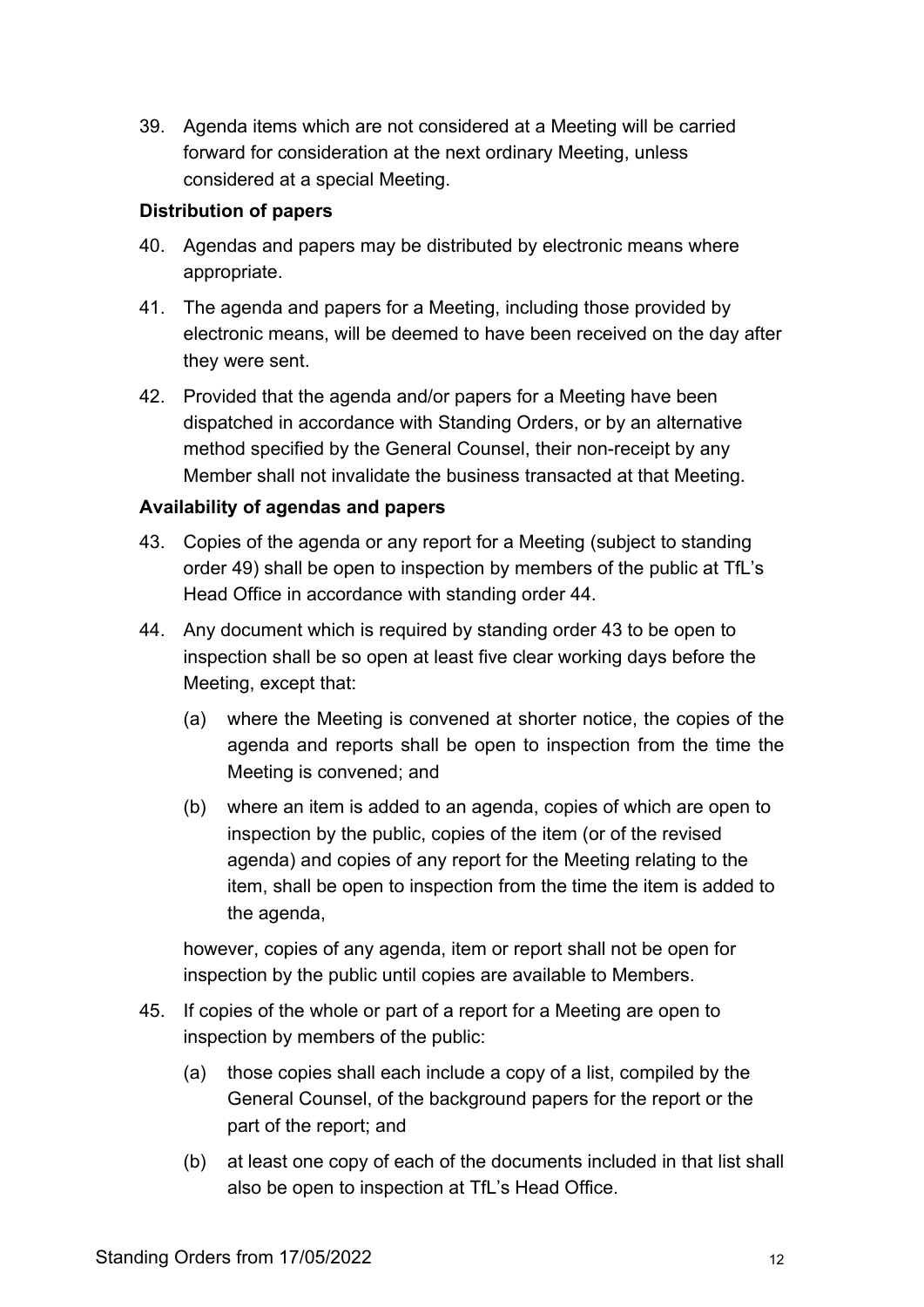- 46. Background papers for a report are those documents relating to the subject matter which:
	- (a) disclose any facts or matters on which, in the opinion of the General Counsel, the report or an important part of the report is based; and
	- (b) has, in the opinion of General Counsel, been relied on to a material extent in preparing the report,

but does not include any published works.

- <span id="page-12-1"></span>47. Where a copy of any background paper for a report is required to be open for inspection by members of the public, the copy shall be taken to be so open if arrangements exist for its production to members of the public as soon as is reasonably practicable after the making of a request to inspect the copy.
- 48. Nothing in standing order [47:](#page-12-1)
	- (a) requires any document which discloses Exempt Information to be included in the list referred to in standing order [45;](#page-11-2) or
	- (b) requires or authorises the inclusion in the list of any document which, if open to inspection by the public, would disclose Confidential Information.
- <span id="page-12-0"></span>49. The General Counsel shall exclude from the copies of reports provided under standing order [45,](#page-11-2) the whole or part of any report which contains Confidential Information and may exclude from the copies of reports provided under standing order [45,](#page-11-2) the whole or part of any report which, in the opinion of the General Counsel, contains Exempt Information. Any such information shall:
	- (a) be marked 'Not for publication'; and
	- (b) shall explain with reference to the definition of Confidential or Exempt Information why the information is not available to the public.
- 50. Where a Meeting is open to the public, during the proceedings or any part of them there shall be made available for the use of the members of the public present at the Meeting a reasonable number of copies of the agenda and subject to standing order [49,](#page-12-0) of the reports for the Meeting.
- 51. Where the Meeting is open to the public, during the proceedings or any part of them there shall, on request and on payment of postage or other necessary charge for the transmission, be supplied for the benefit of any newspaper: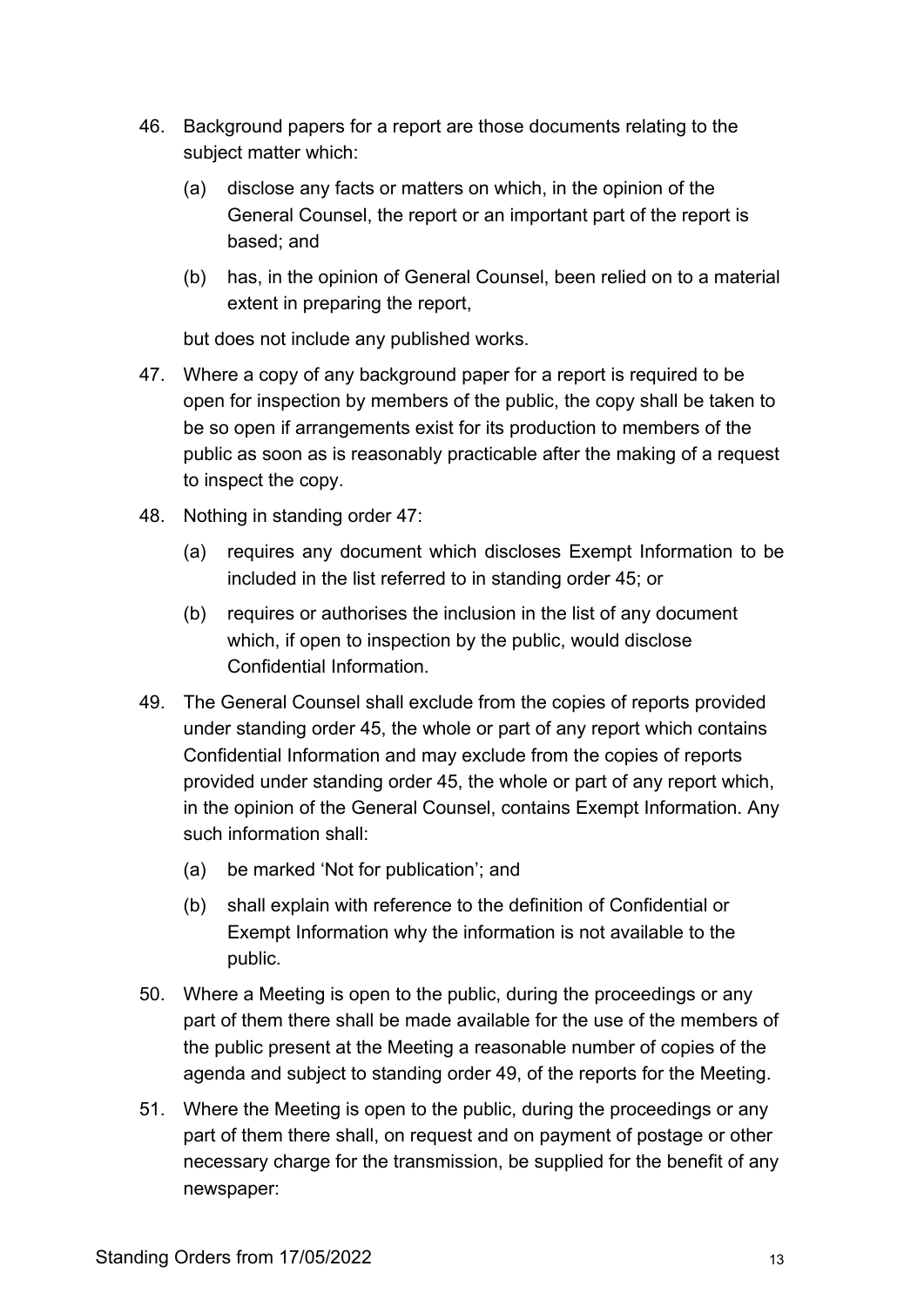- (a) a copy of the agenda for a Meeting and subject to standing order [49,](#page-12-0) a copy of each of the reports for the Meeting;
- (b) such further statements or particulars, if any, as are necessary to indicate the nature of the items included in the agenda; and
- (c) if the General Counsel thinks fit in the case of any item, copies of any other documents supplied to Members in connection with the item.

#### **Voting**

- 52. At any Meeting, decisions may be taken by:
	- (a) common consent of the voting Members;
	- (b) the agreement of more than half of the voting Members present, determined either by oral expression or a show of hands; or
	- (c) a second or casting vote of the Chair if a vote is tied.
- 53. The names and votes of Members voting shall not normally be recorded in the minutes, however:
	- (a) any Member may require that his or her own vote be recorded; and
	- (b) if requested before a vote is taken, any four Members may require the recording of the names of Members who voted (and how they voted) and the names of Members who abstained.

#### **Minutes and action lists**

- 54. Minutes shall be kept of all Meetings and shall include the names of the Members present.
- 55. Draft minutes will be agreed with the Commissioner, except for draft minutes of Committees and Panel Meetings which will be agreed with the relevant Chair. Action lists will be circulated by the General Counsel to Chief Officers and other relevant Officers within 10 working days of a Meeting or as soon as reasonably practicable thereafter.
- 56. The draft minutes of Meetings will be circulated with the agenda for the next ordinary Meeting.
- 57. Minutes of all Meetings shall be signed by either:
	- (a) the Chair of the Meeting to which the minutes relate; or
	- (b) the Chair of any subsequent Meeting at which the minutes are approved as a correct record.
- <span id="page-13-0"></span>58. As soon as is reasonably practicable after a Meeting, the following documents shall be open to inspection by members of the public at TfL's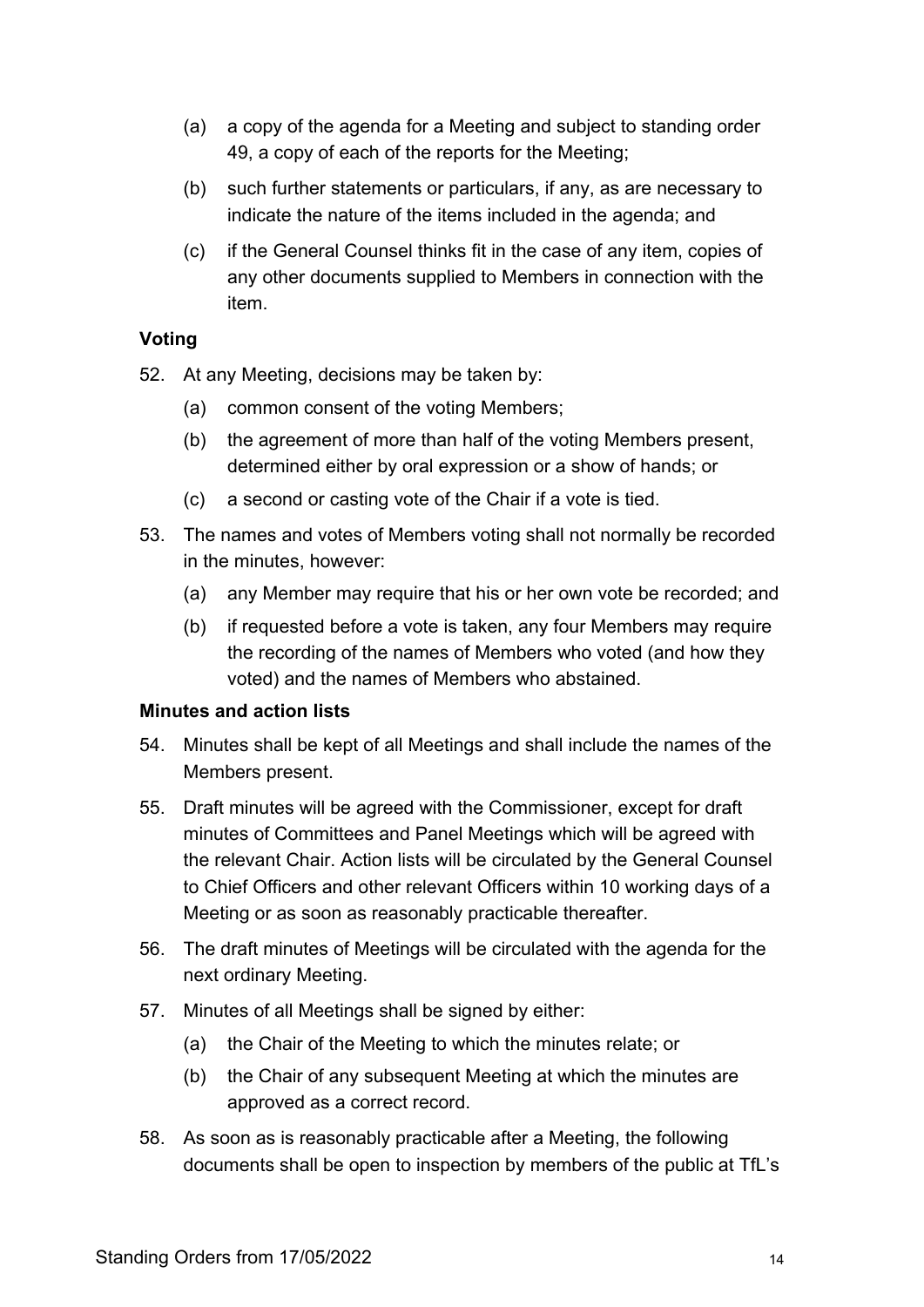Head Office until the expiration of the period of six years beginning with the date of the Meeting:

- <span id="page-14-1"></span>(a) the minutes, or a copy of the minutes, of the Meeting, excluding any minutes recording parts of the Meeting which were not open to the public to protect disclosure of Exempt Information;
- (b) where applicable, a summary under standing order [59;](#page-14-0)
- (c) a copy of the agenda for the Meeting; and
- (d) a copy of any report for the Meeting relating to any item discussed while the Meeting was open to the public.
- <span id="page-14-0"></span>59. Where, in consequence of the exclusion of parts of the minutes which disclose Exempt Information, the document open to inspection under standing order [58](#page-13-0)[\(a\)](#page-14-1) above does not provide members of the public with a reasonably fair and coherent record of the whole or part of the proceedings, the General Counsel shall make a written summary of the proceedings or the part as the case may be, which provides such a record without disclosing the Exempt Information.
- 60. Subject to standing order [47,](#page-12-1) background papers are to be open for inspection for a period of four years beginning with the date of the Meeting.

#### **Members' Interests**

- 61. The General Counsel is appointed as the proper officer under paragraph 13(10) of Schedule 10 to the GLA Act and is required to maintain a register of all Interests disclosed by Members. The register will be made available to the public.
- 62. If a Member has any Interest (including any Interest recorded on the above mentioned register) in any matter that is brought up for consideration at a Meeting, the Member shall disclose the nature of the Interest to the Meeting.
- 63. No Member will be excluded from any Meeting where a matter in relation to TfLPF, including TfL Trustee Company Limited, is being considered, solely on the grounds of a conflict of Interest based on either:
	- (a) TfL's role as principal employer of TfLPF; or
	- (b) that Member's membership of the TfLPF.
- 64. Disclosure of an Interest by a Member will be recorded in the minutes and should be made either:
	- (a) at the Meeting; or
	- (b) prior to the Meeting by written notice to the General Counsel.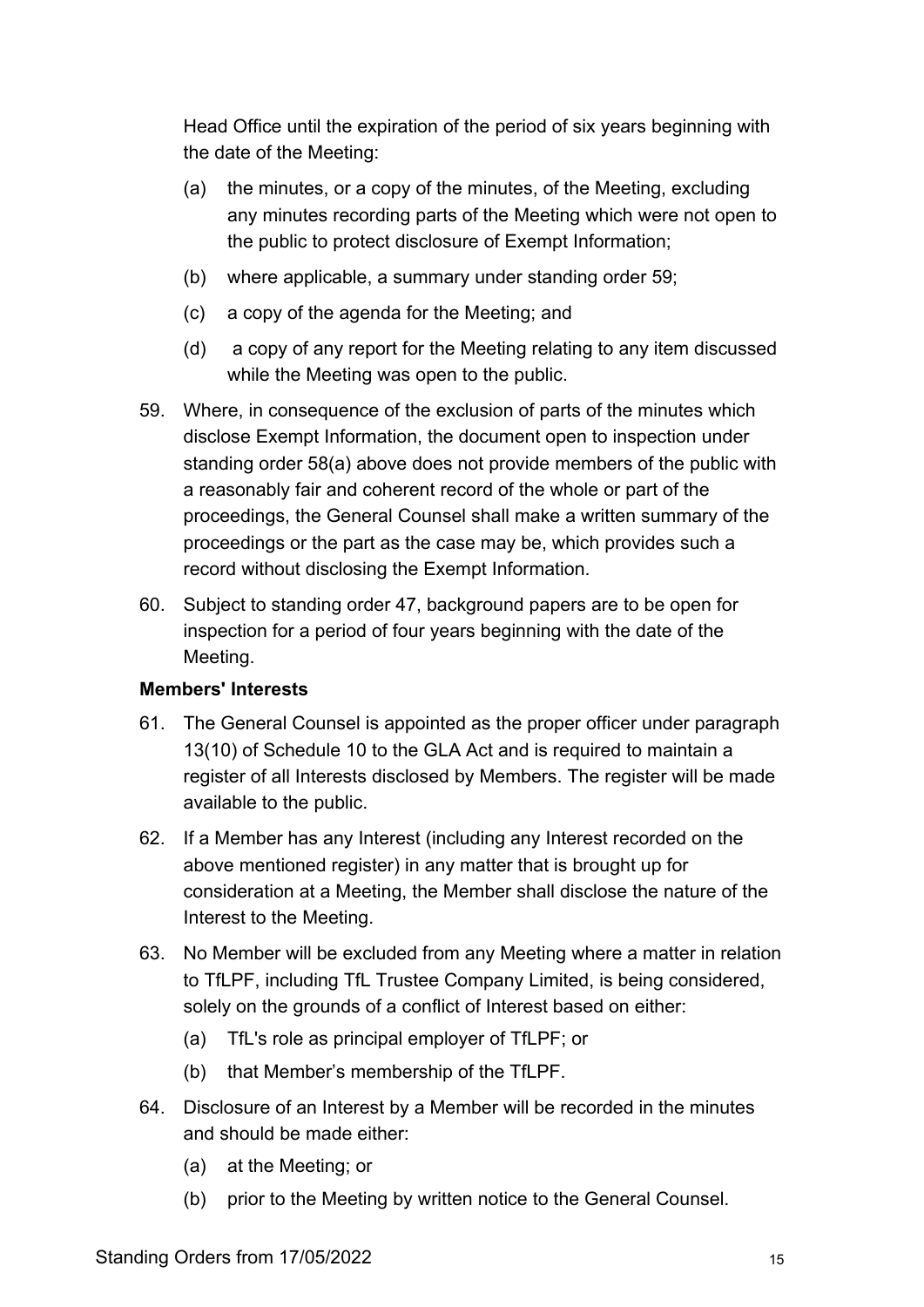- <span id="page-15-0"></span>65. Following disclosure of an Interest by a Member:
	- (a) that Member will not take any part in any deliberation or decision of the Board in relation to any matter to which the Interest relates; and
	- (b) that Member will be excluded from that part of any Meeting at which that matter is under consideration, except where that part of the Meeting is open to the public.
- <span id="page-15-1"></span>66. Standing order [65](#page-15-0) is subject to the Mayor's power under paragraph 13(3) of Schedule 10 to the GLA Act to allow any or all of the affected Members to participate if the number of Members that would be affected is so great a proportion of the whole as to impede the transaction of business.
- 67. When the Mayor exercises the power referred to in standing order [66,](#page-15-1) the circumstances in which the Mayor has done so will be recorded in the minutes of the Meeting.

#### **Reporting by Officers**

- 68. The following persons will be entitled to report directly to, or raise any matter within their professional jurisdiction, with the Board and/or the Chair:
	- (a) Commissioner;
	- (b) Chief Finance Officer;
	- (c) General Counsel;
	- (d) Director of Risk and Assurance; and
	- (e) external auditors.
- 69. The Commissioner will submit a report to each ordinary Meeting.

#### **Access to advice and documents by Members, Chief Officers and Committees**

- <span id="page-15-2"></span>70. With the agreement of the Commissioner, legal or other appropriate external advice of a non-personal nature may be obtained by the following persons or Committees:
	- (a) Members;
	- (b) a Committee; and
	- (c) Chief Officers.
- 71. Where any advice referred to in standing order [70](#page-15-2) concerns the Commissioner, the agreement of the General Counsel must be obtained.
- 72. The advice referred to in standing order [70](#page-15-2) must not be that which could be reasonably obtained from within TfL and must relate to a matter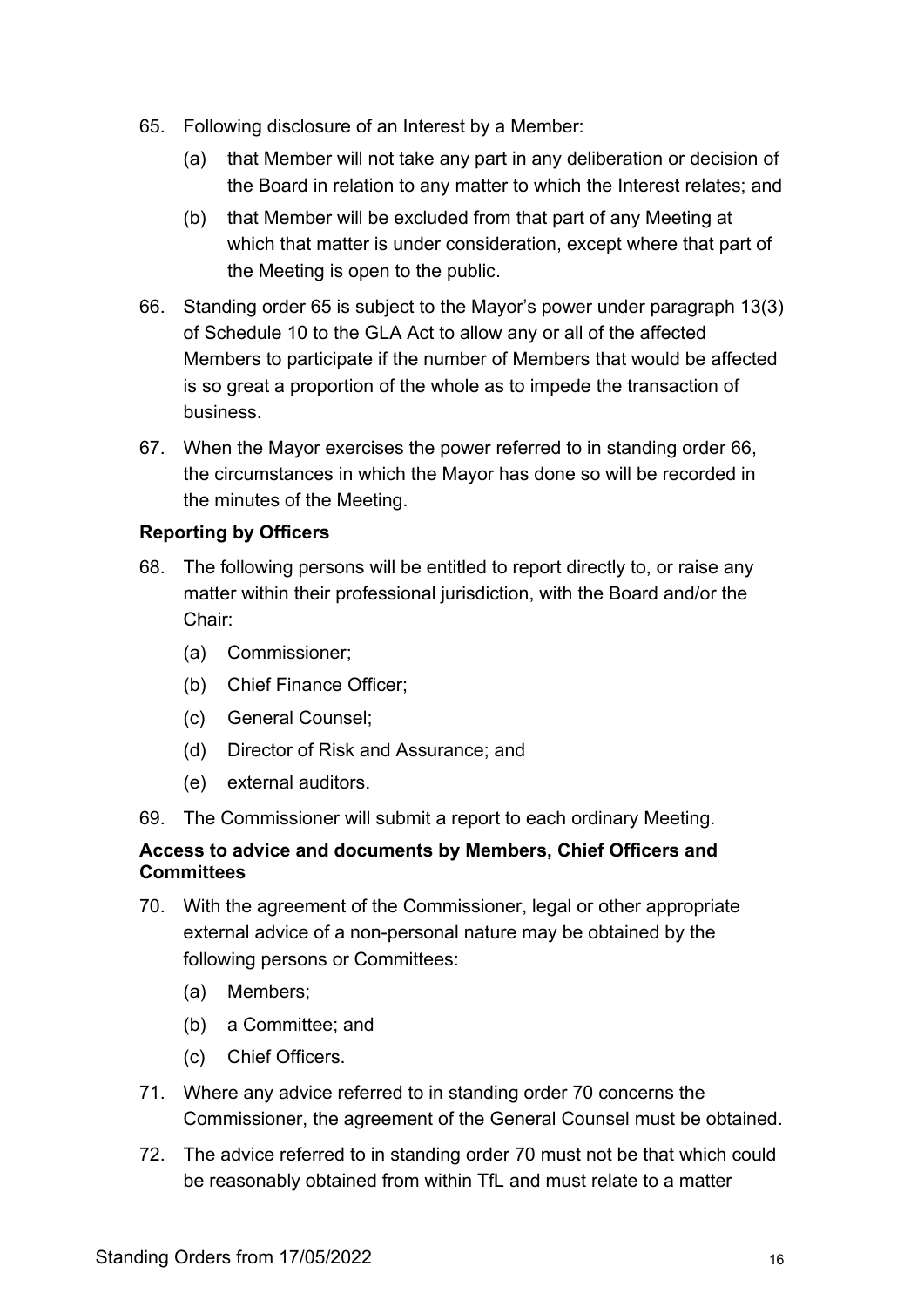reasonably required for the discharge of relevant duties in respect of the Board and/or the Committees, Panels or other bodies.

- 73. Where any person or Committee seeks advice under standing order [70](#page-15-2) they will give written notice, as soon as practicable, to the General Counsel stating:
	- (a) that advice has been sought;
	- (b) the subject of that advice;
	- (c) from whom the advice has been sought; and
	- (d) the likely cost of such advice.

#### **Committees, Panels and other bodies**

- 74. In addition to Subsidiary Entities, the Board may establish Committees, Sub-Committees, Panels and other bodies permitted by Schedule 10 to the GLA Act.
- <span id="page-16-1"></span>75. The Board has established the following Committees of the Board on a standing basis:
	- (a) Audit and Assurance Committee;
	- (b) Finance Committee
	- (c) Land and Property Committee;
	- (d) Programmes and Investment Committee; and
	- (e) Remuneration Committee.
- <span id="page-16-0"></span>76. The Board has established the following Panels on a standing basis to advise and support the work of the Board and its Committees:
	- (a) Customer Services and Operational Performance Panel; and
	- (b) Safety, Sustainability and Human Resources Panel.
- 77. The Panels referred to in standing order [76](#page-16-0) are advisory and are not Committees of the Board or Sub-Committees of any Committee of the **Board**
- 78. The terms of reference, executive or advisory status, status for the purposes of Part 5A of the Local Government Act 1972 procedure, membership, Chair, Quorum, frequency of meetings, reporting arrangements, and secretarial arrangements of the Committees, Panels and other bodies are set out in the TfL Committees and Panels Terms of Reference document.
- 79. Committees may establish further Sub-Committees, Panels or other bodies in a form permitted by Schedule 10 to the GLA Act subject to the approval of, and to any conditions imposed by, the Board.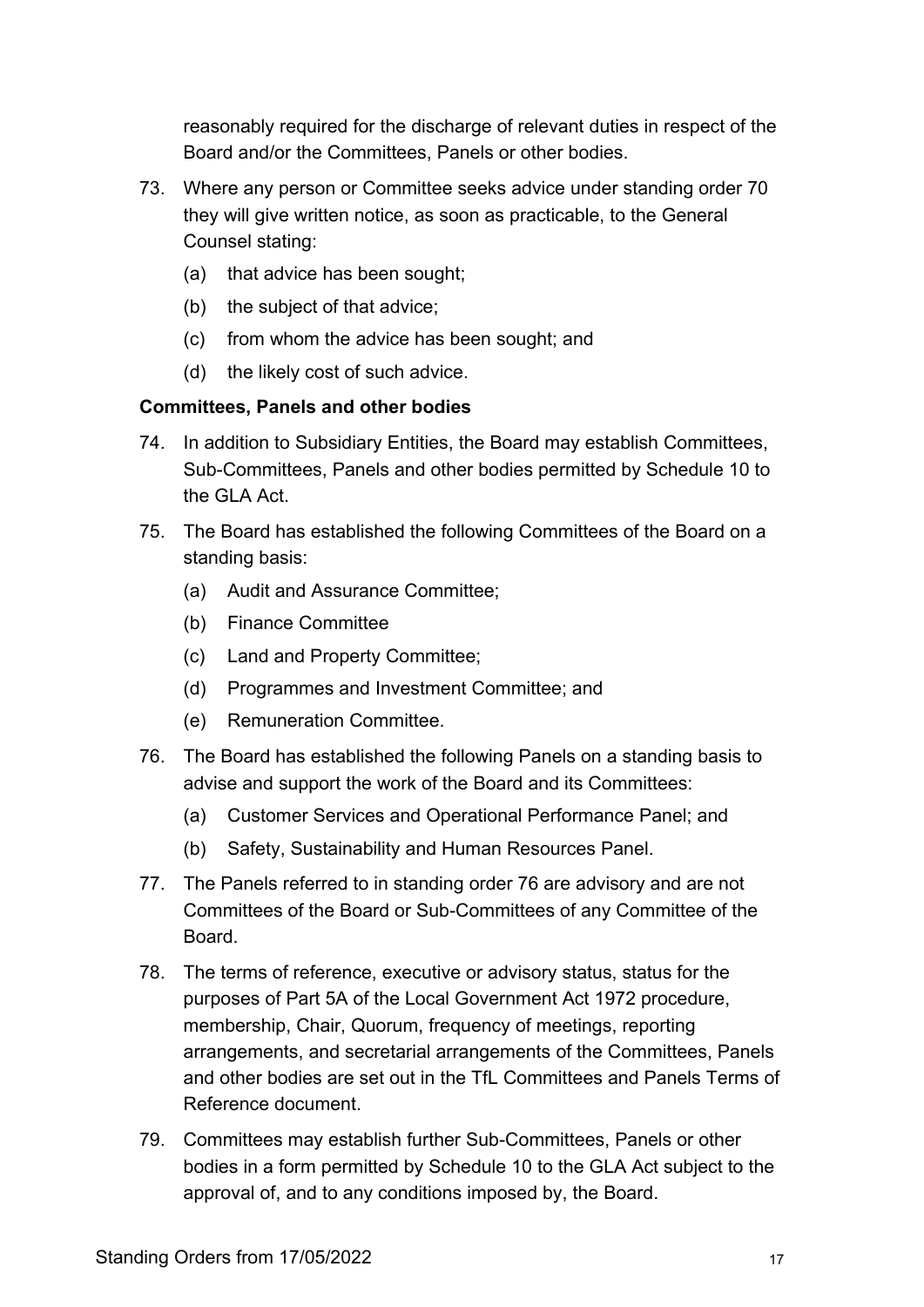- 80. The Board or a Committee shall determine the following in respect of any Committee, Panel or other body it establishes:
	- (a) terms of reference;
	- (b) whether it has an executive or advisory status;
	- (c) its status for the purposes of Part 5A of the Local Government Act 1972;
	- (d) membership;
	- (e) the Chair;
	- (f) Quorum;
	- (g) frequency of meetings;
	- (h) procedural or reporting arrangements; and
	- (i) secretarial arrangements.
- 81. Where a Committee includes persons who are not Members, those persons may not vote.
- 82. The provisions of Standing Orders will apply to Committees except that references to:
	- (a) the Board shall refer to the Committee;
	- (b) Meetings shall refer to meetings of the Committee;
	- (c) the Chair and Deputy Chair shall refer to the Chair and Vice Chair of the Committee;
	- (d) Members shall refer to members of the Committee; and
	- (e) the Secretary shall refer to the Secretary of the Committee.
- 83. The provisions of Standing Orders may apply to Panels (to the extent appropriate) as determined by the General Counsel from time to time.
- <span id="page-17-0"></span>84. The Chair of any Committee (or the Vice Chair in the Chair's absence) may appoint, with the agreement of the Chair of TfL, an additional member or members to that Committee. Any such appointments will be reported to the Board at the next ordinary Meeting.
- 85. All Members may attend any Committee or Panel Meeting but they may only vote at the Meeting if they are members of the relevant Committee.
- 86. Any Member may submit a request to the General Counsel to receive the agenda, papers and/or minutes relating to Meetings of any Committees, Sub-Committees and Panels of which he or she is not a Member. The General Counsel shall provide the requested documents to that Member when they are provided to Members of the relevant Committee, Sub-Committee or Panel.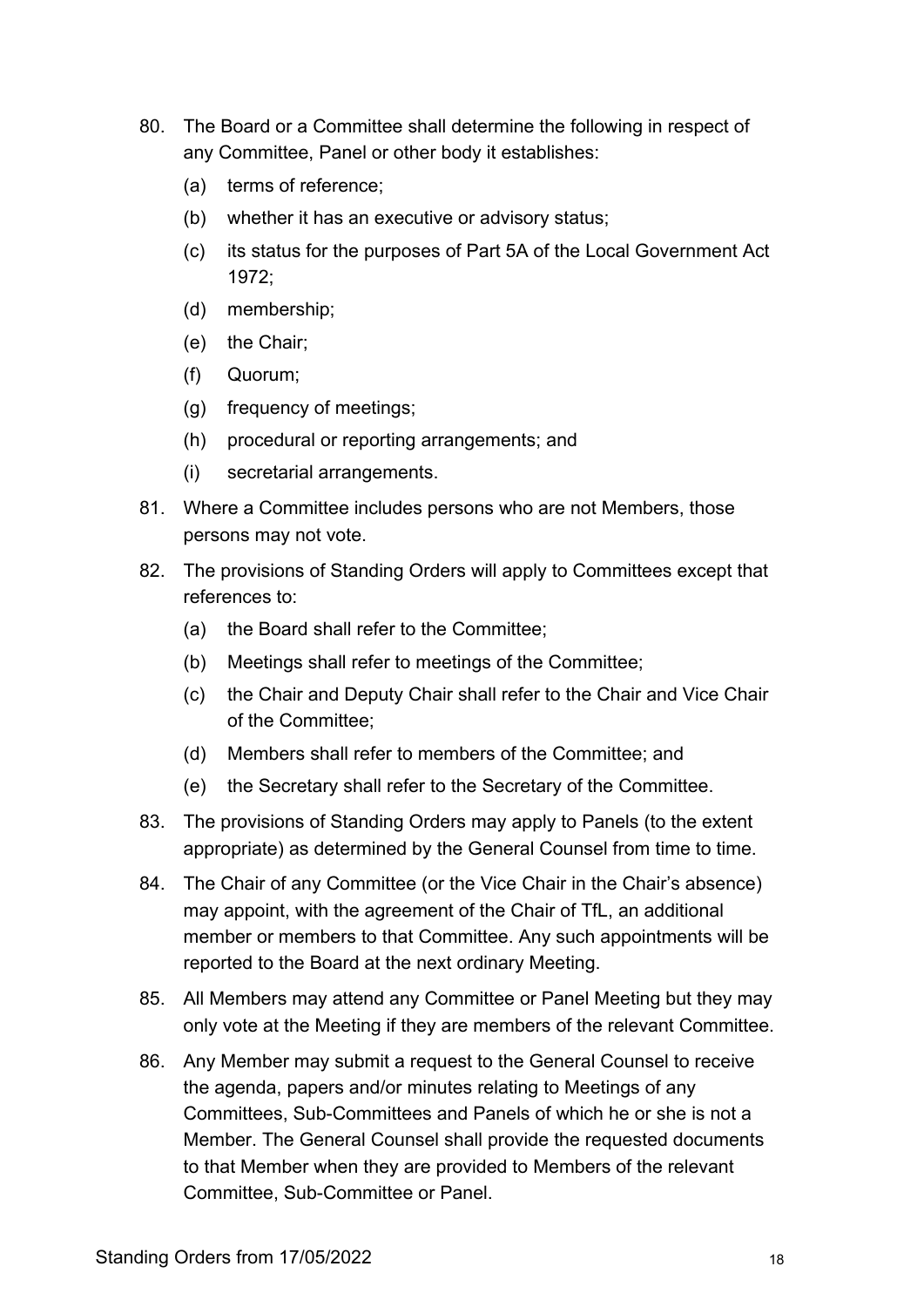#### **Members' rights to inspect documents**

- <span id="page-18-1"></span>87. Subject to standing order [89,](#page-18-0) and solely for the purposes of exercising his or her functions as a Member, a Member may inspect any document or class of documents in the possession of any part of the TfL Group.
- 88. A Member wishing to inspect a document or class of documents under standing order [87](#page-18-1) must apply to the Commissioner or the General Counsel specifying the reason(s) for wishing to inspect a particular document or class of documents.
- <span id="page-18-0"></span>89. Standing order [87](#page-18-1) shall not extend to documents which are held by TfL in its capacity as administrator of TfLPF.
- 90. The Commissioner or the General Counsel, or their nominated representative, may decline to allow inspection of any document or class of documents which:
	- (a) is not considered to be reasonably required for the exercise of the Member's functions as a Member;
	- (b) is, or would be, protected by privilege in the event of legal proceedings, if it is reasonably considered necessary to protect the interests of the TfL Group; or
	- (c) relates to a matter in which the Member has an Interest.
- 91. If determined appropriate, the inspection and/or copying of a document or class of documents by a Member may be subject to the Member first giving an undertaking, in a form reasonably required by the General Counsel or the Commissioner, as to confidentiality and subject to any other conditions and/or requirements as the General Counsel or the Commissioner may require.
- 92. A Member must not knowingly apply to inspect, or request a copy of, any document or class of documents relating to a matter in which the Member has any Interest, including any Interest not yet declared.
- <span id="page-18-3"></span>93. Any document which is in the possession or under the control of TfL and contains material relating to any business to be transacted at a Meeting of TfL or a Committee or Sub-Committee or Panel shall, subject to standing order [94,](#page-18-2) be open for inspection by any Member.
- <span id="page-18-2"></span>94. Standing order [93](#page-18-3) does not require a document to be open to inspection if the information contained within the document falls within the exemptions referred to in Part 5A of the Local Government Act 1972.

#### **Sealing and execution of documents**

95. The application of the TfL seal will be authenticated by the signature of any one of the following persons: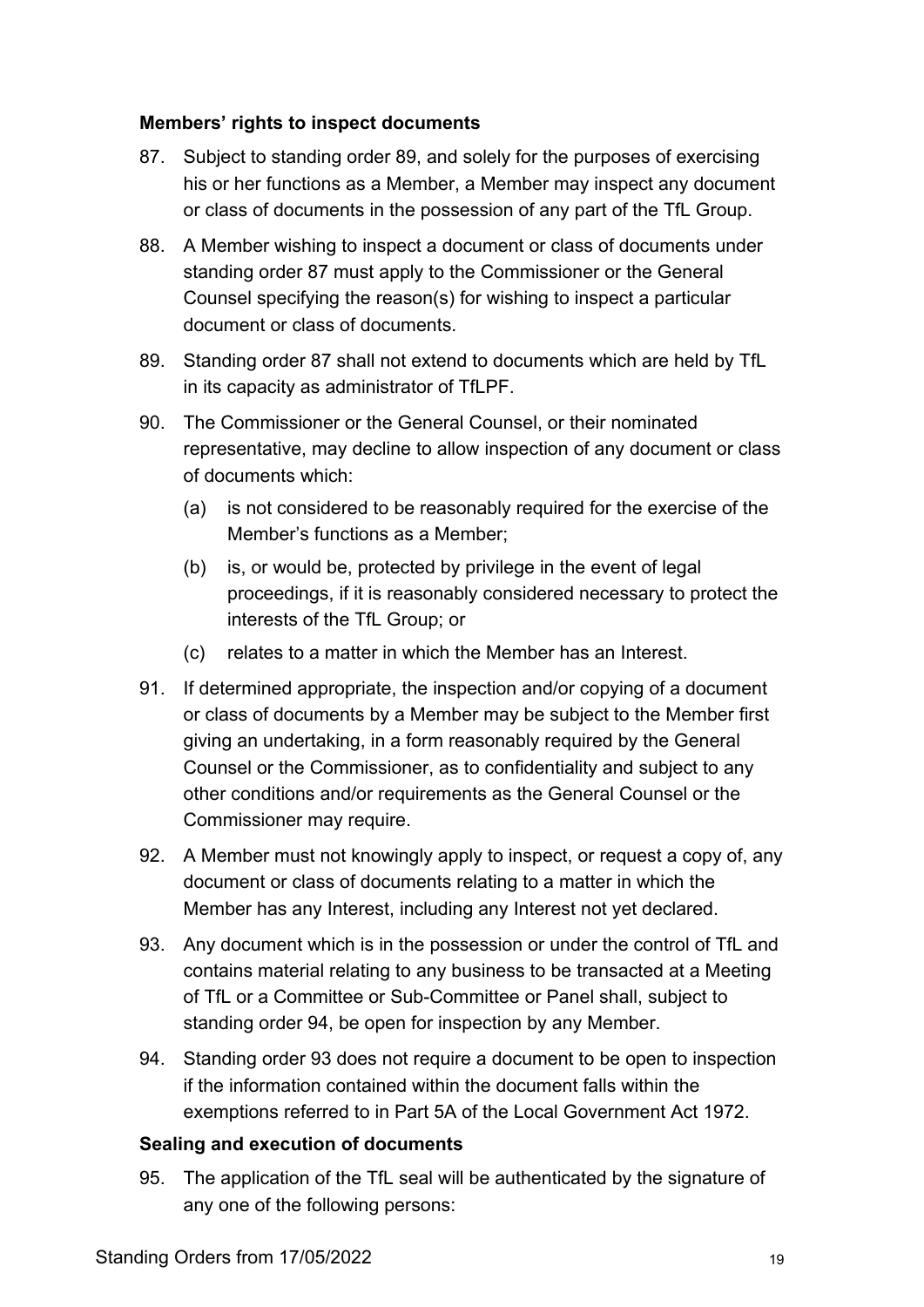- (a) the Commissioner;
- (b) a Chief Officer;
- (c) any other Officer or other person specifically or generally authorised by the Board; or
- (d) any other Officer with the written consent of the General Counsel.
- 96. Any of the following Officers are authorised, subject to the constraints of Standing Orders, to sign contracts or other documents on behalf of any part of the TfL Group:
	- (a) the Commissioner;
	- (b) a Chief Officer; or
	- (c) any other Officer with the written consent of the Commissioner or a Chief Officer.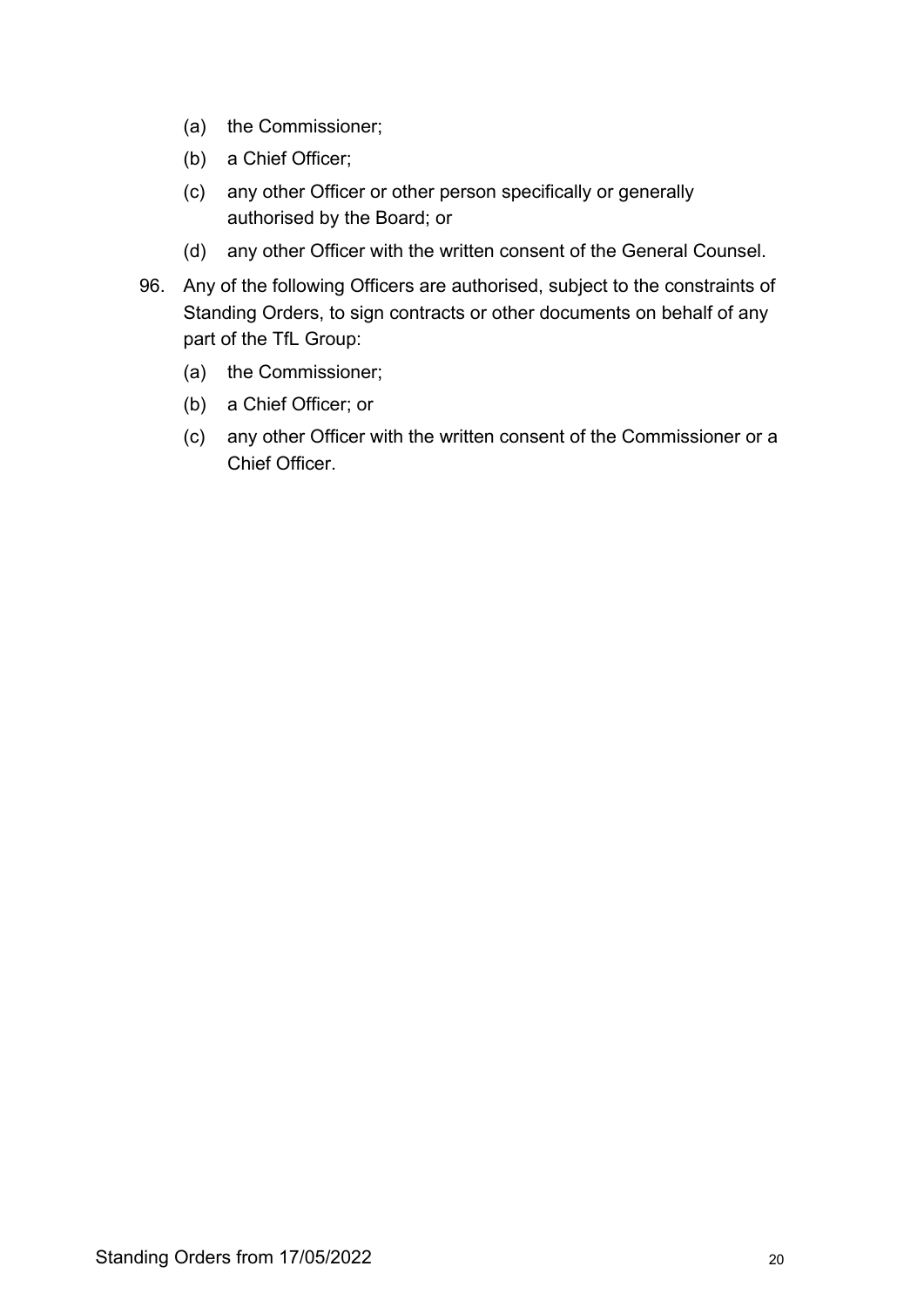# **Part 2: Scheme of Delegation**

#### **Matter reserved to the Board for determination**

97. The matters within standing orders [98](#page-20-0) to [106](#page-22-0) are reserved to the Board for determination.

#### **Strategic guidance**

- <span id="page-20-0"></span>98. Provision of strategic guidance to the Commissioner to facilitate:
	- (a) the implementation of the Mayor's Transport Strategy; and
	- (b) the provision of safe, efficient, integrated and economic transport facilities and services to, from and within Greater London.

## **Approvals**

- <span id="page-20-1"></span>99. Approval of:
	- (a) TfL's Business Plan;
	- (b) the TfL Group Budget;
	- (c) the Annual Statement of Accounts of the TfL Group;
	- (d) the Annual Report for the TfL Group;
	- (e) unbudgeted Transactions valued over £25m save for:
		- (i) the receipt of income resulting from Planning Obligations; and
		- (ii) Transactions that are within the remit of the Finance Committee, or the Land and Property Committee, or the Programmes and Investment Committee;
	- (f) proposals to amend Standing Orders except for those amendments made in accordance with standing order [5;](#page-5-0)
	- (g) proposals for schemes under the GLA Act for the transfer of any of the following (prior to submission to the Mayor):
		- (i) property, rights and liabilities between TfL and its Subsidiary Entities or between its Subsidiary Entities; or
		- (ii) key system assets;
	- (h) proposals to promote or oppose local Bills in Parliament (and approval to obtain the GLA's written consent as required by the GLA Act);
	- (i) proposals to make an application for or an objection to an order under the Transport and Works Act 1992 (and approval to obtain the Mayor's written consent as required by the GLA Act);
	- (j) the principle of making a compulsory purchase order (but not the actual making, withdrawing or amending of any specific order, which is delegated to Officers pursuant to standing order [139\)](#page-29-0); and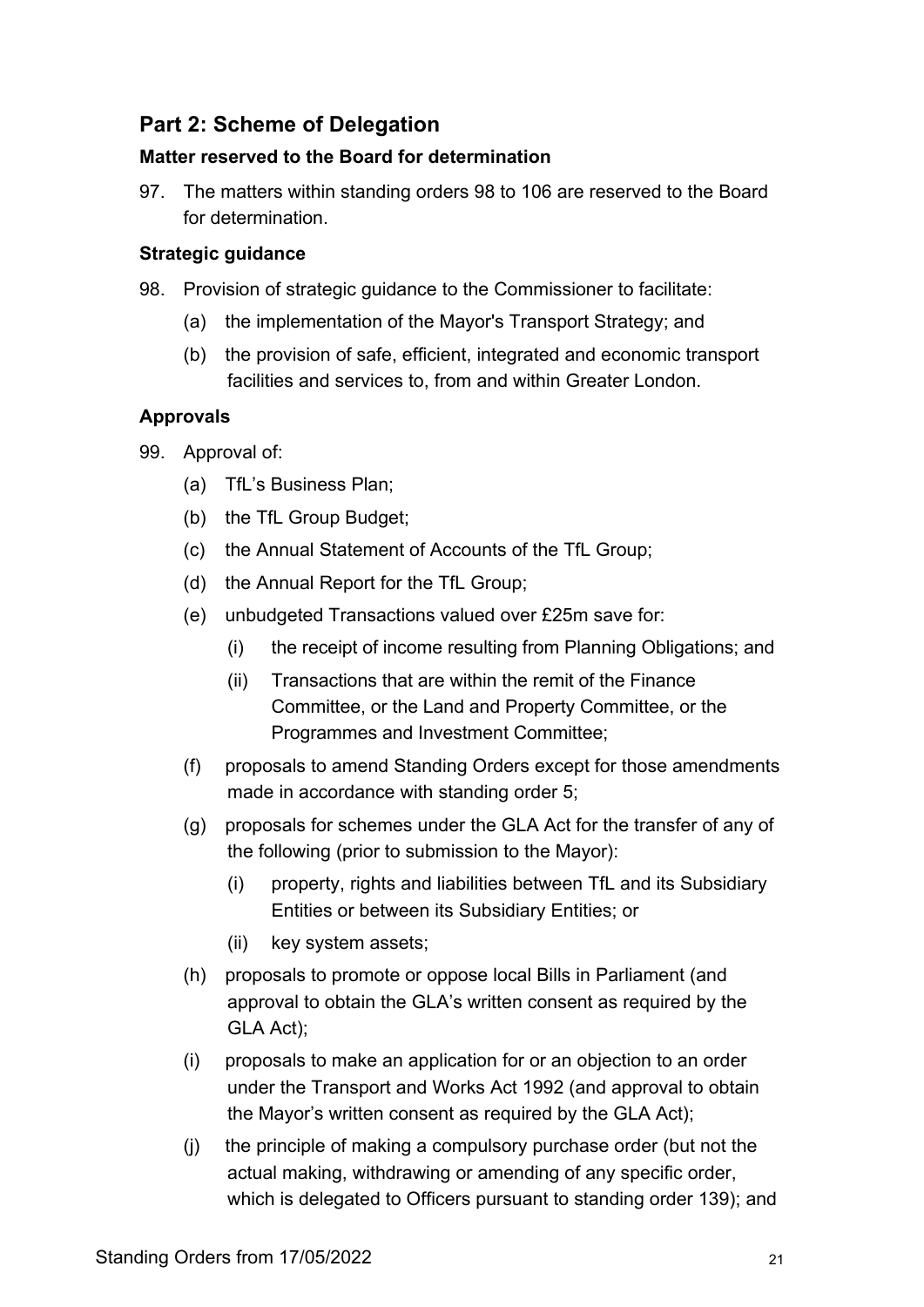(k) proposals to enter into arrangements with one or more local authorities for the joint discharge of functions, including approval of the appointment and terms of reference of any joint committee.

#### **Appointments and Removals**

100. Appointment and removal of:

- (a) Members of Committees and Panels listed in standing order [75](#page-16-1) and [76,](#page-16-0) except where the procedure set out in standing orders [84](#page-17-0) and [113](#page-23-1) is used;
- (b) advisers to Committees, Panels and other bodies, upon the recommendation of the Commissioner; and
- (c) the following Officers:
	- (i) the Commissioner;
	- (ii) the Chief Finance Officer;
	- (iii) the General Counsel; and
	- (iv) the Director of Risk and Assurance.

#### **Delegations**

101. Delegation of any of TfL's functions to:

- (a) Committees and other bodies;
- (b) Members;
- (c) Officers; or
- (d) Subsidiary Entities.

#### **Subsidiary Entities and Associate or Joint Venture Entities**

- 102. Formation, dissolution or disposal by TfL or any Subsidiary Entity of any:
	- (a) Subsidiary Entity; or
	- (b) Associate or Joint Venture Entity.

save in relation to matters that are within the remit of the Finance Committee, or the Land and Property Committee, or the Programmes and Investment Committee.

103. Acquisition or disposal by TfL or any Subsidiary Entity of more than 25 per cent of the ownership of any corporate entity save in relation to the matters that are within the remit of the Finance Committee, or the Land and Property Committee, or the Programmes and Investment Committee.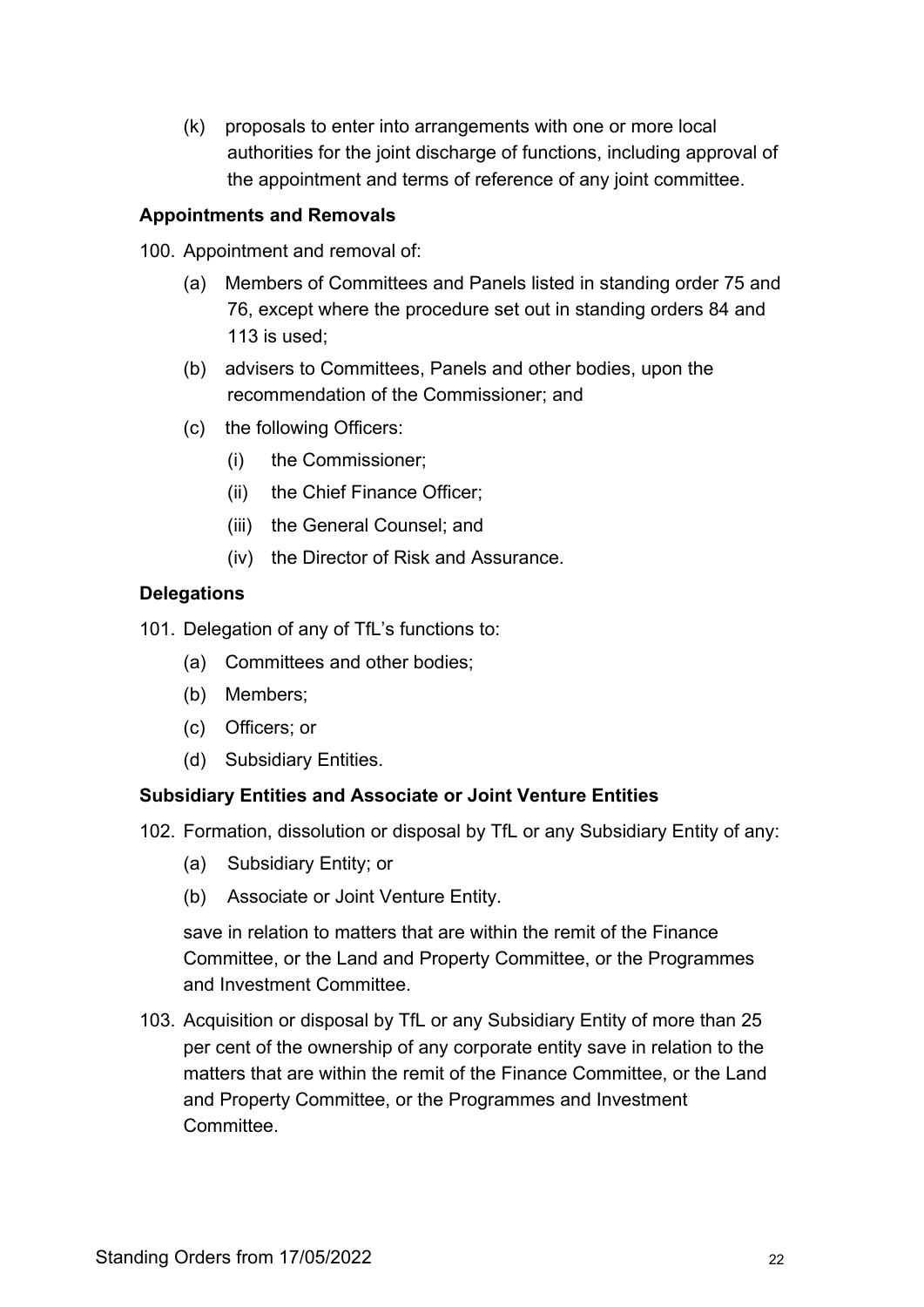#### **Consideration of reports**

104. Consideration of:

- (a) a statutory report, relevant to TfL, from the GLA Monitoring Officer;
- (b) a statutory report from the Chief Finance Officer;
- (c) public interest reports, advisory notices and prohibition notices issued by TfL's external auditors; and
- (d) reports of the Ombudsman where there has been a finding that injustice has been caused in consequence of maladministration.

## **Specific policy matters**

105. Establishment and review of the following policies for TfL:

- (a) a Treasury Management Policy Statement (covering both borrowing and cash investment);
- (b) policies regarding the exercise of power to issue guarantees and indemnities associated with guarantees;
- (c) policies regarding the exercise of power to give financial assistance; and
- (d) policies regarding the exercise of power to enter into derivative investments.

#### **Other**

<span id="page-22-0"></span>106. Disposal or transfer of the whole or any part of TfL's or a Subsidiary Entity's Undertakings when the number of staff involved exceeds 100.

# **Delegation**

# **Introduction**

- 107. Subject to any express provision contained in the GLA Act or a subsequent Act, the Board may arrange for any of TfL's functions to be discharged on its behalf by:
	- (a) any Committee or Sub-Committee;
	- (b) any wholly owned Subsidiary Entity;
	- (c) any Member or Officer; or
	- (d) any body of Members or Officers, or Members and Officers.
- 108. The exercise of any delegated authority conferred by the Board under Standing Orders is subject to:
	- (a) any restrictions imposed by or in accordance with law;
	- (b) the Scheme of Authorities in Part 3 and all other provisions of Standing Orders;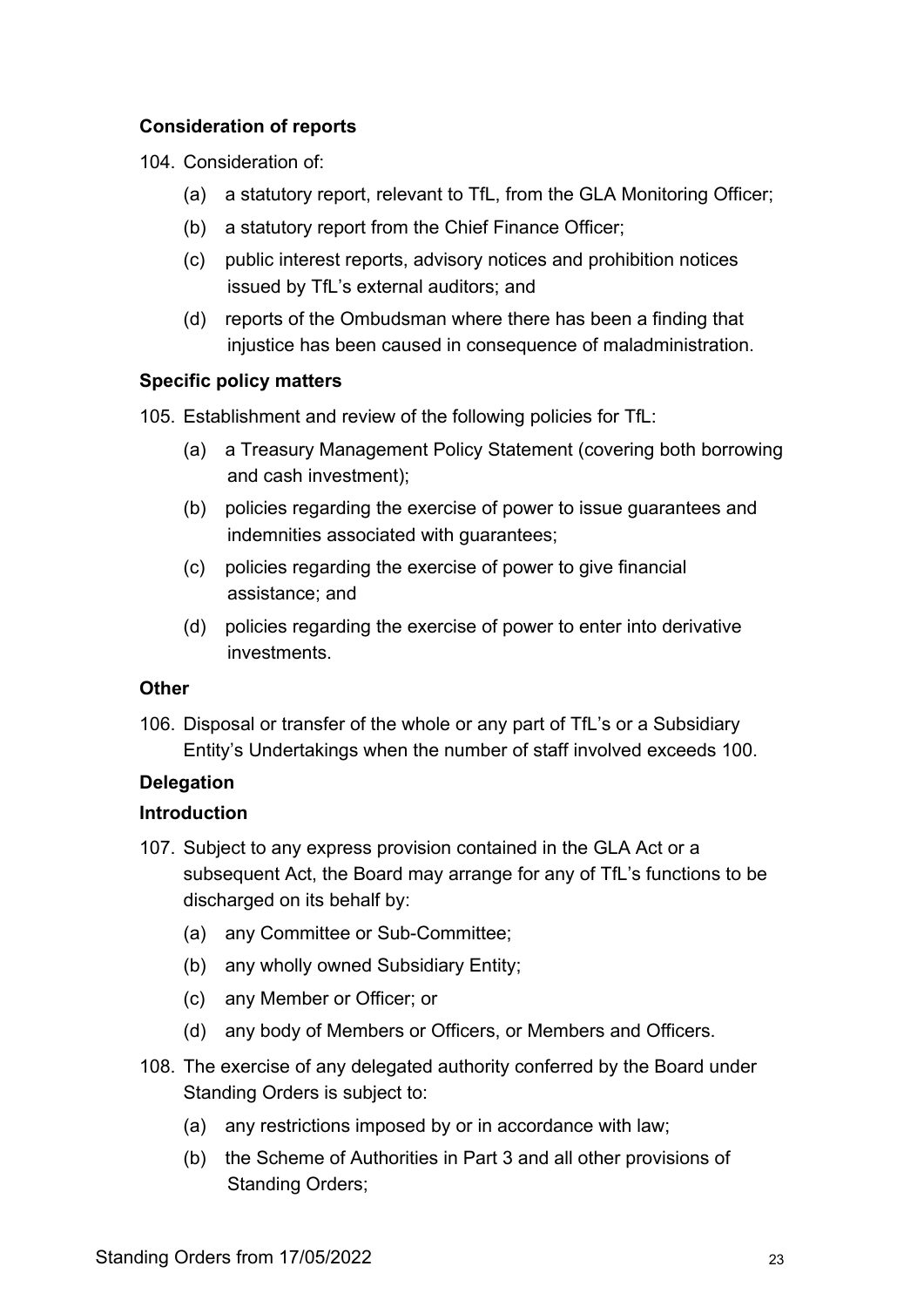- (c) any conditions imposed by the Board, the Commissioner, or any Committee with authority to impose conditions; and
- (d) all other applicable policies and procedures.
- 109. A delegation granted by the Board otherwise than by Standing Orders (for example, a specific express ad hoc delegation made for a particular purpose) takes precedence over a general delegation granted by Standing Orders and a particular delegation granted by Standing Orders to an individual specified Officer or in respect of a particular matter (namely, those granted by standing orders [130-](#page-26-0)[142\)](#page-30-0) takes precedence over any other general delegation granted by Standing Orders.
- 110. Only Committees may sub-delegate functions pursuant to Standing Orders. An Officer exercising delegated functions under Standing Orders may not sub-delegate those functions to another Officer or body of **Officers**
- 111. Arrangements made pursuant to Standing Orders by the Board or a Committee to delegate the discharge of any of TfL's functions shall not prevent that body from exercising those functions itself.
- <span id="page-23-0"></span>112. TfL shall maintain a list:
	- (a) specifying those powers of TfL which, for the time being, are exercisable from time to time by Officers in pursuance of arrangements made under the Local Government Act 1972 or any other enactment for their discharge by those Officers; and
	- (b) stating the title of the Officer by whom each of those powers so specified is for the time being so exercisable but not an Officer by whom such a power is exercisable at least partly as a result of subdelegation by any Officer.

#### **Chair's action**

<span id="page-23-1"></span>113. In situations of urgency, the Board delegates to each of the Chair and the Chairs of any Committee or Panel the exercise of any functions of TfL on its behalf, including the appointment of Members to Committees and Panels. Members will be informed as soon as practicable following any use of Chair's action using the authority of this standing order and it must be reported to the next ordinary Meeting.

#### **Committees and Panels**

114. The Board delegates to each Committee the discharge of any functions of TfL that fall within its terms of reference, except for those functions reserved to the Board.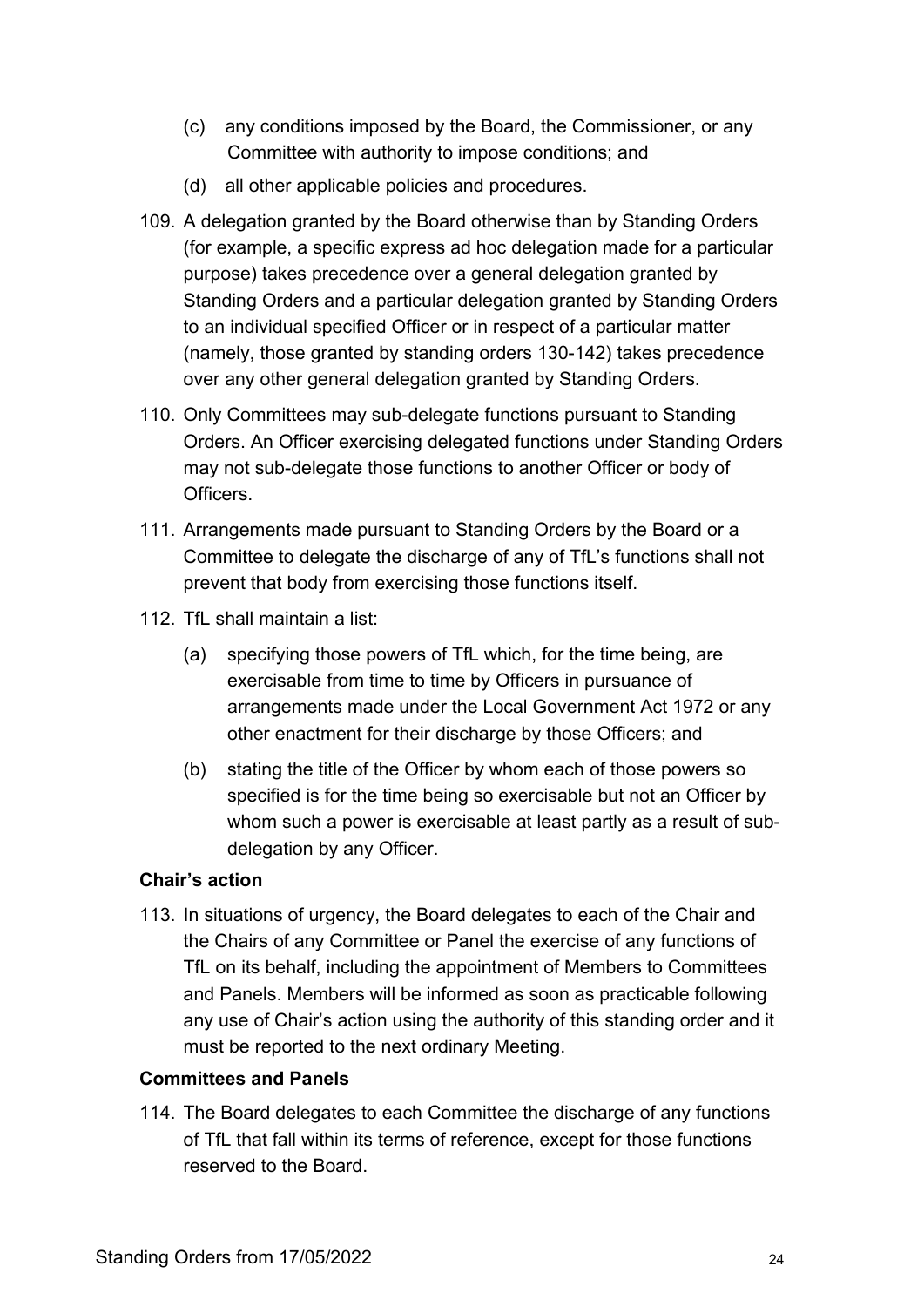- 115. Where the Board has delegated a function to a Committee, whether specifically or generally, the Committee may delegate the discharge of that function to:
	- (a) any Sub-Committee of that Committee;
	- (b) any Member or Officer; or
	- (c) any body of Members or Officers, or Members and Officers.
- 116. Where the Board or a Committee delegates the discharge of a function to a Sub-Committee under any express provision contained in the GLA Act, the Sub-Committee may delegate the discharge of that function to:
	- (a) any Member or Officer; or
	- (b) any body of Members or Officers, or Members and Officers.

## **Subsidiary Entities**

General

- 117. The Board delegates to each Subsidiary Entity the discharge of any functions of TfL relevant to that Subsidiary Entity's role and responsibilities within the TfL Group, except for those functions reserved to the Board.
- 118. The Board authorises Subsidiary Entities to appoint and remove the directors of their own subsidiaries and those directors of Associate or Joint Venture Entities within their responsibility.
- LBSL Directors
- 119. The Board delegates to the directors of LBSL (each of whom may act alone) the discharge of TfL's functions under:
	- (a) sections 181 and 183 of the GLA Act, relating to the determination of the London Bus Network and addition or variation of a network service; and
	- (b) section 104 of the London Passenger Transport Act 1934, conferred on TfL by section 301 of the GLA Act, relating to the erection of bus shelters on the public highway.
- LBSL, LUL, DLR and RfL Directors
- 120. The Board delegates to the respective directors of LBSL, LUL, DLR and RfL (each of whom may act alone) the discharge of TfL's functions under paragraph 1(1) of Schedule 17 to the GLA Act, relating to the authorisation of persons to collect penalty fares.

# **Commissioner, Chief Officers and other Officers**

General delegation to Commissioner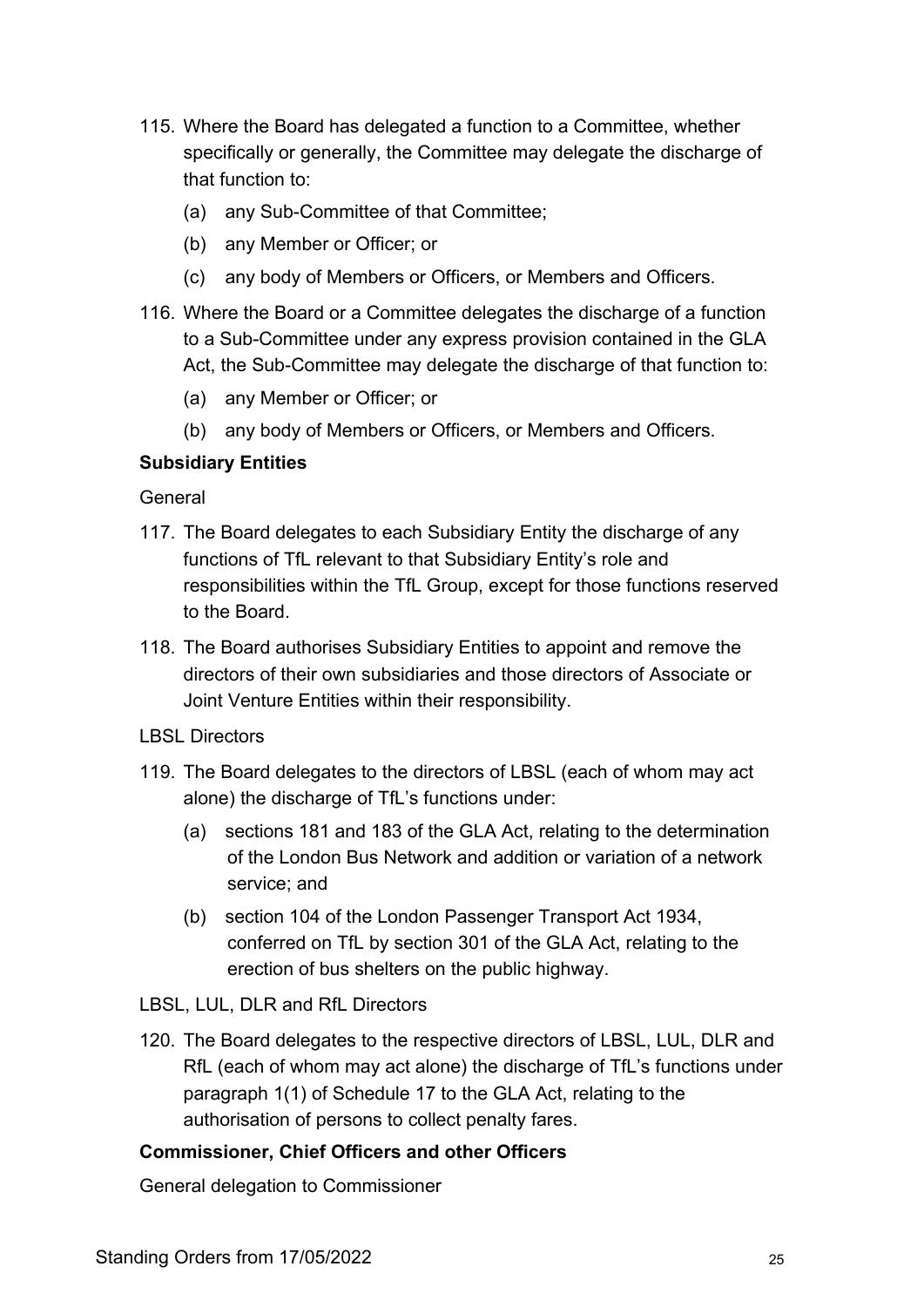- 121. The Board delegates to the Commissioner the discharge of any functions of TfL, except for functions reserved to the Board or specifically delegated by the Board to another body or Postholder otherwise than by Standing Orders provided that, where functions of TfL are delegated to Officers under Standing Orders, the Commissioner is not prevented from exercising those functions himself.
- 122. The Board delegates to the Commissioner the appointment and removal of:
	- (a) directors of Subsidiary Entities (but not directors of Subsidiaries of those entities (see standing order [118\)](#page-22-0)) where the approval of TfL is required; and
	- (b) directors of Associate or Joint Venture Entities where the approval of TfL is required (but not directors of an Associate or Joint Venture Entity within the responsibility of a Subsidiary Entity (see standing order 118)).
- 123. The Board appoints the Commissioner (or, in his absence, General Counsel) to be the shareholder representative of Transport for London in respect of its subsidiaries Transport Trading Limited and London Transport Insurance (Guernsey) Limited.

General delegation to Chief Officers and specified Officers

- <span id="page-25-0"></span>124. The Board delegates to each Chief Officer, and the Director of Communications and Corporate Affairs the discharge of any functions of TfL in respect of matters for which that Chief Officer or Officer has responsibility:
	- (a) across the TfL Group;
	- (b) in a managerial position; and/or
	- (c) in a professional position;

except for functions reserved to the Board or delegated to other bodies or Postholders by Standing Orders or otherwise.

<span id="page-25-1"></span>125. In the absence of anyone occupying the post of any specific Chief Officer or any other officer to whom authorities are specifically delegated under Standing Orders, either on a permanent or temporary basis, the Commissioner may designate one or more other Officers to discharge any functions delegated to that Chief Officer or specified Officer under Standing Orders. However, this does not limit the effect of standing order [3\(c\)](#page-4-0) which automatically allows a person acting in the post to discharge the functions delegated to that Chief Officer.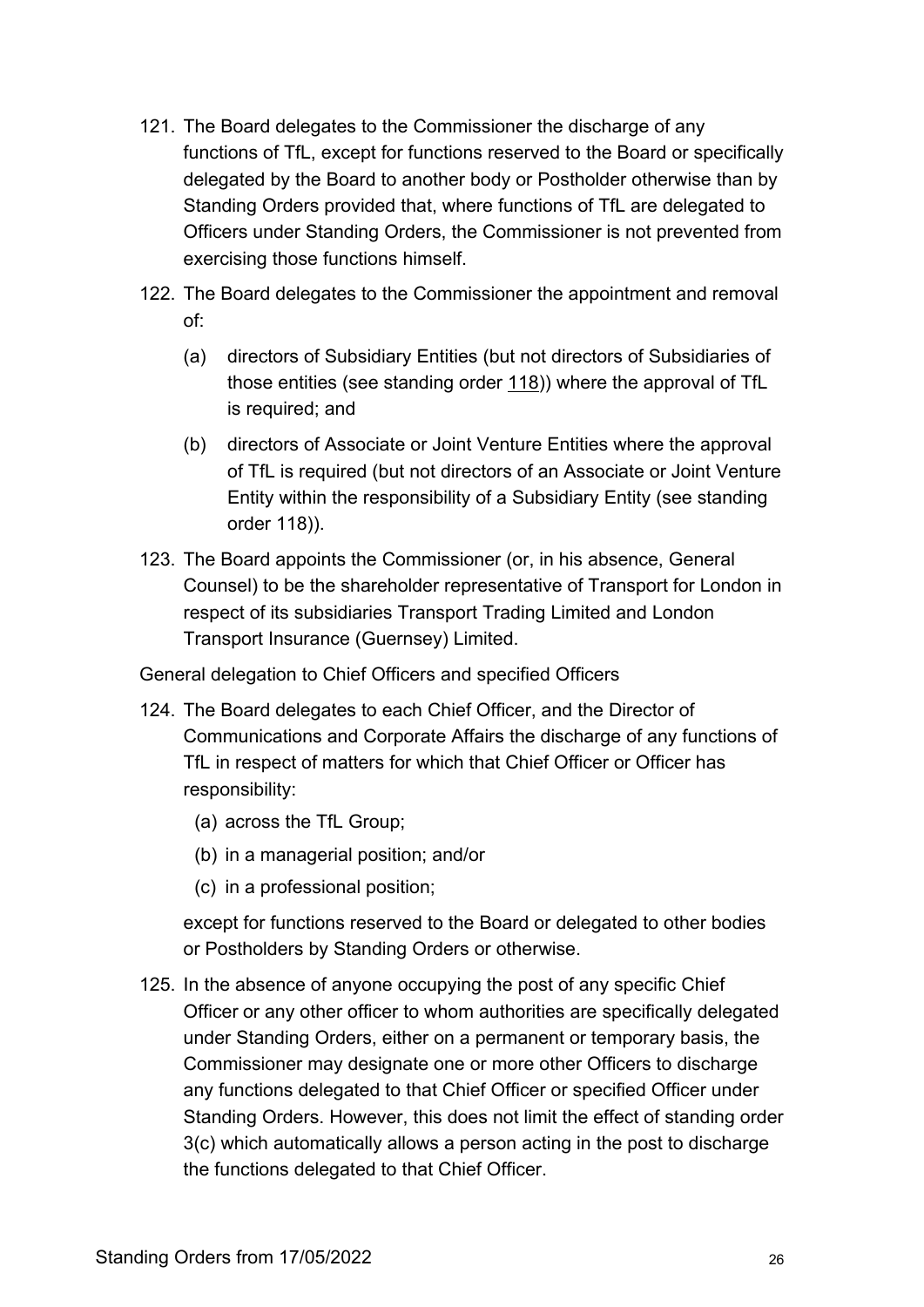126. The authority delegated to Chief Officers or specified Officers pursuant to standing orders [124](#page-25-0) and [125](#page-25-1) is concurrent with the authority delegated to the Commissioner and may not be exercised by the relevant Chief Officer or specified Officer in respect of any matter where the Commissioner has either exercised, or given a written indication of his intention to exercise, his delegated powers.

#### General delegation to other Officers

- <span id="page-26-2"></span>127. Subject to satisfying the conditions in standing order [128,](#page-26-1) the Board delegates to each Officer (other than the Commissioner, a Chief Officer or an Officer specified in standing order 124) the discharge of any functions of TfL in respect of matters for which that Officer has responsibility:
	- (a) across the TfL Group;
	- (b) in a managerial position; and/or
	- (c) in a professional position;

except for functions reserved to the Board or delegated to other bodies or Postholders by Standing Orders or otherwise.

- <span id="page-26-1"></span>128. An Officer may only exercise delegated authority pursuant to standing order [127](#page-26-2) in relation to a matter if:
	- (a) the Chief Officer to whom the Officer reports has also been delegated authority in relation to that matter; and
	- (b) the Officer has obtained the written consent of that Chief Officer or the Commissioner to the exercise of that delegated authority.
- 129. The authority delegated to Officers pursuant to standing order [127](#page-26-2) is concurrent with the authority delegated to the Commissioner and may not be exercised by an Officer in respect of any matter where the Commissioner has either exercised, or given a written indication of his intention to exercise, his delegated powers.

General delegation to Chief Operating Officer

- <span id="page-26-0"></span>130. The Board delegates to the Chief Operating Officer and, with that Chief Officer's written consent, to each Officer responsible to that Chief Officer, the discharge of any of the following functions, except for functions reserved to the Board or delegated to other bodies or Postholders by Standing Orders or otherwise:
	- (a) any function of TfL as:
		- (i) a highway authority;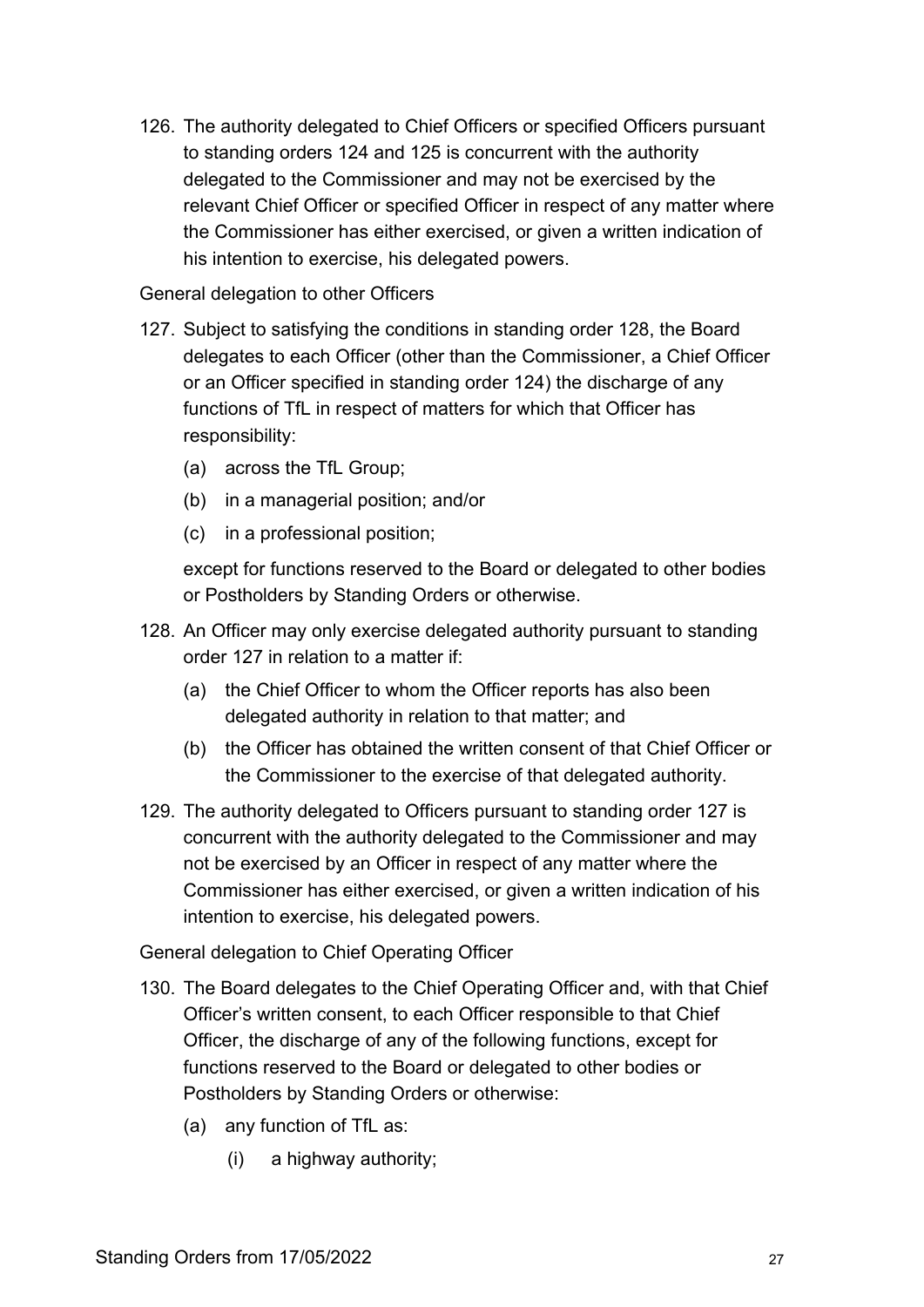- (ii) a local authority (in respect of matters for which the Chief Operating Officer has managerial and/or professional responsibility);
- (iii) a traffic authority;
- (iv) a street authority; and
- (v) a charging authority under the GLA Act;
- (b) any function of TfL relevant to the use of the highway, including but not limited to functions under:
	- (i) the Highways Act 1980;
	- (ii) the Road Traffic Regulation Act 1984;
	- (iii) the New Roads and Street Works Act 1991;
	- (iv) section 275 of the GLA Act; and
	- (v) the Traffic Management Act 2004;

General delegation to the General Counsel

- 131. The Board delegates to the General Counsel and, with the General Counsel's written consent, to each Officer responsible to the General Counsel, the discharge of any of the following functions, except for functions reserved to the Board or delegated to other bodies or Postholders by Standing Orders or otherwise:
	- (a) the discharge of TfL's functions under sections 185 to 190 of the GLA Act, relating to the grant of London Service Permits;
	- (b) any function of TfL relating to:
		- (i) hackney carriages (pursuant to the GLA Act, section 253 and Schedule 20); and
		- (ii) private hire vehicles (pursuant to the GLA Act, section 254 and Schedule 21);
	- (c) the making, amendment and revocation of the following legislation:
		- (i) London cab orders made pursuant to section 9(1) of the Transport for London Act 2008 ("TfL Act 2008") designating directional taxi ranks;
		- (ii) London cab orders made pursuant to section 10(1) of the TfL Act 2008 designating rest ranks;
		- (iii) London cab orders made pursuant to section 10(2) of the TfL Act 2008 prescribing the maximum lengths of time during which a hackney carriage may stand at a rest rank;
		- (iv) London taxi sharing scheme orders made pursuant to section 10(4) of the Transport Act 1985 other than those which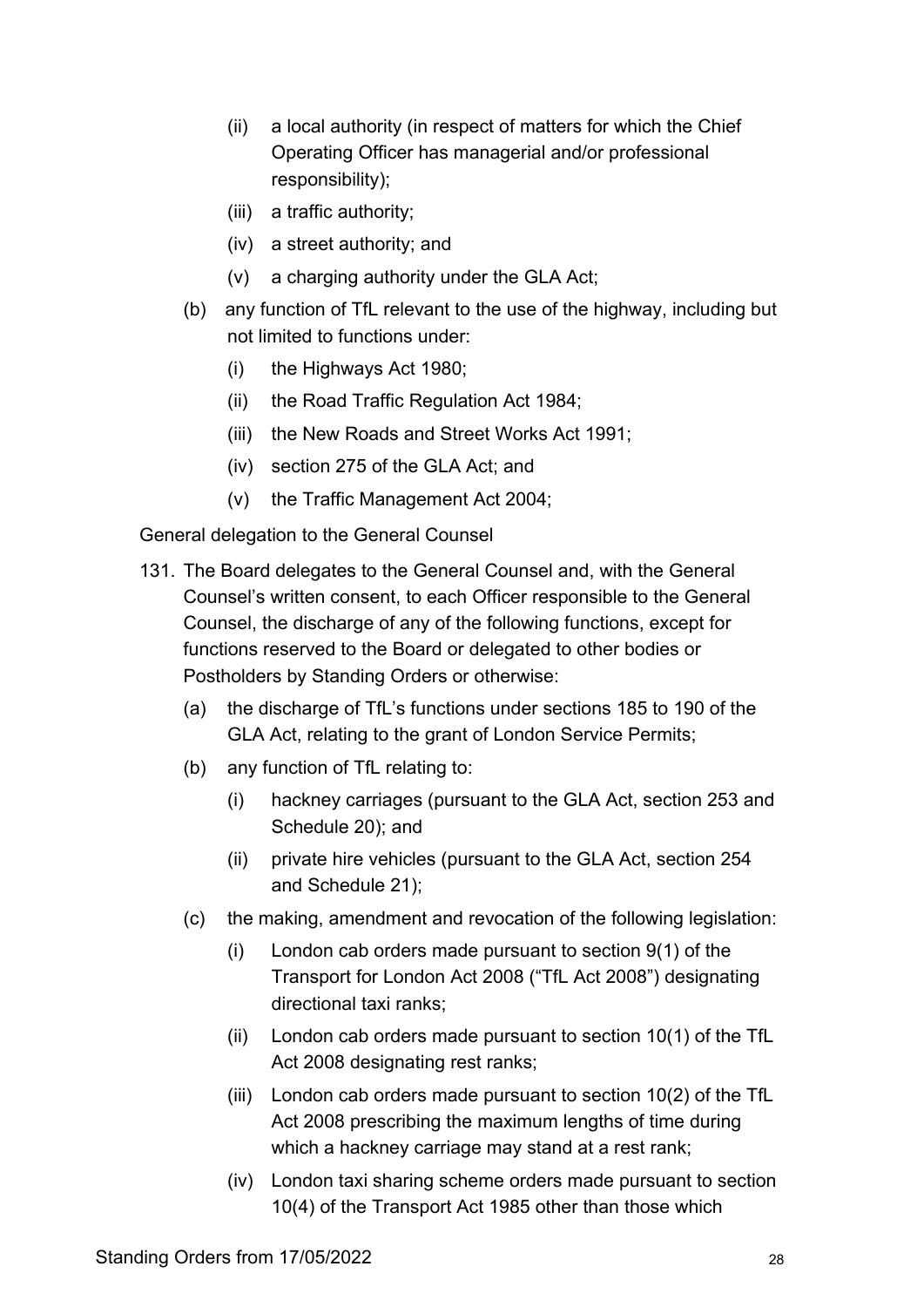prescribe fees, but including the making of such an order that prescribes a fee of up to and including 20 pounds for a fixedfare taxi-sharing scheme, excluding such schemes operating on a continuous basis;

- (v) London cab orders which modify or suspend the operation of section 2 of the London Cab and Stage Carriage Act 1907 (privileged cab system) in respect of a station;
- (vi) London cab orders which fix the stands of hackney carriages and the persons who may attend at such stands pursuant to section 9(2) of the Metropolitan Public Carriage Act 1869; and
- (vii) orders and regulations made pursuant to section 4 of London Hackney Carriages Act 1850 appointing standings for hackney carriages, the boundaries of such standings, number of carriages to be allowed in the standing, the times at which the standing may be used, enforcement of order at standings and removal of any person from a standing.

General delegation to Chief Finance Officer

132. The Board delegates to the Chief Finance Officer and, in his or her absence, the Acting Chief Finance Officer, the discharge of any functions of TfL in respect of traffic related agreements (revenue agreements) with train operating companies, bus operating companies and others (including the authority to enter into, amend, revoke and make payments pursuant to, such agreements) except for functions reserved to the Board or delegated to other bodies or Postholders by Standing Orders or otherwise.

General delegation to Chief Officers for electricity

- 133. The Board delegates to the Chief Operating Officer the authority to:
	- (a) enter into contracts for the procurement of electricity for London Underground's Bulk Supply Points and for Bulk Supply Points elsewhere on TfL's network; and
	- (b) approve, on the advice of the Chief Procurement Officer, the price to be paid for blocks of electricity.

General delegation to London Underground Officers

134. The Board delegates to the Chief Procurement Officer and the Director of Finance London Underground (acting on the advice of the Chief Procurement Officer) the authority to approve the price to be paid for blocks of electricity.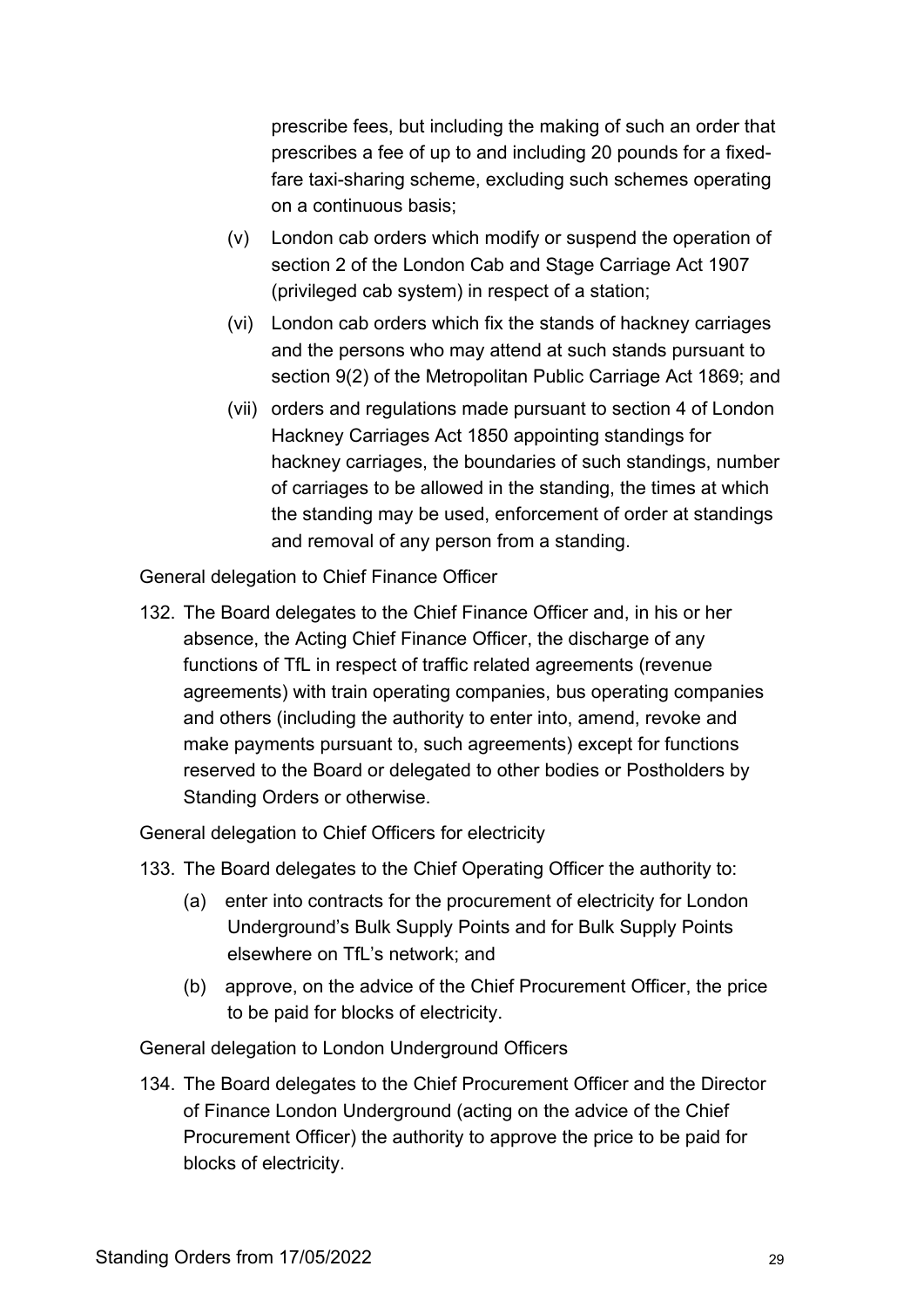General delegation relating to Mayor's Opinion

- 135. The delegations in standing orders [135](#page-29-1) to [137](#page-29-2) apply for as long as the function of giving the Mayor's Opinion is delegated to TfL by the Mayor.
- <span id="page-29-1"></span>136. In respect of any disposal of land, each of the following Officers is authorised to give the Mayor's Opinion:
	- (a) Commissioner;
	- (b) Chief Finance Officer; and
	- (c) Director of Commercial Development.
- 137. In respect of temporary disposals of land for up to 15 years where TfL reserves the right to take back the land when it is required by TfL, in addition to the Officers listed in standing order 136, each of the following Officers is authorised to give the Mayor's Opinion:
	- (a) any Chief Officer (in relation to land for which that Chief Officer has managerial and/or professional responsibility); and
	- (b) General Counsel.
- <span id="page-29-2"></span>138. In respect of disposals of property other than land, Chief Officers and other Officers are authorised to give the Mayor's Opinion for Transactions in respect of which they may grant Land Authority in accordance with the Scheme of Authorities in Part 3.

General delegation relating to compulsory purchase orders

- <span id="page-29-0"></span>139. Subject to obtaining in principle approval for the making of a compulsory purchase order in accordance with standing order [99\(j\),](#page-20-1) the Board delegates to each of the following Officers the making, withdrawing and/or amending of a compulsory purchase order, including settling the detailed boundaries of the land to be acquired, and doing all things necessary to implement the compulsory purchase order:
	- (a) the Commissioner;
	- (b) any Chief Officer (where the Project or Land Transaction to which the compulsory purchase order relates is within that Chief Officer's managerial and/or professional responsibility); and
	- (c) the Director of Commercial Development where the compulsory purchase order in question related to Commercial Development activities.

General delegation relating to taxi and private hire vehicle legislation

140. The Board delegates the making, amendment and revocation of the following legislation to the Commissioner or, in his absence, the General Counsel: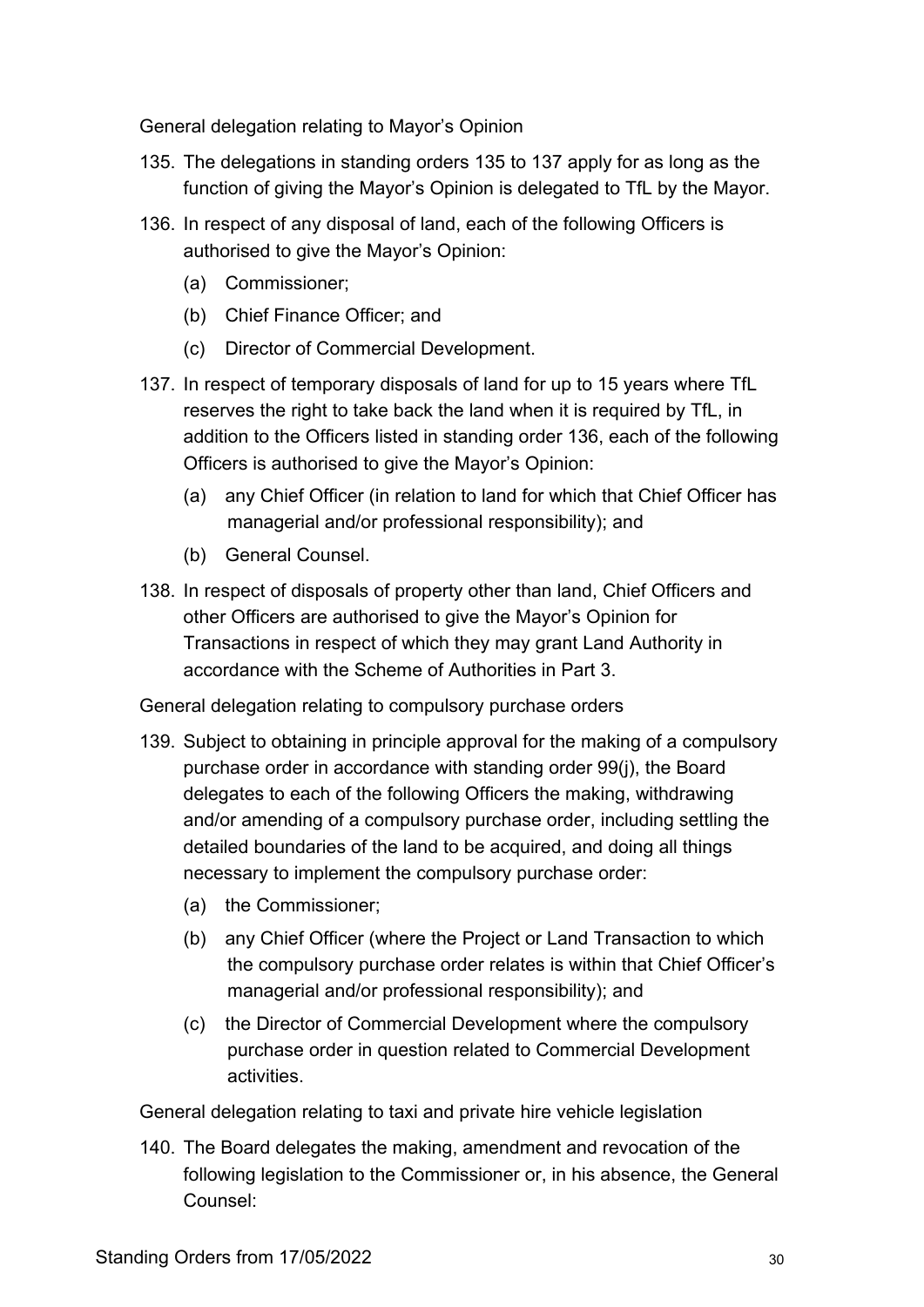- (a) London cab orders, except those delegated to the General Counsel under standing order 131; and
- (b) Regulations under the Private Hire Vehicles (London) Act 1998

provided that when any proposals require approval by the Finance Committee under its terms of reference such approval has been granted.

General delegation relating to the Crossrail project

- 141. The Commissioner is authorised to appoint (and replace) from time to time one or more TfL Officers to act on behalf of TfL as Sponsor (Sponsor representative).
- 142. The Commissioner or the Sponsor representative is authorised to approve any matter which is not reserved to the Elizabeth Line Committee under its terms of reference in paragraph 4, save for paragraph 4(h), in each case where such matter for approval has a monetary value of £50m or less.
- <span id="page-30-0"></span>143. The Sponsor representative has delegated authority to give:
	- (a) approval of any change to the Crossrail Project including any change or amendment to the Sponsor's Requirements with a maximum monetary value of £50m; and
	- (b) approval of any amendments, variation or modification to or waiver in respect of the Principal Project Documents with a maximum monetary value of £50m.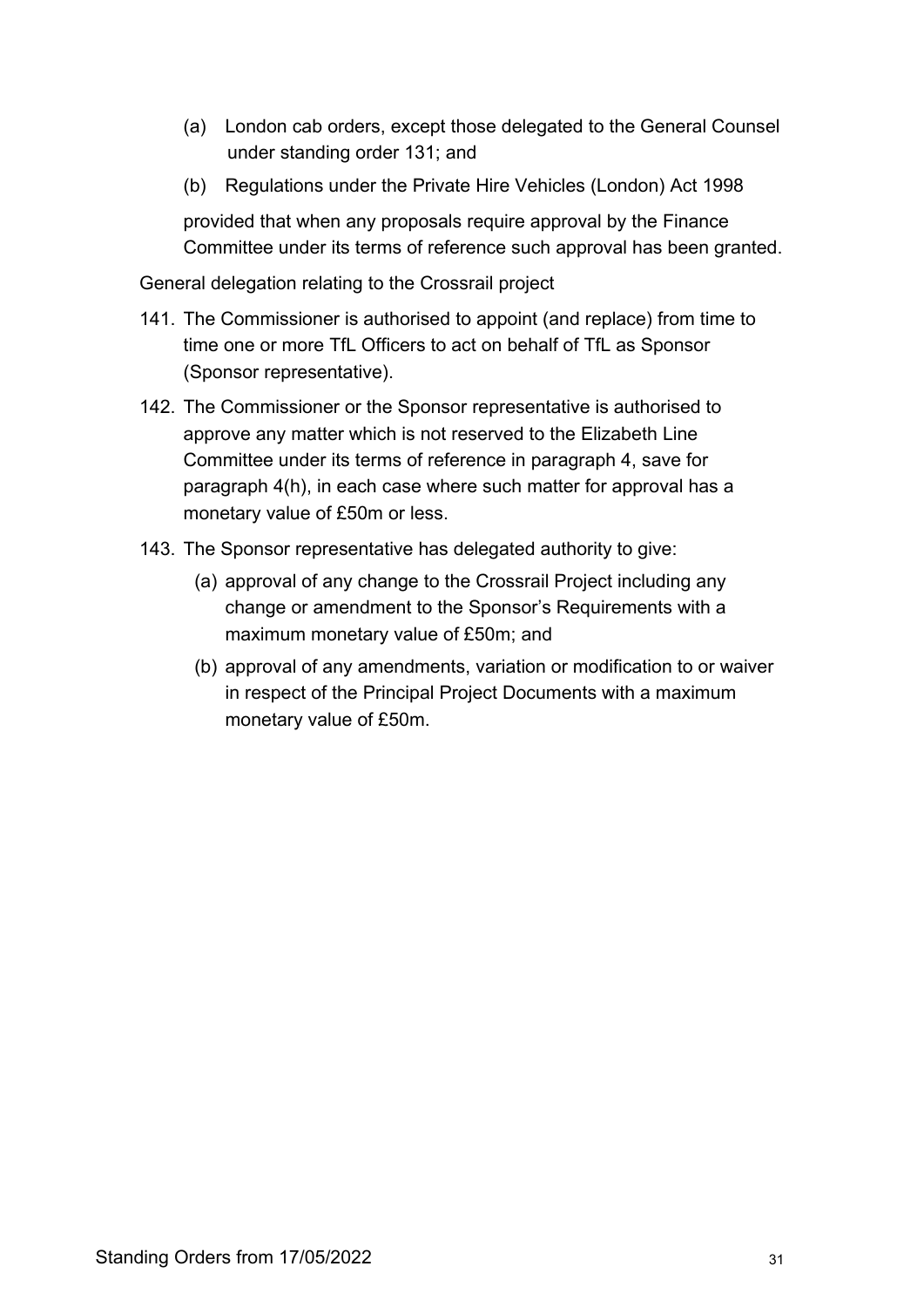# **Part 3: Scheme of Authorities**

#### **Introduction**

- 144. Notwithstanding the delegations contained in Standing Orders, before any Transaction, Project or any part of a Programme is entered into on behalf of any member of the TfL Group the necessary Authorities must have been obtained in accordance with this Scheme of Authorities.
- 145. However, this Scheme of Authorities does not apply to the following Subsidiary Entities (which have their own schemes for authorising activities undertaken on their behalf):
	- (a) London Transport Museum Limited;
	- (b) London Transport Museum (Trading) Limited;
	- (c) London Transport Insurance (Guernsey) Limited; and
	- (d) TfL Trustee Company Limited (as trustee for TfLPF).

## **Types of Authorities**

- 146. All Transactions, Programmes and Projects require Financial Authority.
- 147. The other Authorities that may be required before proceeding with a Transaction, Programme or Project are:
	- (a) Programme and Project Authority;
	- (b) Land Authority; and
	- (c) Procurement Authority.
- 148. Authorities are required in relation to income, as well as expenditure, as described under the specified Authority headings below.

#### **Financial Authority**

149. Financial Authority is the authority to:

- (a) spend money;
- (b) receive income;
- (c) incur a financial liability (that is, a legal obligation to pay money to another party if specific, predetermined circumstances arise); or
- (d) redistribute funds to relevant third parties in respect of their respective allocated budgets.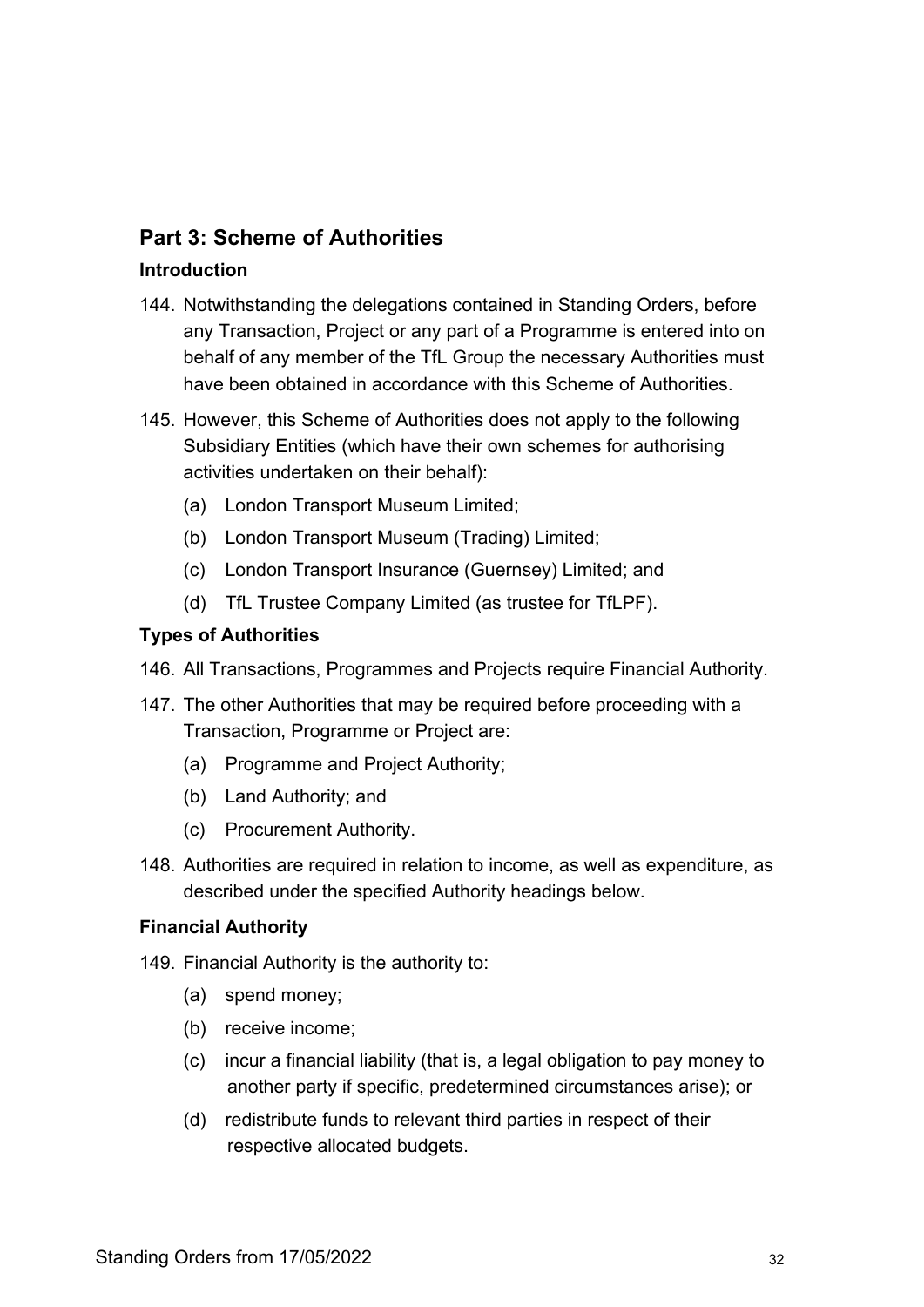- <span id="page-32-1"></span>150. Financial Authority will be automatically granted to the extent that an activity or Programme or Project is 'budgeted' (see standing order [151](#page-32-0) below).
- 151. To the extent that an activity, Programme or Project is 'unbudgeted' (see standing order [152](#page-32-0) below), Financial Authority must be obtained as follows:
	- (a) in respect of a Programme, Project or Transaction, Financial Authority must be obtained from a body or Postholder authorised to grant Financial Authority for unbudgeted Transactions (see Table of Authorities below);
	- (b) in respect of a Land Transaction, Financial Authority must be obtained from a body or Postholder authorised to grant Financial Authority for unbudgeted Land Transactions (see Table of Authorities below);
	- (c) in relation to any other activity, written approval must be obtained from those authorised to enter into unbudgeted expenditure, or those authorised to approve virement of expenditure (that is, the transfer of resources from one budget area to another), in accordance with applicable financial procedures as issued by the Chief Finance Officer; and
	- (d) in relation to the receipt of income resulting from Planning Obligations that is unbudgeted, Financial Authority must be obtained from a Postholder authorised to grant Financial Authority for unbudgeted Transactions (see Table of Authorities below) save that the Commissioner's authority to grant such Financial Authority is unlimited.
- <span id="page-32-0"></span>152. An activity is 'budgeted' if funding (income or expenditure) for that specific activity is included in the TfL Group Budget for the current financial year and future years of the TfL Business Plan, as approved by the Board and amended by any approved variations. A Programme or Project is 'budgeted' when there is full funding in the TfL Group Budget for the current financial year and future years of the TfL Business Plan, as approved by the Board and amended by any approved variations. Where the cost of an activity, Programme or Project is greater than the budgeted sum, the size of the 'unbudgeted' element determines the level of Financial Authority required. Details of approved TfL Group Budgets and TfL Business Plans are as advised by Group Finance.
- 153. The exercise of any Financial Authority granted is subject to:
	- (a) securing any specific approval required;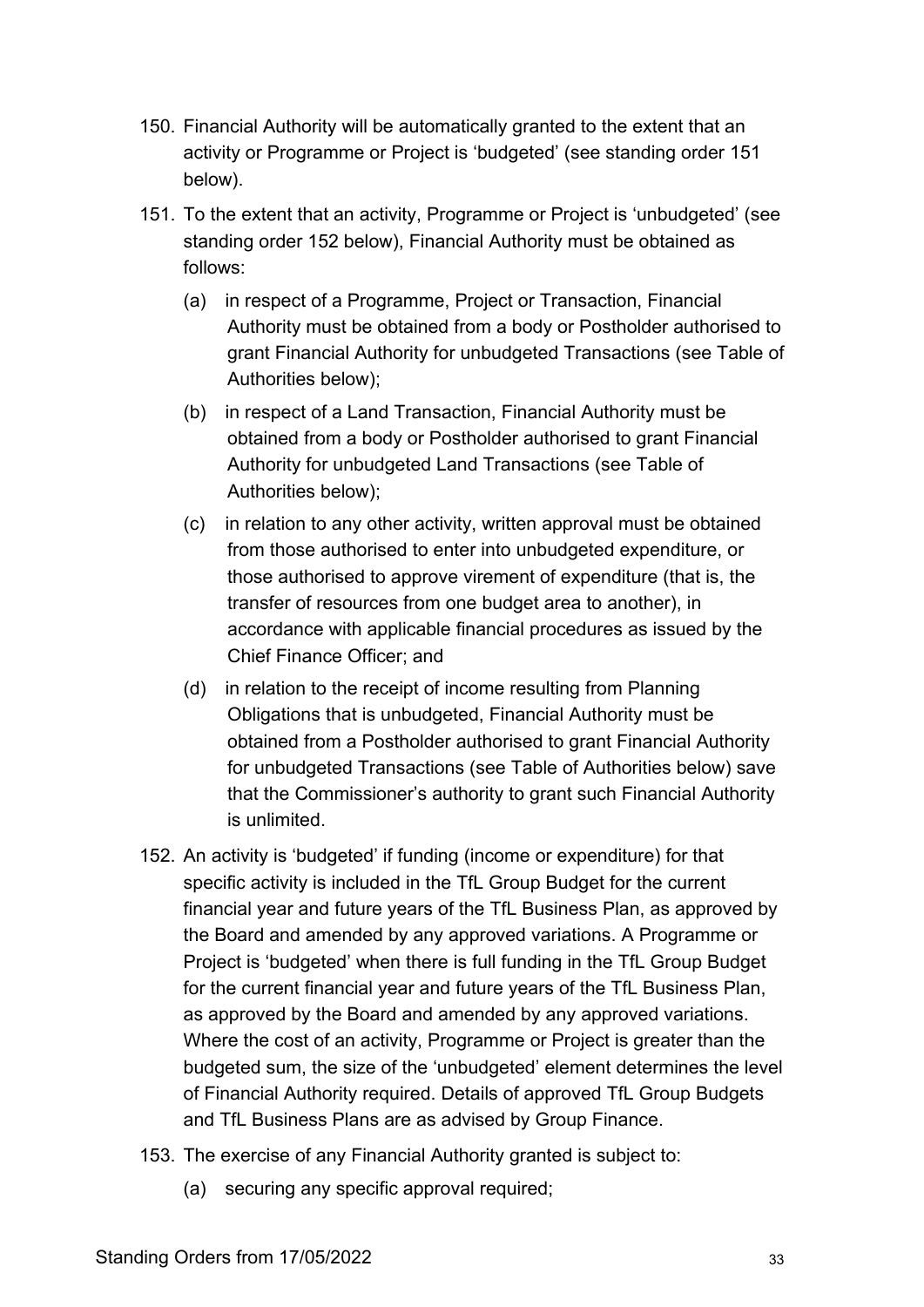- (b) compliance with any restrictions included in the TfL Business Plan; and
- (c) compliance with Standing Orders, financial standards and instructions issued by the Chief Finance Officer and all other relevant TfL policies and procedures.

#### **Programme and Project Authority**

- <span id="page-33-1"></span>154. Programme and Project Authority is the authority to do the following in respect of a Programme, or any part of it, or any other Project:
	- (a) spend money;
	- (b) receive income;
	- (c) incur a financial liability (that is, a legal obligation to pay money to another party if specific, predetermined circumstances arise); or
	- (d) redistribute funds to relevant third parties in respect of their respective allocated budgets.
- 155. Programme and Project Authority must be granted by a body or Postholder authorised to grant Programme and Project Authority (see the Table of Authorities below).
- 156. Expenditure may be incurred in respect of any matter for which Programme and Project Authority will be required before obtaining such Authority to the extent necessary to determine the feasibility of that matter, which will not extend beyond developing a concept design for that matter.
- 157. Where a Programme entails any Land Transaction or the disposal of assets, Land Authority is incorporated into any Programme and Project Authority given, without the need for separate Land Authority, provided the value of the Land Transaction or disposal concerned has been included in the Programme and Project Authority given.
- 158. A report will be submitted to each ordinary meeting of the Programmes and Investment Committee summarising any Programme and Project Authority given by the Commissioner or the Chief Finance Officer since the last Committee Meeting.

#### **Land Authority**

- 159. Land Authority is the authority to engage in a Land Transaction or to dispose of any assets.
- <span id="page-33-0"></span>160. Land Authority must be granted by a body or Postholder authorised to grant Land Authority (see the Table of Authorities and standing orders 170 and 171 below).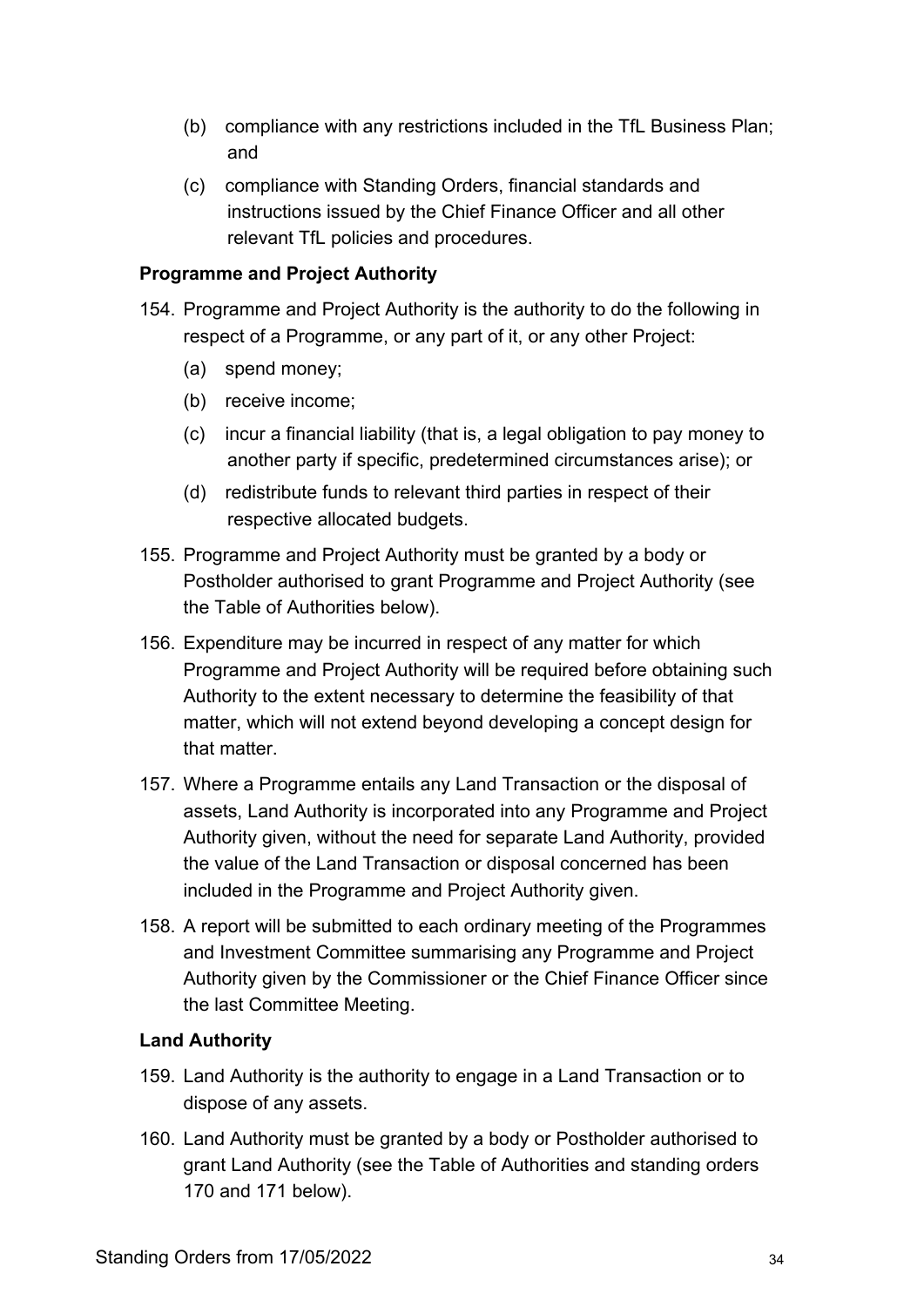- 161. In the case of a Land Transaction or disposal of assets for which authority is not provided within a Programme and Project Authority but for which Procurement Authority is required, that Procurement Authority required will automatically be granted when Land Authority is granted.
- 162. In addition to obtaining Land Authority (whether or not incorporated within a Programme and Project Authority) and all other Authorities required, consultation must take place with the Director of Commercial Development in respect of all terms and the method of acquisition or disposal before the Land Transaction is completed.
- 163. If the Mayor's Opinion and/or the Secretary of State's consent is required, the Land Transaction cannot be completed unless and until the opinion and/or consent has been obtained.
- 164. Expenditure may be incurred in respect of any matter for which Land Authority will be required before obtaining such Authority to the extent necessary to determine the feasibility of that matter.

#### **Procurement Authority**

- <span id="page-34-0"></span>165. Procurement Authority is the authority to make a binding or contractual commitment with a supplier for the purchase of goods, services, land or works or to receive income arising from TfL Group activities in the areas of goods, services land or works. Procurement Authority extends to any action required within any existing contracts or relationships (e.g. unsatisfactory performance deductions or giving notice and termination of contracts), except where actions relating to contract performance are in accordance with a pre-determined formula or process included in the contract.
- 166. No Procurement Authority is required to make a contractual commitment to give financial assistance to London local authorities under section 159 of the GLA Act.
- 167. Procurement Authority must be granted by a body or Postholder authorised to grant Procurement Authority (see the Table of Authorities below).
- 168. In respect of Land Transactions, Procurement Authority will automatically be granted when Land Authority is granted. Where a Land Transaction includes ancillary works or services for any member of the TfL Group, Procurement Authority will automatically be granted when Land Authority is granted. Where a Land Transaction is an ancillary part of a commitment which requires Procurement Authority, Land Authority will automatically be granted when Procurement Authority is granted.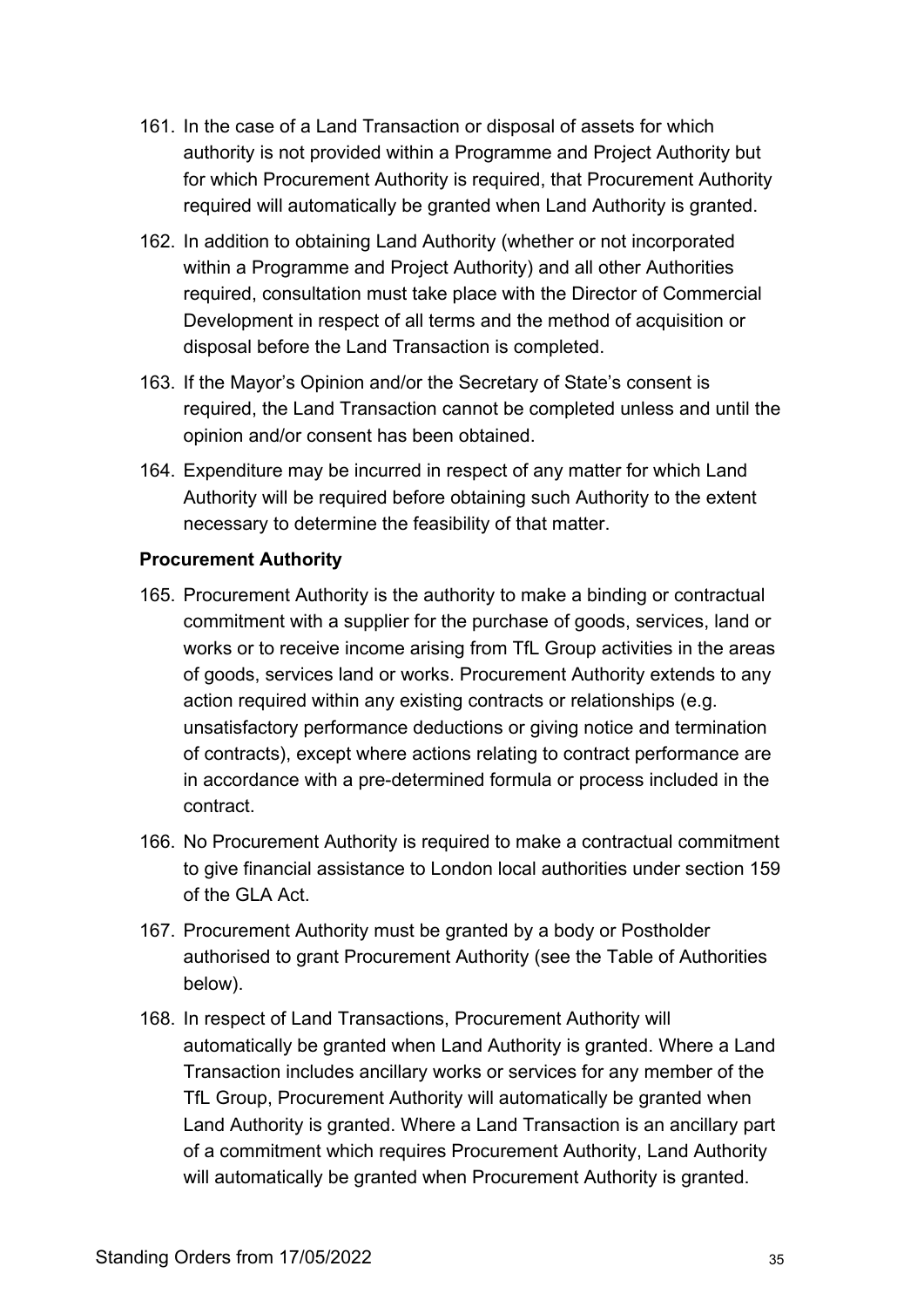169. Procurement Authority is exercised by release of an order or instruction from TfL's electronic contract systems or by entering into a contract. In emergency situations, Procurement Authority may be exercised orally (and subsequently properly recorded by the person giving that authority) but must be confirmed (by the release of an order or instruction from TfL's electronic contract systems or signature of a contract document) as soon as reasonably practicable.

#### **Authorising Bodies and Postholders**

#### **Table of Authorities**

<span id="page-35-0"></span>170. The table below sets out the maximum monetary value in respect of which bodies or Postholders can grant Authorities, subject to the standing orders following the table (from standing order 171) which set out restrictions and other requirements relating to the grant of Authorities and subject to the exception in standing order 151(d).

| Authorising<br>body/postholder            | Financial<br>Authority for<br>unbudgeted<br><b>Transactions</b><br>(except Land<br>Transactions) | Financial<br>Authority for<br>unbudgeted<br>value of Land<br><b>Transactions</b>                 | Programme<br>and Project<br>Authority<br>(budgeted)       | <b>Land Authority</b><br>(budgeted)                                                              | Procurement<br>Authority<br>(budgeted)                                                           |
|-------------------------------------------|--------------------------------------------------------------------------------------------------|--------------------------------------------------------------------------------------------------|-----------------------------------------------------------|--------------------------------------------------------------------------------------------------|--------------------------------------------------------------------------------------------------|
| Board                                     | Unlimited                                                                                        | Unlimited                                                                                        | Unlimited                                                 | Unlimited                                                                                        | Unlimited                                                                                        |
| Finance<br>Committee                      | Unlimited in<br>relation to<br>Transactions<br>and<br>Commercial<br>Development<br>opportunities | Unlimited in<br>relation to<br>Transactions<br>and<br>Commercial<br>Development<br>opportunities |                                                           | Unlimited in<br>relation to<br>Transactions<br>and<br>Commercial<br>Development<br>opportunities | Unlimited in<br>relation to<br>Transactions<br>and<br>Commercial<br>Development<br>opportunities |
| Land and<br>Property<br>Committee         | Unlimited in<br>relation to<br>Transactions<br>and<br>Commercial<br>Development<br>opportunities | Unlimited in<br>relation to<br>Transactions<br>and<br>Commercial<br>Development<br>opportunities |                                                           | Unlimited in<br>relation to<br>Transactions<br>and<br>Commercial<br>Development<br>opportunities | Unlimited in<br>relation to<br>Transactions<br>and<br>Commercial<br>Development<br>opportunities |
| Programmes and<br>Investment<br>Committee | Unlimited in<br>relation to<br>Programmes<br>and Projects                                        | Unlimited in<br>relation to<br>Programmes<br>and Projects                                        | Unlimited in<br>relation to<br>Programmes<br>and Projects | Unlimited in<br>relation to<br>Programmes<br>and Projects                                        | Unlimited in<br>relation to<br>Programmes<br>and Projects                                        |
| <b>Elizabeth Line</b><br>Committee        | Unlimited in<br>relation to the<br>Crossrail<br>Project                                          | Unlimited in<br>relation to the<br>Crossrail<br>Project                                          | Unlimited in<br>relation to<br>the Crossrail<br>Project   | Unlimited in<br>relation to the<br>Crossrail<br>Project                                          | Unlimited in<br>relation to the<br>Crossrail<br>Project                                          |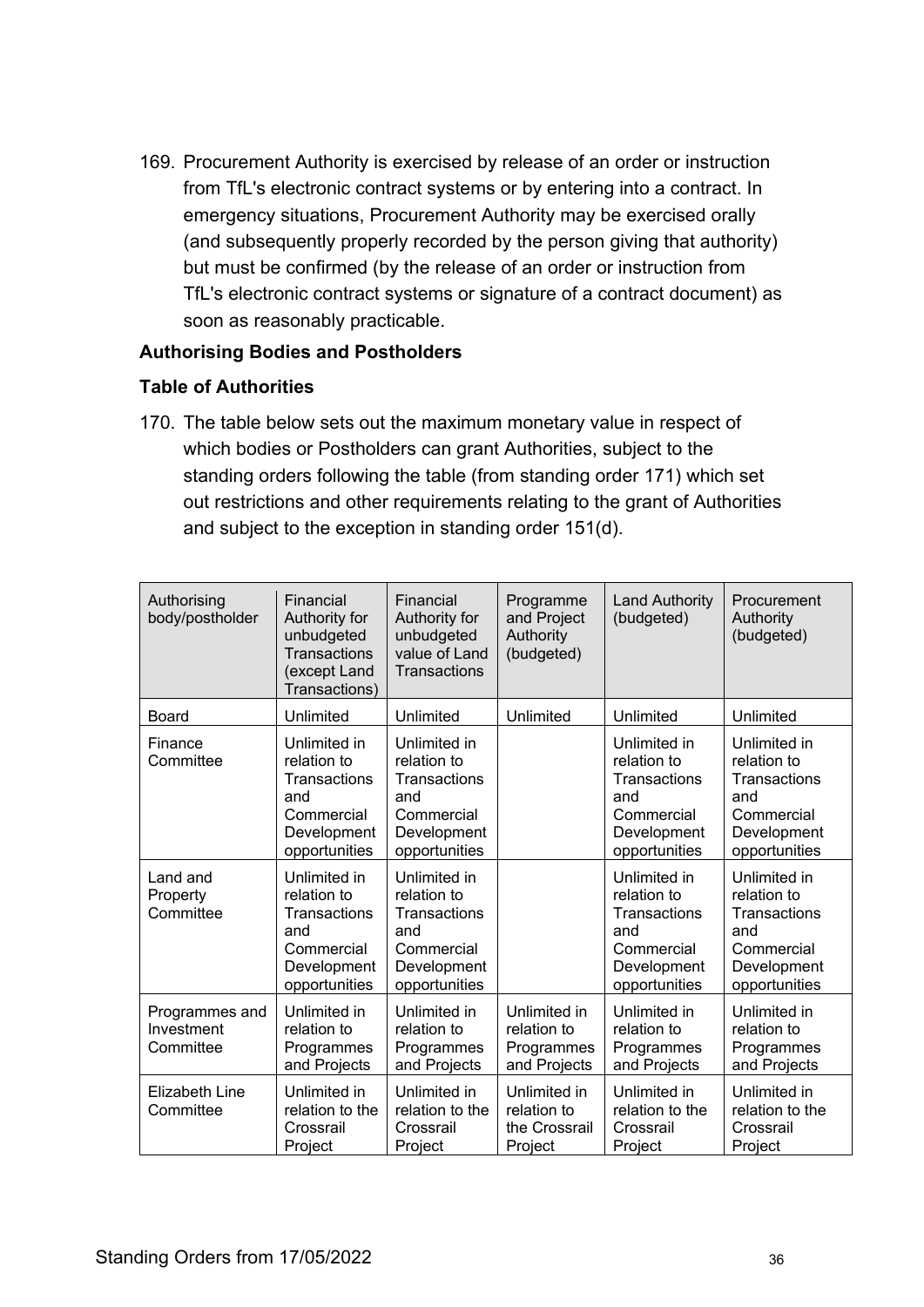| Authorising<br>body/postholder                                                                                           | Financial<br>Authority for<br>unbudgeted<br>Transactions<br>(except Land<br>Transactions) | Financial<br>Authority for<br>unbudgeted<br>value of Land<br>Transactions | Programme<br>and Project<br>Authority<br>(budgeted) | <b>Land Authority</b><br>(budgeted)                                                           | Procurement<br>Authority<br>(budgeted)                                                                                                                                                                                                       |
|--------------------------------------------------------------------------------------------------------------------------|-------------------------------------------------------------------------------------------|---------------------------------------------------------------------------|-----------------------------------------------------|-----------------------------------------------------------------------------------------------|----------------------------------------------------------------------------------------------------------------------------------------------------------------------------------------------------------------------------------------------|
| Commissioner<br>(Acting<br>Commissioner in<br>his/her absence;<br><b>Chief Finance</b><br>Officer in<br>absence of both) | £25,000,000<br>(save for<br>Planning<br>Obligations,<br>which is<br>unlimited)            | £25,000,000                                                               | £50,000,000                                         | £100,000,000                                                                                  | £100,000,000                                                                                                                                                                                                                                 |
| Commissioner<br>and with the<br>Commissioner's<br>consent, Finance<br>Director, Surface<br>Transport                     |                                                                                           |                                                                           |                                                     |                                                                                               | Transactions for<br>the provision of<br>bus services:<br>£100,000,000                                                                                                                                                                        |
| <b>Chief Finance</b><br>Officer (Acting<br><b>Chief Finance</b><br>Officer in his/her<br>absence)                        | £10,000,000                                                                               | £10,000,000                                                               | £25,000,000                                         | Crossrail<br>Project:<br>£50,000,000<br>Otherwise:<br>£25,000,000                             | £25,000,000                                                                                                                                                                                                                                  |
| All other Chief<br>Officers (subject<br>to the exceptions<br>below)                                                      | £2,000,000                                                                                | £2,000,000                                                                | £5,000,000                                          | £5,000,000                                                                                    | £25,000,000                                                                                                                                                                                                                                  |
| <b>Chief Executive</b><br>of CRL                                                                                         |                                                                                           |                                                                           |                                                     | Crossrail<br>Project:<br>£25,000,000<br>(Finance<br>Director of<br>CRL in his/her<br>absence) | Transactions<br>entered into in<br>connection with<br>the<br>implementation<br>of the Crossrail<br>Delivery<br>Strategy or<br>variations to<br>contracts let<br>before 1<br>October 2020<br>with an<br>aggregate value<br>of:<br>£10,000,000 |
| <b>Chief Operating</b><br>Officer                                                                                        |                                                                                           |                                                                           |                                                     |                                                                                               | Transactions for<br>the provision of<br>bus services:<br>£100,000,000                                                                                                                                                                        |
| <b>Chief Operating</b><br>Officer                                                                                        |                                                                                           |                                                                           |                                                     |                                                                                               | Transactions for<br>power supplies:<br>£100,000,000                                                                                                                                                                                          |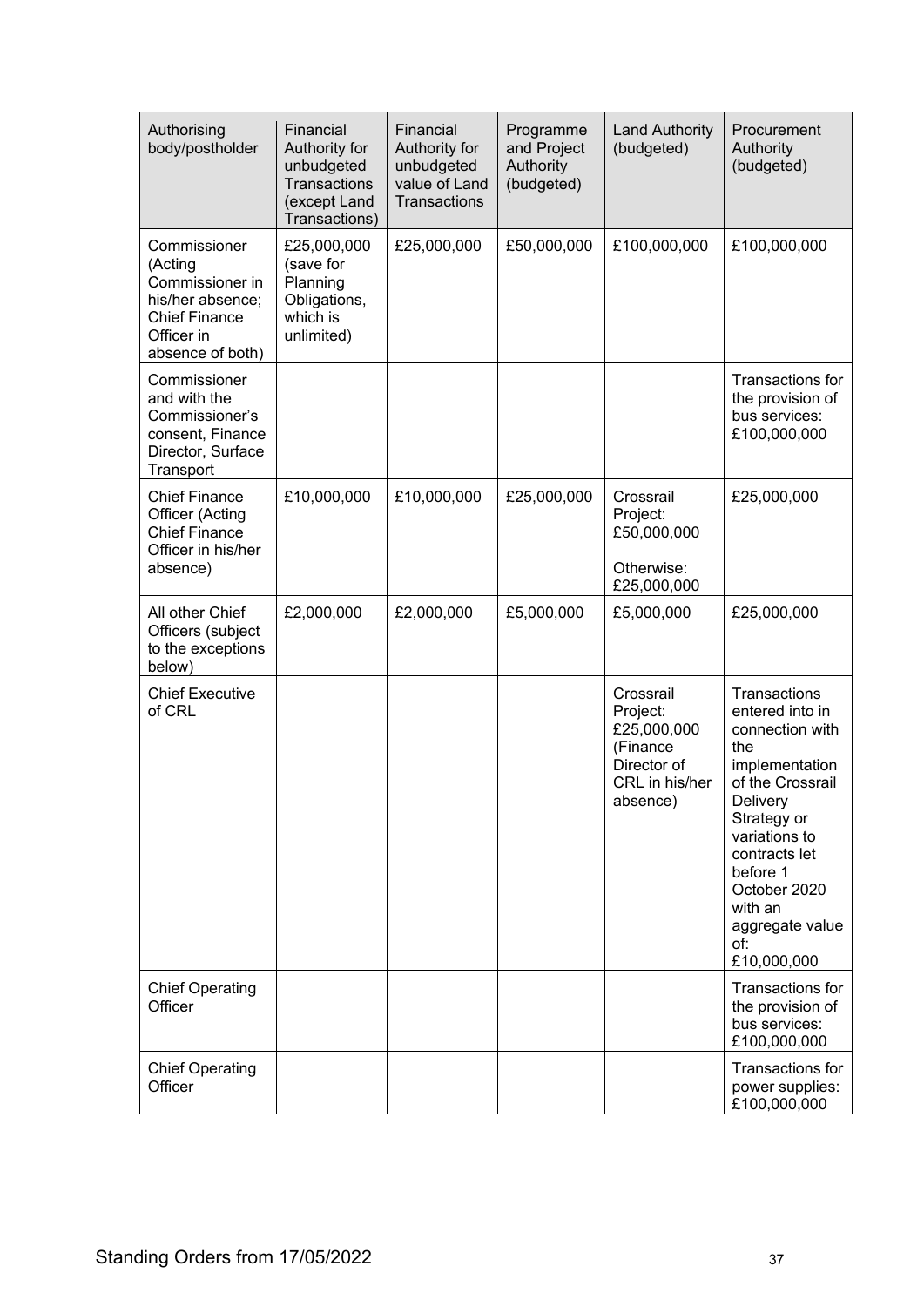| Authorising<br>body/postholder                                                                                                                                  | Financial<br>Authority for<br>unbudgeted<br>Transactions<br>(except Land<br>Transactions) | Financial<br>Authority for<br>unbudgeted<br>value of Land<br>Transactions | Programme<br>and Project<br>Authority<br>(budgeted) | <b>Land Authority</b><br>(budgeted)                                                                                                                                                                                                                                             | Procurement<br>Authority<br>(budgeted)                                                                     |
|-----------------------------------------------------------------------------------------------------------------------------------------------------------------|-------------------------------------------------------------------------------------------|---------------------------------------------------------------------------|-----------------------------------------------------|---------------------------------------------------------------------------------------------------------------------------------------------------------------------------------------------------------------------------------------------------------------------------------|------------------------------------------------------------------------------------------------------------|
| Director of<br>Commercial<br>Development (or<br>payband 5 or<br>equivalent with<br>the written<br>authority of the<br>Director of<br>Commercial<br>Development) |                                                                                           | £2,000,000                                                                |                                                     | Income<br>generating<br>Land<br>Transactions:<br>£10,000,000<br>Land<br>compensation<br>claims<br>(including<br>compulsory<br>purchase<br>settlements):<br>unlimited<br>where the<br>compensation<br>is within the<br>overall<br>approved<br>budget<br>Otherwise:<br>£2,000,000 | Changes to<br>base line costs<br>for Crossrail<br>project over-<br>station<br>developments:<br>£10,000,000 |
| <b>Finance Director</b><br>of CRL                                                                                                                               |                                                                                           |                                                                           |                                                     | Crossrail<br>project:<br>£10,000,000                                                                                                                                                                                                                                            |                                                                                                            |
| Following<br>Officers:<br>• Chief<br>Procurement<br>Officer;<br>• Director of<br>Finance,<br>London<br>Underground                                              |                                                                                           |                                                                           |                                                     |                                                                                                                                                                                                                                                                                 | Transactions for<br>power supplies:<br>£25,000,000                                                         |
| Following<br>London<br>Underground<br>Officers:<br>• Head of<br><b>Commercial LU</b><br>Operations;<br>and<br>• Head of<br>Commercial<br>Infrastructure         |                                                                                           |                                                                           |                                                     |                                                                                                                                                                                                                                                                                 | Transactions for<br>power supplies:<br>£5,000,000                                                          |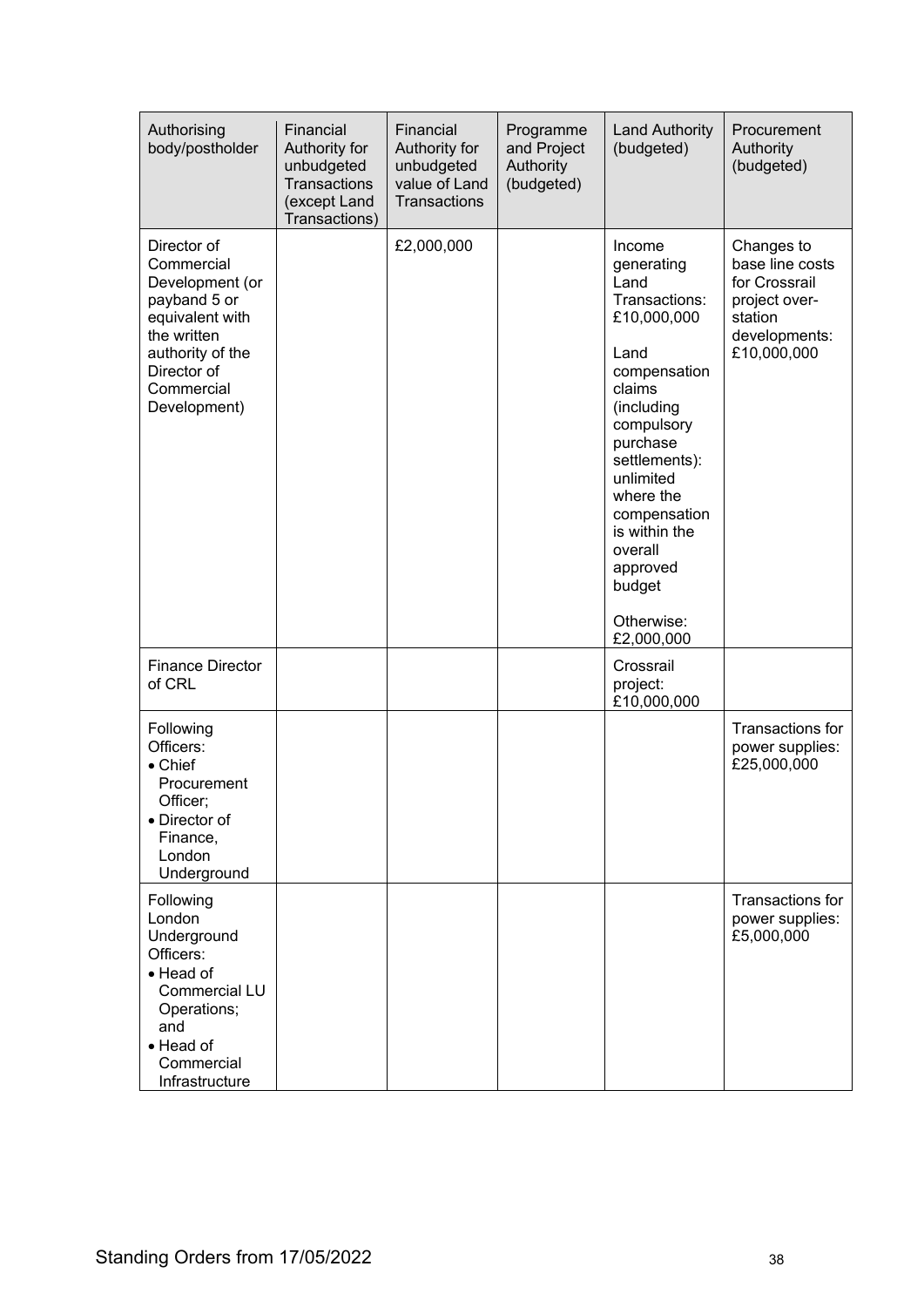| Authorising<br>body/postholder                                                                                     | Financial<br>Authority for<br>unbudgeted<br>Transactions<br>(except Land<br>Transactions) | Financial<br>Authority for<br>unbudgeted<br>value of Land<br>Transactions | Programme<br>and Project<br>Authority<br>(budgeted) | Land Authority<br>(budgeted) | Procurement<br>Authority<br>(budgeted) |
|--------------------------------------------------------------------------------------------------------------------|-------------------------------------------------------------------------------------------|---------------------------------------------------------------------------|-----------------------------------------------------|------------------------------|----------------------------------------|
| Maximum for any<br>Officer other<br>than those<br>specifically<br>identified above.<br>(See standing<br>order 171) | £1,000,000                                                                                | £500,000                                                                  | £2,000,000                                          | £1,000,000                   | £5,000,000                             |

#### **Requirements relating to the grant of authorities**

Approving Officers

- <span id="page-38-0"></span>171. Authorities may be granted by Officers other than those specifically identified in the Table of Authorities above, provided that the Officer granting Authority has been given permission in writing to do so in accordance with guidance which will be issued by the Chief Finance Officer and subject to the maximum level set out in the Table of Authorities, except where a higher level of permission has been granted in accordance with standing order [172.](#page-38-1)
- <span id="page-38-1"></span>172. The Commissioner or the Chief Finance Officer may give written permission for an Officer to grant Authorities above that Officer's payband level subject to the maximum amount set out in the Table of Authorities against the Officer giving permission for the Authority concerned.
- 173. Officers giving approval must ensure that the correct level of authorisation is recorded in SAP for those Officers they have approved to grant Authorities.
- 174. In an emergency the following Officers may approve unbudgeted expenditure in excess of their respective levels of Financial Authority for urgent activities required to safeguard the operation, and/or protect the assets, of any part of the TfL Group and this will be reported to the next meeting of the Programmes and Investment Committee:
	- (a) the Commissioner;
	- (b) in the absence of the Commissioner, the Acting Commissioner;
	- (c) in the absence of the Commissioner and the Acting Commissioner, the Chief Finance Officer; or
	- (d) in the absence of all the above persons, the Chief Officer with operational responsibility for the matter concerned.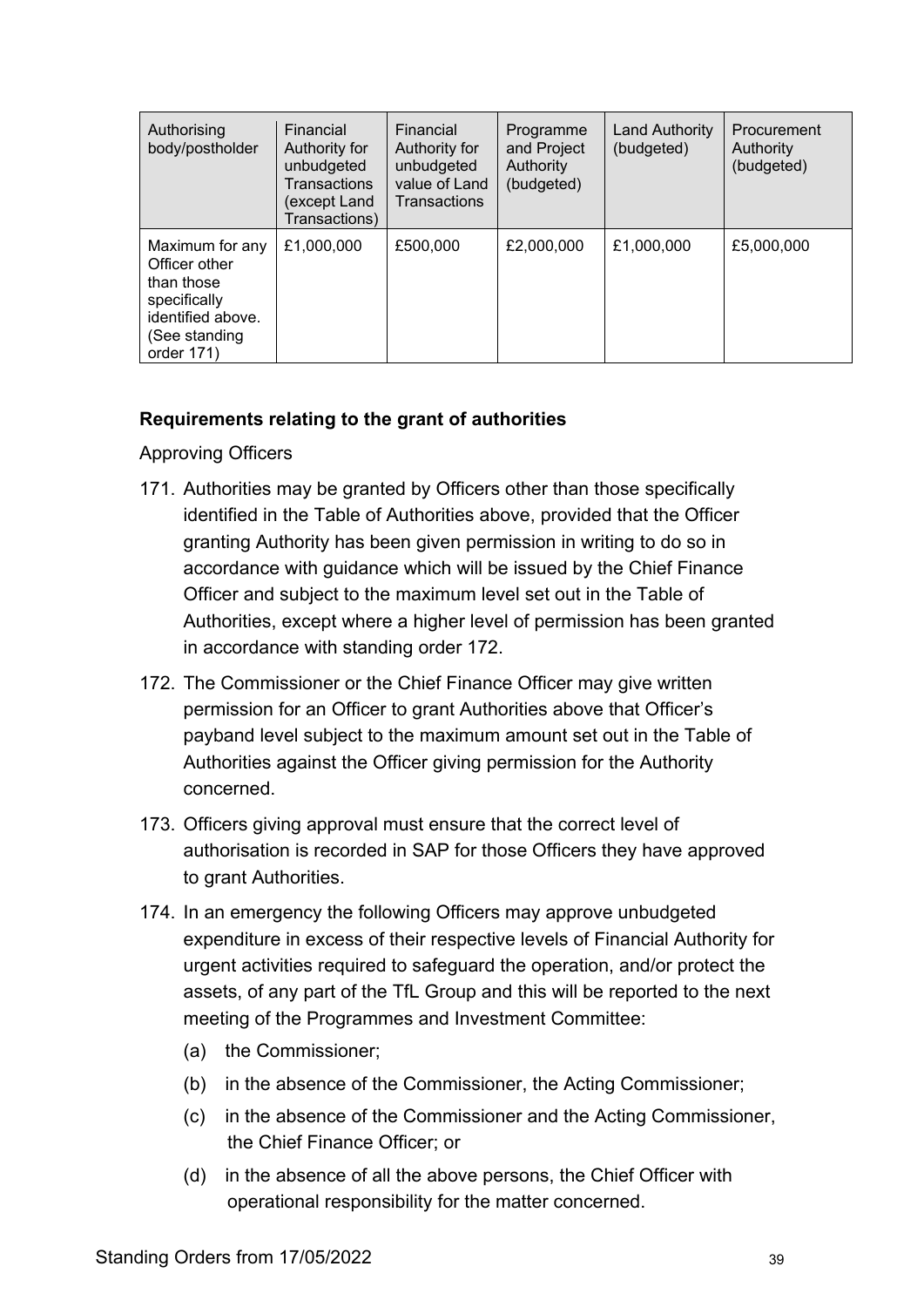Valuation

- <span id="page-39-0"></span>175. Requests for any type of Authority must not be broken down in such a manner that, as a result, a lower monetary value level of Authority is required, so as to avoid:
	- (a) a requirement for seeking authority at a higher level; or
	- (b) compliance with UK procurement regulations.
- 176. In determining the appropriate level of any Procurement Authority in relation to the Crossrail Project, the value of an individual transaction forming part of the Crossrail Project is to be taken as the relevant value and not amalgamated with the overall value of the Crossrail Project.
- 177. In calculating the value of a Land Transaction for the purposes of determining the appropriate level of Land Authority:
	- (a) the total aggregated potential financial commitment (both income and expenditure but excluding any statutory interest payable or receivable and excluding any returns estimated to be made after the Land Transaction has been entered into) for all components of the Land Transaction must be taken into account. This includes, for example, the value of any land to be disposed of or acquired, fees, taxes such as Stamp Duty Land Tax and irrecoverable VAT, the cost of any associated works, indemnities, guarantees, the amount of any investment together with any tolerances for risk and/or contingency as may be required under guidance that may be issued by the Chief Finance Officer;
	- (b) where any sums are unknown at the time that Land Authority is requested (for example the amount of any investment) Land Authority may be sought basing the valuation on information know at that time (including any contingency). Further Land Authority may be required at a later date when the true amount is known (if higher) and the level of Land Authority required for the subsequent element should be determined by aggregation that subsequent element with the initial value of the Land Transaction; and
	- (c) the value of any guarantee to be given by any member of the TfL Group as part of a Land Transaction shall not be taken into account where the primary obligation itself has been included in the value of the Land Transaction.
- 178. In calculating the cost of a Programme for the purposes of determining the appropriate level of Programme and Project Authority, the total gross amount estimated to be incurred on all components of the Programme must be used, including payments to external suppliers and to third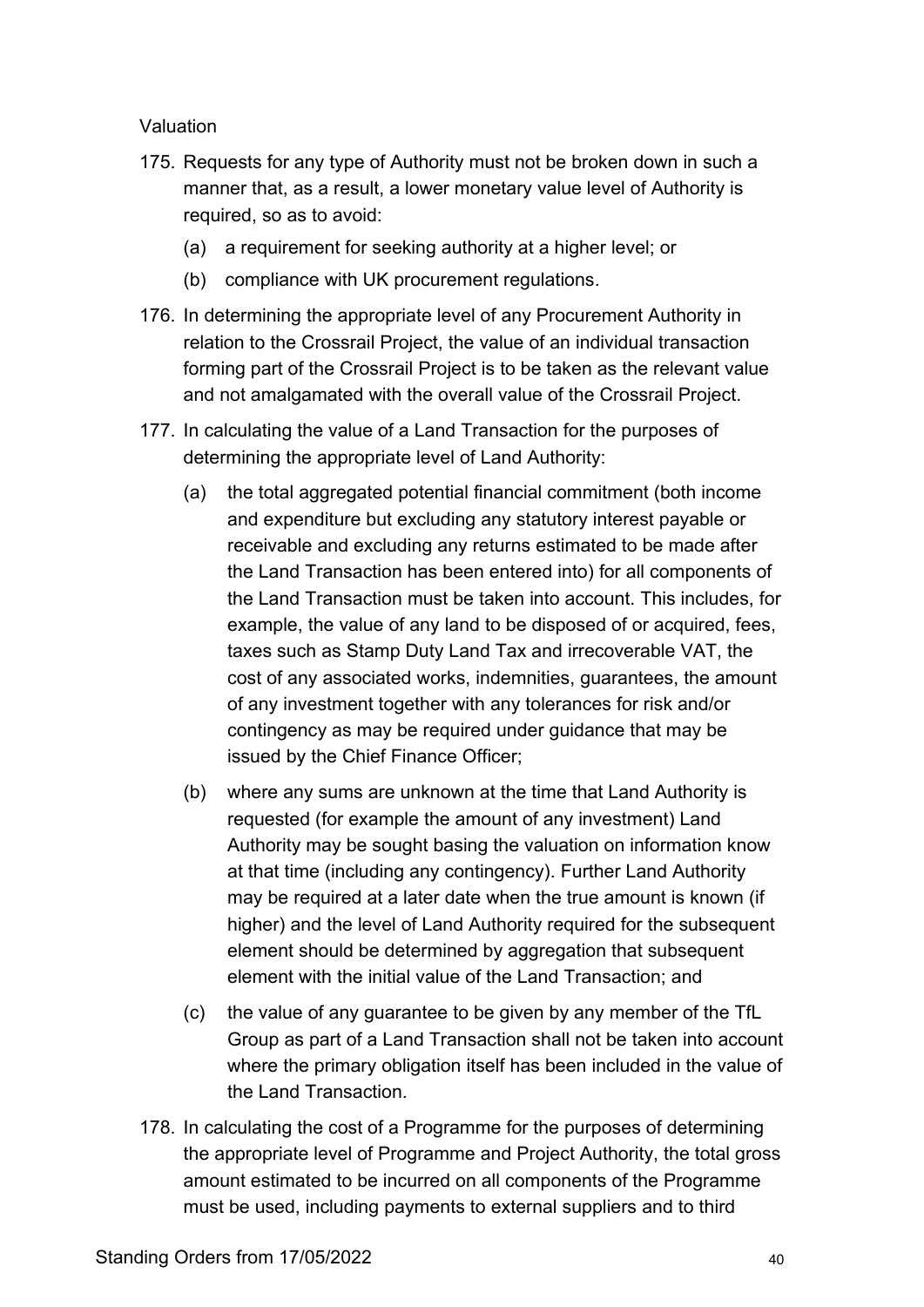parties and internal costs specifically charged to the Programme together with any tolerances for risk and/or contingency as may be required under guidance issued by the Chief Finance Officer. That guidance will also describe the parameters within which component parts of a Programme (such as budget, scope and timing of delivery) may be varied within an existing approval from the Programmes and Investment Committee.

- 179. In calculating the cost of a Project for determining the appropriate level of Programme and Project Authority, the total gross amount estimated to be incurred must be used, including payments to external suppliers and to third parties and internal costs specifically charged to the Project for all tasks (including unbudgeted maintenance obligations) procured solely to deliver the full Project scope. Where the Chief Finance Officer gives guidance on the amounts to be allocated for risk and contingency, they must be included.
- 180. In determining the appropriate level of Procurement Authority (including the value of any ancillary Land Transaction) the total value of the contract should be used, plus the value of identified risk items relevant to that contract. Subject to standing order [175,](#page-39-0) where several related contracts are to be entered into, whether or not they form part of a Programme, they should be valued on a contract by contract basis for Authority purposes.
- 181. Where a Transaction is of an indefinite duration the estimated value for the purposes of the Authorities is the total gross amount of the consideration that is expected to be paid in the first four years. In relation to Land Transactions, specific valuation guidance should be sought from the Director of Commercial Development.
- 182. Where any Programme, Project, Land Transaction or other Transaction is anticipated to receive income as well as incur expenditure, an estimate of that income should be added to the estimated expenditure for Authority valuation purposes, not deducted from it.

#### Variations

- 183. Variations resulting in a change to the approved amount of any Authority must be approved in accordance with the table in standing order [170](#page-35-0) and regard must be given as to the impact of any increase in value on:
	- (a) any applicable procurement procedures;
	- (b) UK procurement regulations; and
	- (c) EU procurement directives.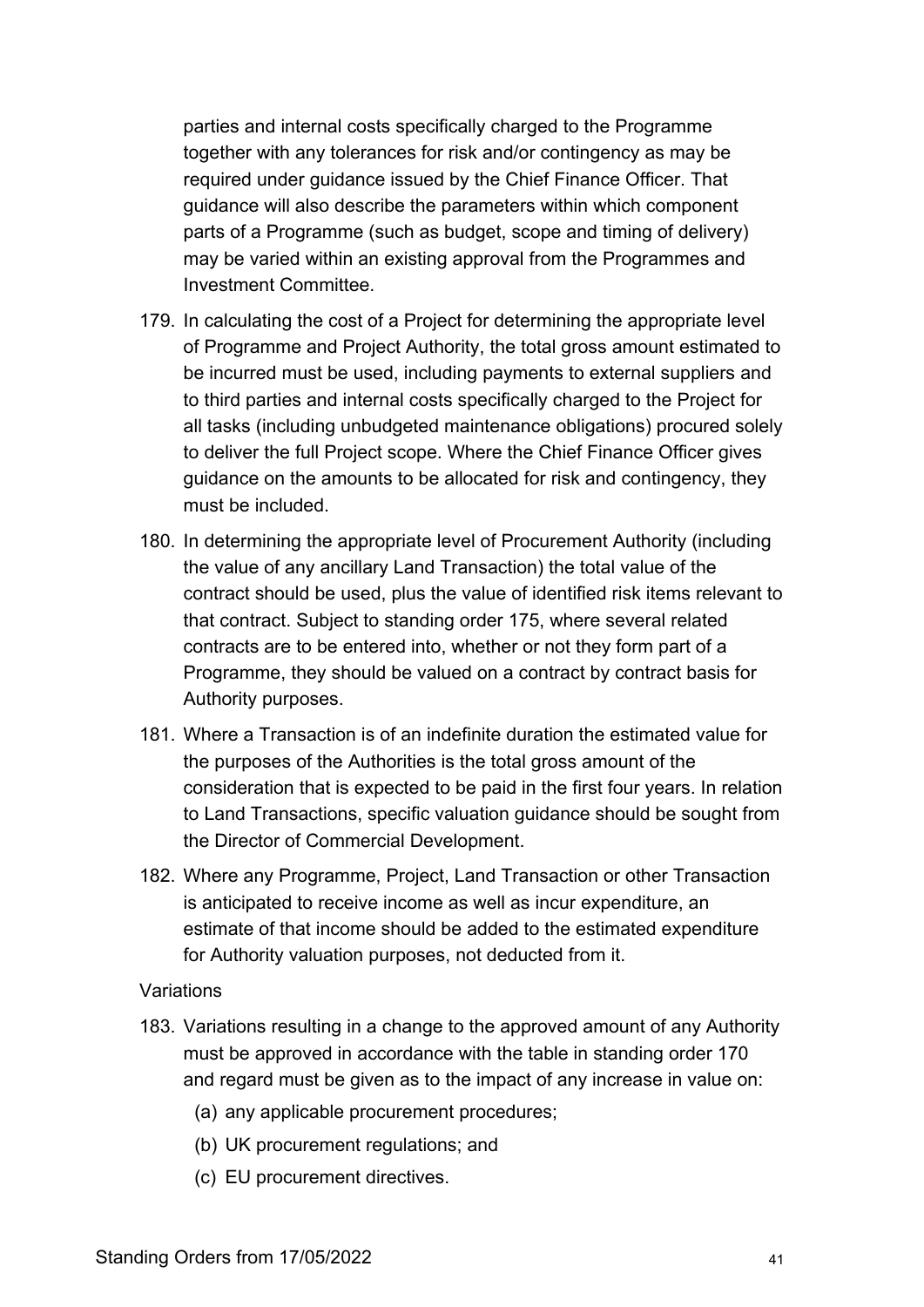- <span id="page-41-1"></span>184. Subject to standing order [185,](#page-41-0) the level of Authority required for a proposed Variation is based on the total of:
	- (a) the original value of the Authority;
	- (b) the value of the current proposed Variation; and
	- (c) the aggregate value of all previous Variations (if any).
- <span id="page-41-0"></span>185. The body or Postholder approving a Variation can require that all or some specified subsequent Variations be authorised at a higher level of Authority.
- 186. The calculation for the purposes of standing order [184](#page-41-1) for any specific Variation in respect of PPP or PFI activities shall not include:
	- (a) the value of the original Authority to establish a PPP or PFI; or
	- (b) the aggregated total value of any previous Variations to that original PPP or PFI Authority.

Procurement activities

- 187. Except as set out in standing order [188,](#page-41-2) the following Transactions must only be entered into following a competition conducted through a tender process or by competitive quotation:
	- (a) any activity either orally or in writing which commits, or may be taken to commit, the TfL Group to any contractual relationship, including the issue of letters of intent; or
	- (b) the sale or other disposal of surplus assets.
- <span id="page-41-2"></span>188. The following Transactions may proceed other than through competitive tender, subject always to meeting the requirements of the EU procurement directives and UK procurement regulations:
	- (a) Transactions of small monetary value as defined in local procurement procedures issued by the Chief Procurement Officer, the relevant Chief Officer or relevant Head of Commercial;
	- (b) Land Transactions; and
	- (c) any other Transactions prescribed by procurement procedures issued by the Chief Procurement Officer and/or local procurement procedures issued by the relevant Chief Officer or relevant Head of **Commercial**
- 189. Notwithstanding any other authority given by this standing order, where it is proposed that a Transaction (other than a Land Transaction) over the value of £500,000 be entered into other than through a competitive process, the Chief Finance Officer must give approval before any agreement is made with or instructions given to a supplier. Such a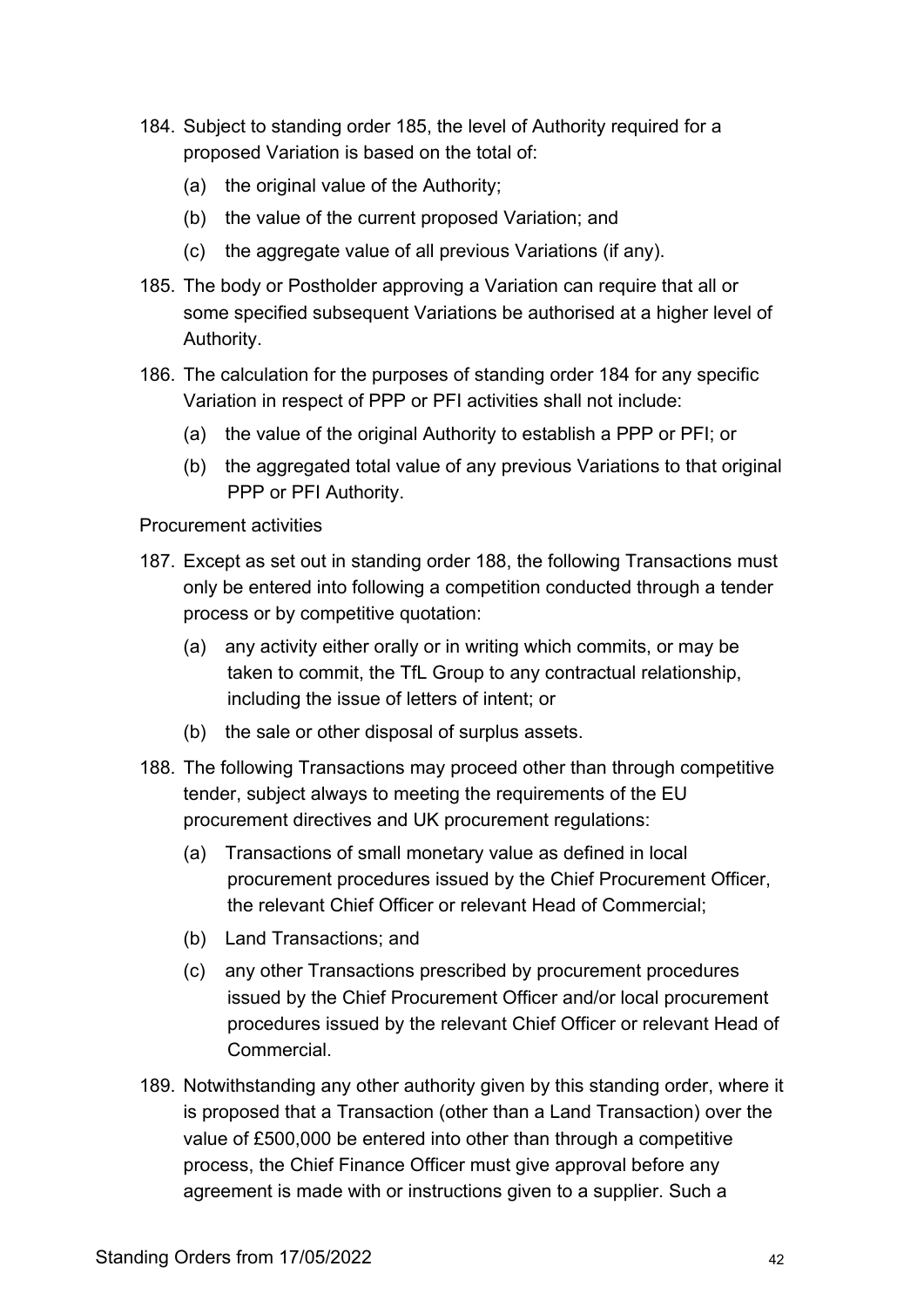Transaction may be subject to review by the Chief Finance Officer (or such person as he or she may nominate from time to time) if he or she so requires. Where the Chief Finance Officer has been directly involved in the transaction, the Commissioner must give approval and the Transaction may be reviewed by the Commissioner (or such person as the Commissioner may nominate from time to time).

190. All transactions must be expressed to be governed by English Law unless otherwise agreed by the General Counsel or the Director of Legal.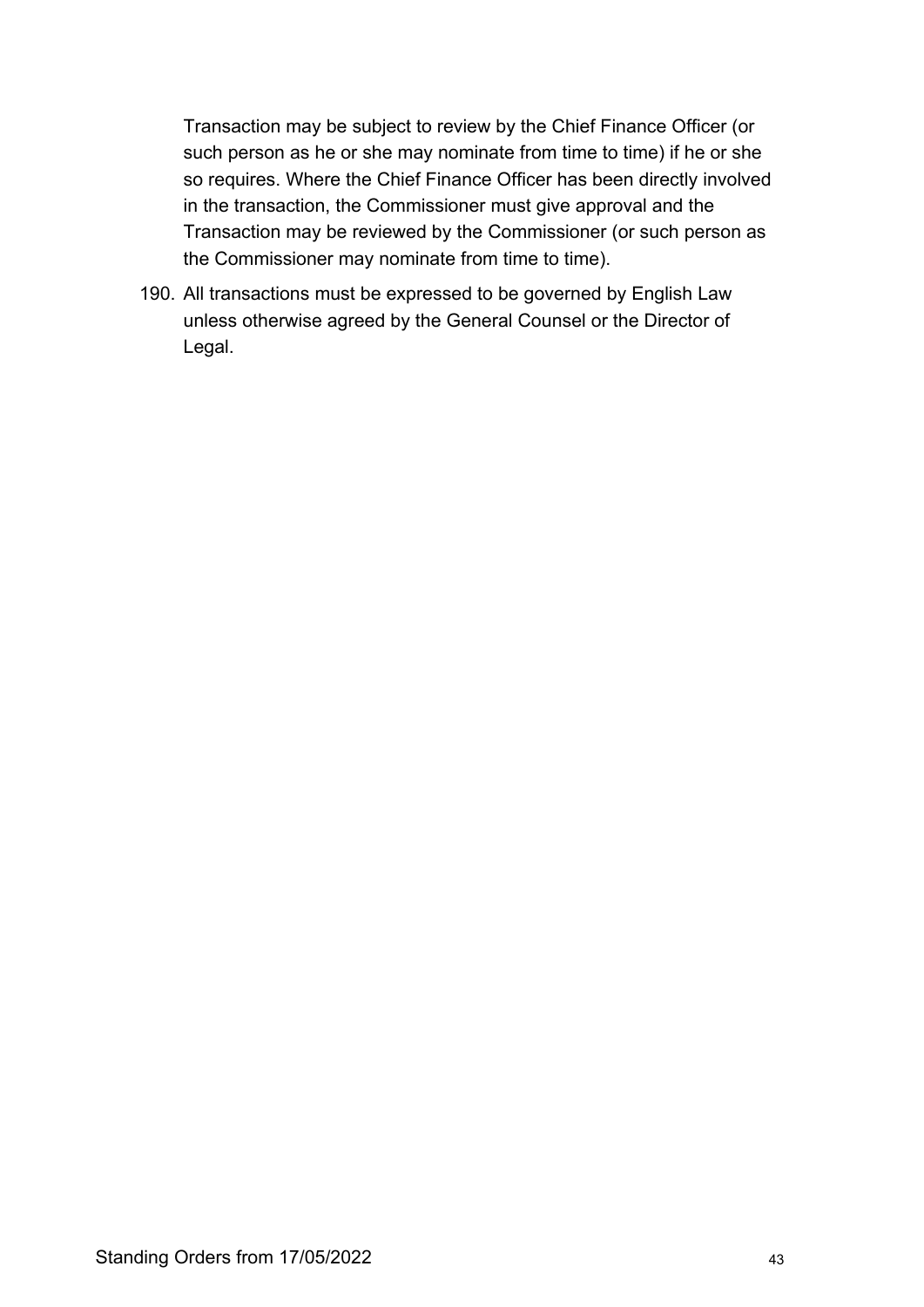# **Appendix: Glossary**

**Associate or Joint Venture Entity** means a corporate entity which is an associate or joint venture (as defined in financial reporting standards issued from time to time by the Accounting Standards Board) of TfL.

**Authority** means each of the following:

- (a) Financial Authority;
- (b) Programme and Project Authority;
- (c) Land Authority; and
- (d) Procurement Authority.

**Board** means the membership of TfL from time to time as constituted in accordance with paragraph 2 of Schedule 10 to the GLA Act.

**Chair** means the person designated as chair of TfL in accordance with paragraph 3 of Schedule 10 to the GLA Act.

**Chief Finance Officer** means the officer appointed to the role entitled managing Chief Finance Officer, save that such term means the Officer appointed under section 127 of the GLA Act in respect of the appointment and removal of the Chief Finance Officer under Standing Order 100(c)(ii) and the consideration by the Board of a statutory report under Standing Order 104(b).

**Chief Officer** means any of the Officers appointed as the Chief Capital Officer, the Chief Customer and Strategy Officer, the Chief Executive of Crossrail, the Chief Finance Officer, the Chief Operating Officer, the Chief People Officer, the Chief Safety, Health and Environment Officer and the General Counsel.

**Commercial Development** means the commercial utilisation of TfL's assets (including intellectual property) other than for fares revenue; examples include advertising on TfL's estate, asset sponsorship, property developments and disposals (whether by sale or rental) and the provision of consultancy services for a commercial return.

**Commissioner** means the person appointed by the Board to be the TfL Commissioner.

**Committee** means each committee of TfL listed in standing order [75.](#page-16-1)

**Confidential information** has the meaning given to it by Part 5A of the Local Government Act 1972.

**Crossrail Project** means the project for the development, design, procurement, construction, commissioning, integration and completion of a railway transport system that is capable of operating services from Reading in the County of Berkshire and from Heathrow Airport in the London Borough of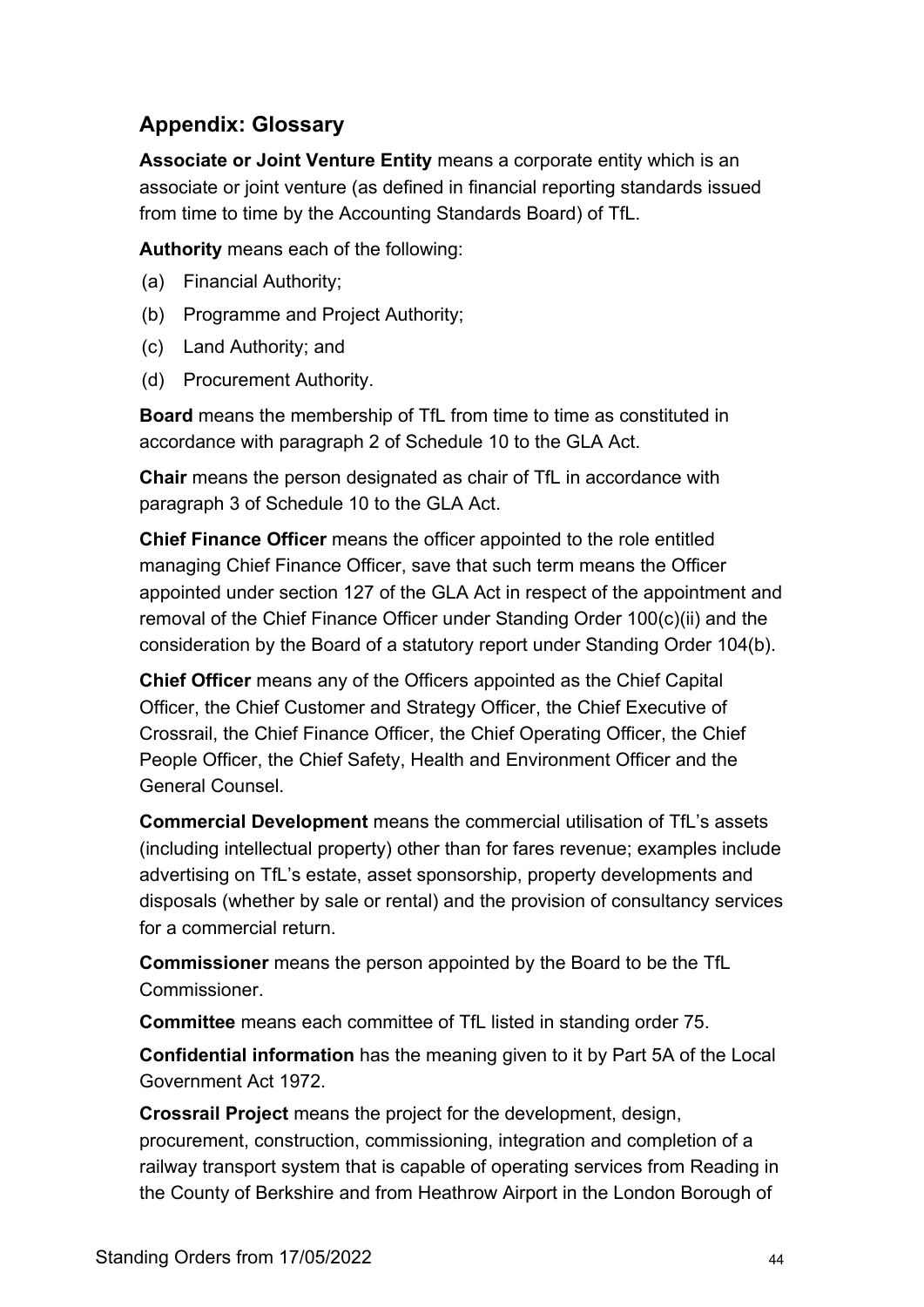Hillingdon through central London to Shenfield in the County of Essex and Abbey Wood in the London Borough of Greenwich.

**Crossrail Project Development Agreement** means the agreement between the Secretary of State for Transport (1) and TfL (2) and CRL (3) dated 3 December 2008.

**Delegated Officer** means any of: the Commissioner; the Chief Finance Officer; the General Counsel; and any other relevant Chief Officer; and in the case of commitments to be entered into by a Subsidiary Entity of TfL, any director of that entity.

**Deputy Chair** means the person designated as deputy chair of TfL in accordance with paragraph 3 of Schedule 10 to the GLA Act.

**Director** means an Officer reporting directly to the Commissioner (other than a Chief Officer) or an Officer reporting directly to a Chief Officer, except for those Officers with an administrative role and/or a position title beginning with "Head of".

**DLR** means Docklands Light Railway Limited.

**Electronic means** means by email or via access to a website

**Exempt information** has the meaning given to it by Part 5A of the Local Government Act 1972.

**Financial Authority** has the meaning given to it by standing order [149.](#page-32-1)

**GLA** means the Greater London Authority.

**GLA Act** means the Greater London Authority Act 1999 (as amended).

**Interest** means any interest whether direct or indirect and whether pecuniary or non pecuniary.

**Land Authority** has the meaning given to it by standing order [159.](#page-33-0)

**Land Transaction** means the following activities in respect of land and buildings:

- (a) the purchase, sale or exchange of freehold or leasehold land and buildings;
- (b) the purchase, grant, assignment, surrender, release or variation of leases, covenants, easements and licences;
- (c) any other acquisition or disposal of land and buildings, or interests in, or rights over, land and buildings;
- (d) the settlement of compensation claims relating to land and buildings or interests in, or rights over, land and buildings;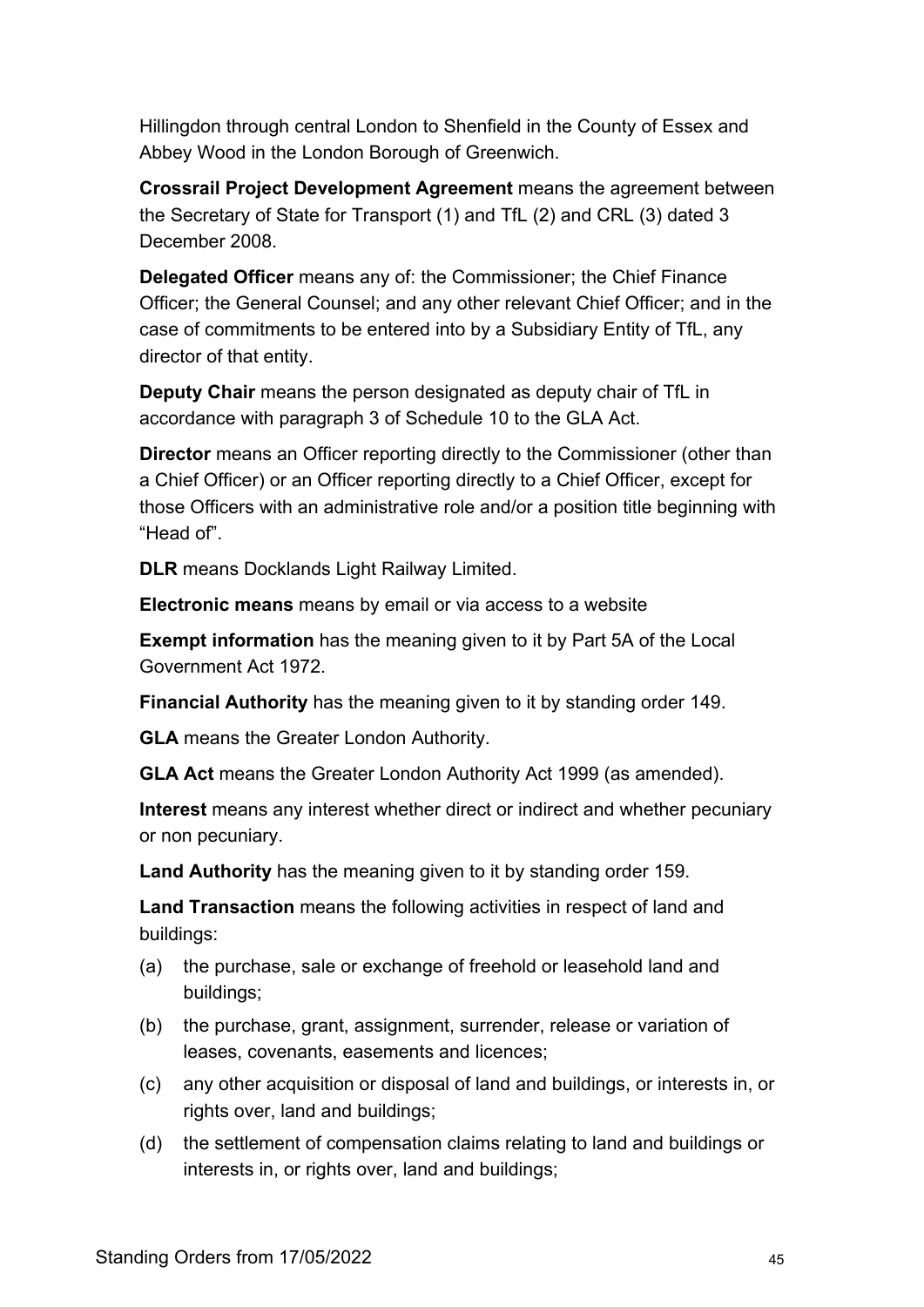- (e) Commercial Development including entering into any joint venture arrangements in connection with property development, investing in such property developments, giving guarantees and indemnities and the carrying out of any other activity relating to property development; and
- (f) any other activity relating to the acquisition, disposal, development, ownership or management of land and buildings,

but does not include any of the above activities undertaken for or in connection with the following purposes:

- (i) the protection of any part of any undertaking of any part of the TfL Group;
- (ii) any of the matters listed in (b) insofar as they are entered into pursuant to or of a type contemplated by a PFI Contract.

**LBSL** means London Bus Services Limited.

**LUL** means London Underground Limited.

**Mayor's Opinion** means the opinion of the Mayor (or of the person to whom the Mayor has delegated the power to give such opinion) which is required pursuant to paragraph 12(1) of Schedule 11 to the GLA Act in relation to the disposal (whether absolutely or for a term of years) by TfL of any part of its Undertaking or property which is not required for the purposes of the discharge by TfL of any of its functions.

**Meeting** means a Board meeting, unless otherwise specified in the TfL Committees and Panels Terms of Reference document or elsewhere.

**Member** means a member of TfL appointed in accordance with paragraph 2 of Schedule 10 to the GLA Act.

**Officer** means any office holder or employee (full or part-time, temporary or permanent) of the TfL Group. This excludes agency staff and consultants unless they are appointed as such by the Chief Officer, or an authorised Officer, to whom they ultimately report.

**Other body** means a body established in accordance with Standing Orders which is:

- (a) a sub-committee of a committee;
- (b) a body of Members or Officers; or
- (c) a body of Members and Officers.

**Panel** means each panel listed in standing order [76.](#page-16-0)

**Planning Obligations** means any planning obligation made under section 106 of the Town and Country Planning Act 1990 or equivalent planning mitigation arrangements.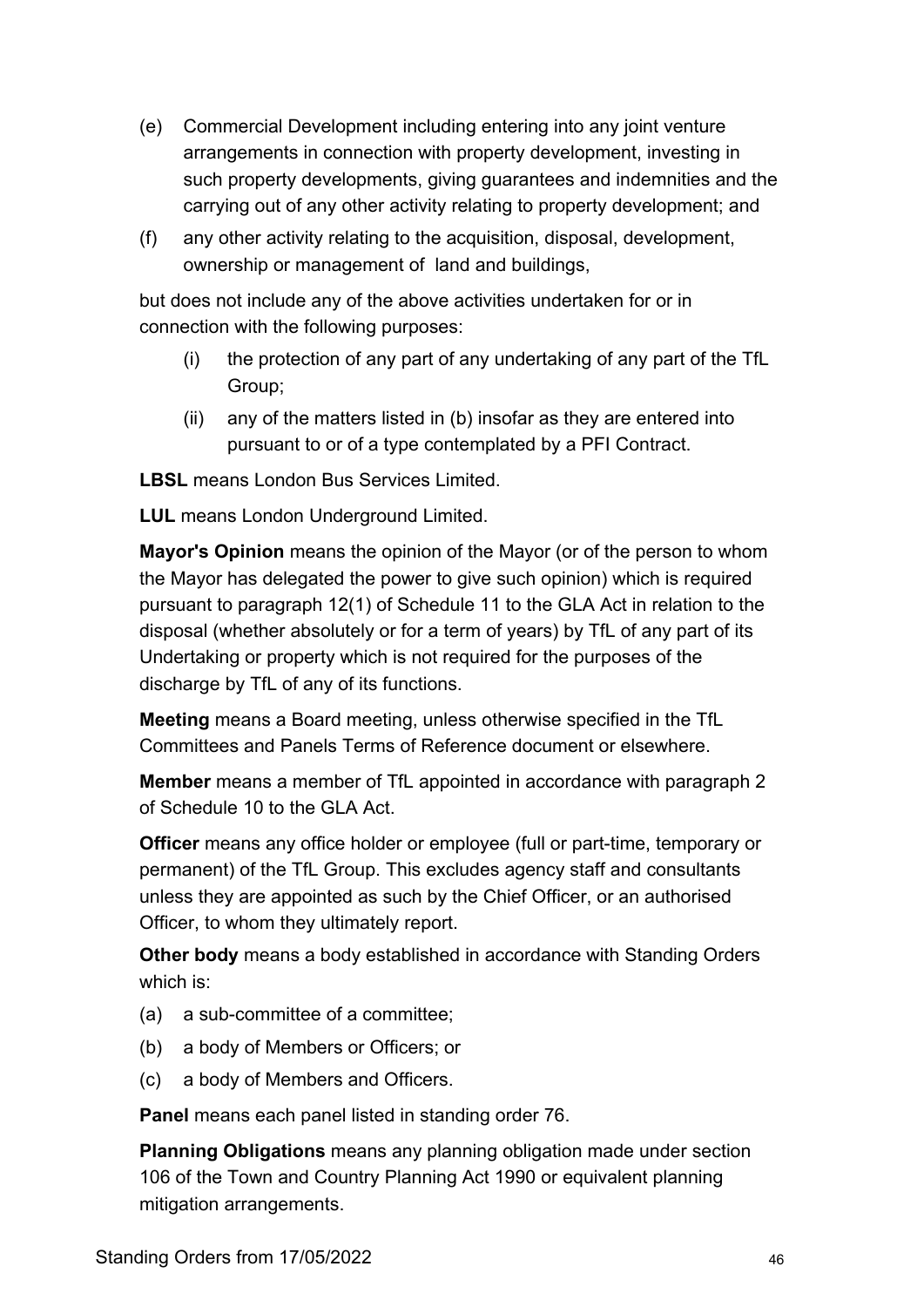**Postholder** means any Member or Officer named either individually or in a group in Standing Orders.

**Principal Project Documents** means the Crossrail Project documents listed in Schedule 1 to the Crossrail Project Development Agreement.

**Procurement Authority** has the meaning given to it by standing order [165.](#page-34-0)

**Project** means a unique set of co-ordinated activities, with definite starting and finishing points, undertaken by an individual or team to meet specific objectives for new or replacement assets or services within defined time, cost and performance parameters as specified in the business case and which does not form part of a Programme. It has the following characteristics:

- (a) a finite and defined lifespan;
- (b) defined and measurable business products (that is, deliverables and/or outcomes to meet specific business objectives);
- (c) a corresponding set of activities to achieve the business products;
- (d) a defined amount of resources; and
- (e) an organisational structure, with defined responsibilities, to manage the activities.

Where these activities involve the re-procurement of existing services, without material capital expenditure or material change in the methodology for delivery of any services, they will not be a Project for which Programme and Procurement Authority is required.

**Programme** means a series of related Projects and/or Transactions for which Programme and Project Authority is required from the Programmes and Investment Committee.

**Programme and Project Authority** has the meaning given to it by standing order [154.](#page-33-1)

**Quorum** means the number of members whose physical presence is required for the Board or a Committee to conduct business.

**Reporting** means filming, photographing or audio recording of proceedings; using any other means for enabling persons not present to see or hear proceedings of a meeting as it takes place or later; and reporting or providing commentary on proceedings of a meeting, orally or in writing.

**RfL** means Rail for London Limited.

**Secretary** means the Secretary of the Board.

**Sponsors Agreement** means the agreement between the Department for Transport and TfL dated 3 December 2008 which governs the relationship between the parties as co-sponsors of the Crossrail Project.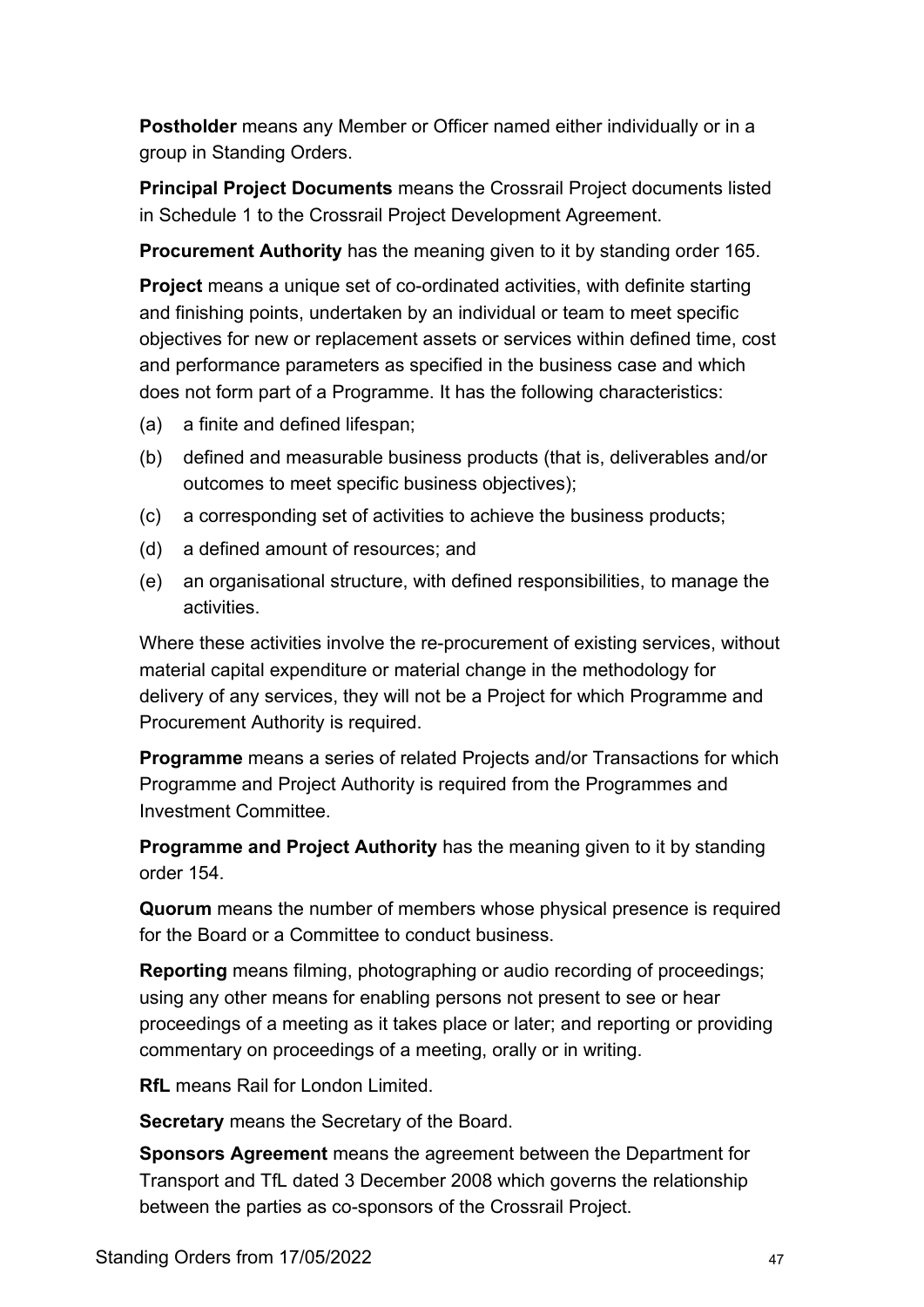**Sponsor representative** means the Officer or Officers appointed by the Commissioner to act on behalf of TfL in relation to TfL's role as Sponsor of the Crossrail Project.

**Sponsor's Requirements** means the specifications and requirements for the Crossrail Project as specified in Schedule 2 to the Project Development Agreement.

**Sub-Committee** means a sub-committee of a Committee.

**Subsidiary Entity** means a "subsidiary" (as defined by section 1159(4) of the Companies Act 2006 (as may be replaced from time to time)) and which may include any company or Limited Liability Partnership of TfL. That is, a corporate entity is a Subsidiary Entity of TfL if TfL:

- (a) holds a majority of the voting rights in it;
- (b) is a member of it and has the right to appoint or remove a majority of its board of directors; or
- (c) is a member of it and controls alone, pursuant to an agreement with other members, a majority of the voting rights in it.

Where the context permits, **Subsidiary Entity** includes a subsidiary of a subsidiary of TfL.

**TfL** means Transport for London.

**TfL Group** means TfL and its Subsidiary Entities.

**TfL's Head Office** means 5 Endeavour Square, London E20 1JN.

**TfLPF** means Transport for London Pension Fund, the trustee of which is TfL Trustee Company Limited.

**TfL Trustee Company Limited** is the Corporate Trustee for TfLPF.

**Transaction** means any of the following activities:

- (a) any activity which commits or may be taken to commit, either orally or in writing, the TfL Group to any contractual relationship, including the issue of letters of intent;
- (b) the sale or other disposal of surplus material and assets;
- (c) variations to contracts;
- (d) the settlement of any claim for additional payment by the TfL Group not expressly covered by an existing Authority or an existing contract or arrangement;
- (e) the imposition of remedies for breach of a contractual commitment, for example the calling of bonds and guarantees and the exercise of step-in or termination rights;